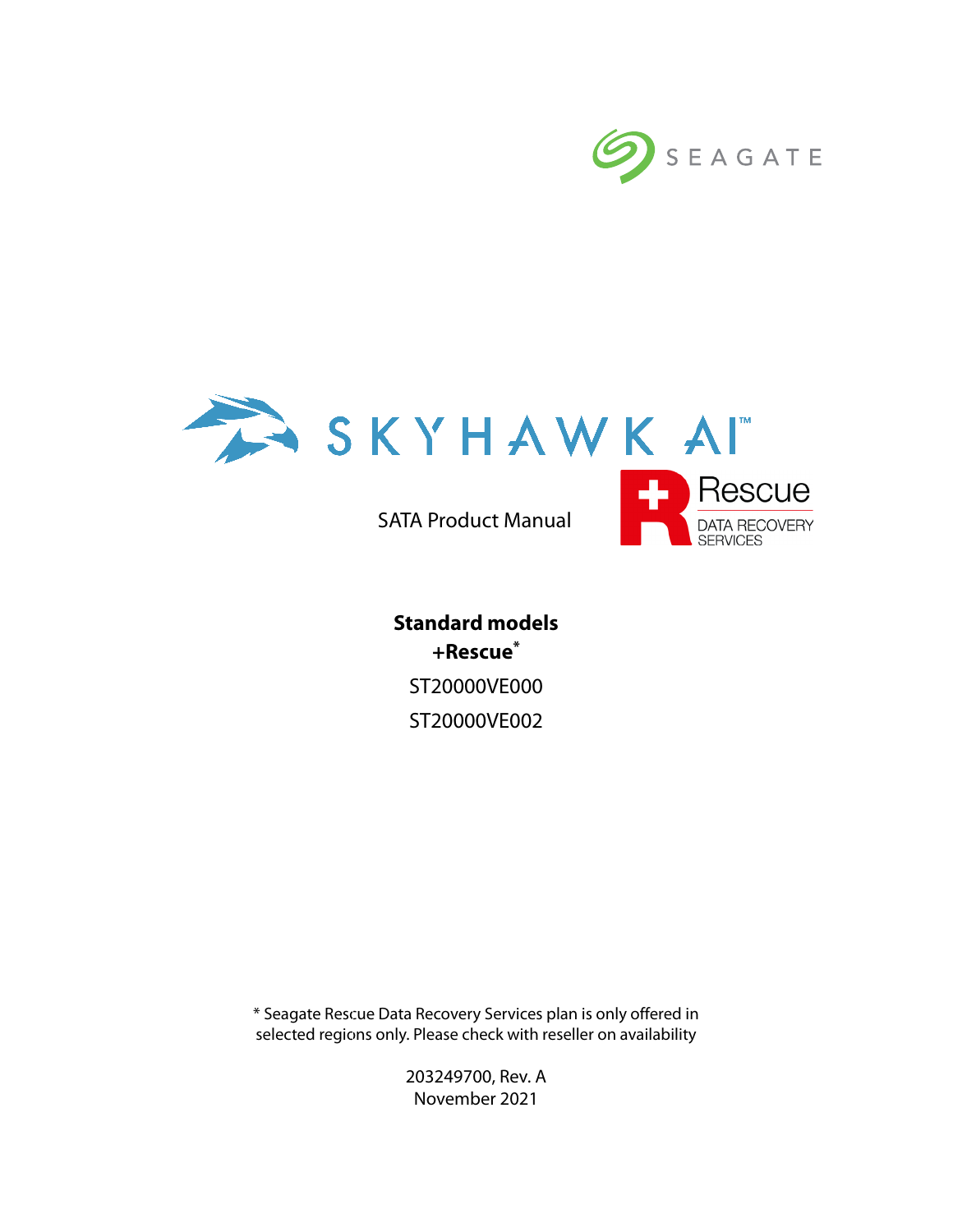## **Document Revision History**

| <b>Revision</b> | Date       | Pages affected and Description of changes |
|-----------------|------------|-------------------------------------------|
| Rev. A          | 11/29/2021 | l Initial release.                        |

#### **© 2021 Seagate Technology LLC. All rights reserved.**

Publication number: 203249700, Rev. A November 2021

No part of this publication may be reproduced in any form without written permission of Seagate Technology LLC.

Call 877-PUB-TEK1 (877-782-8351) to request permission.

When referring to drive capacity, one gigabyte, or GB, equals one billion bytes and one terabyte, or TB, equals one trillion bytes. Your computer's operating system may use a different standard of measurement and report a lower capacity. In addition, some of the listed capacity is used for formatting and other functions, and thus will not be available for data storage. Actual quantities will vary based on various factors, including file size, file format, features and application software. Actual data rates may vary depending on operating environment and other factors. The export or re-export of hardware or software containing encryption may be regulated by the U.S. Department of Commerce, Bureau of Industry and Security (for more information, visit [www.bis.doc.gov](http://www.bis.doc.gov)), and controlled for import and use outside of the U.S. Seagate reserves the right to change, without notice, product offerings or specifications.

Seagate, Seagate Technology and the Spiral logo are registered trademarks of Seagate Technology LLC in the United States and/or other countries. SkyHawk AI, PowerChoice and SeaTools are either trademarks or registered trademarks of Seagate Technology LLC or one of its affiliated companies in the United States and/or other countries. The FIPS logo is a certification mark of NIST, which does not imply product endorsement by NIST, the U.S., or Canadian governments. All other trademarks or registered trademarks are the property of their respective owners.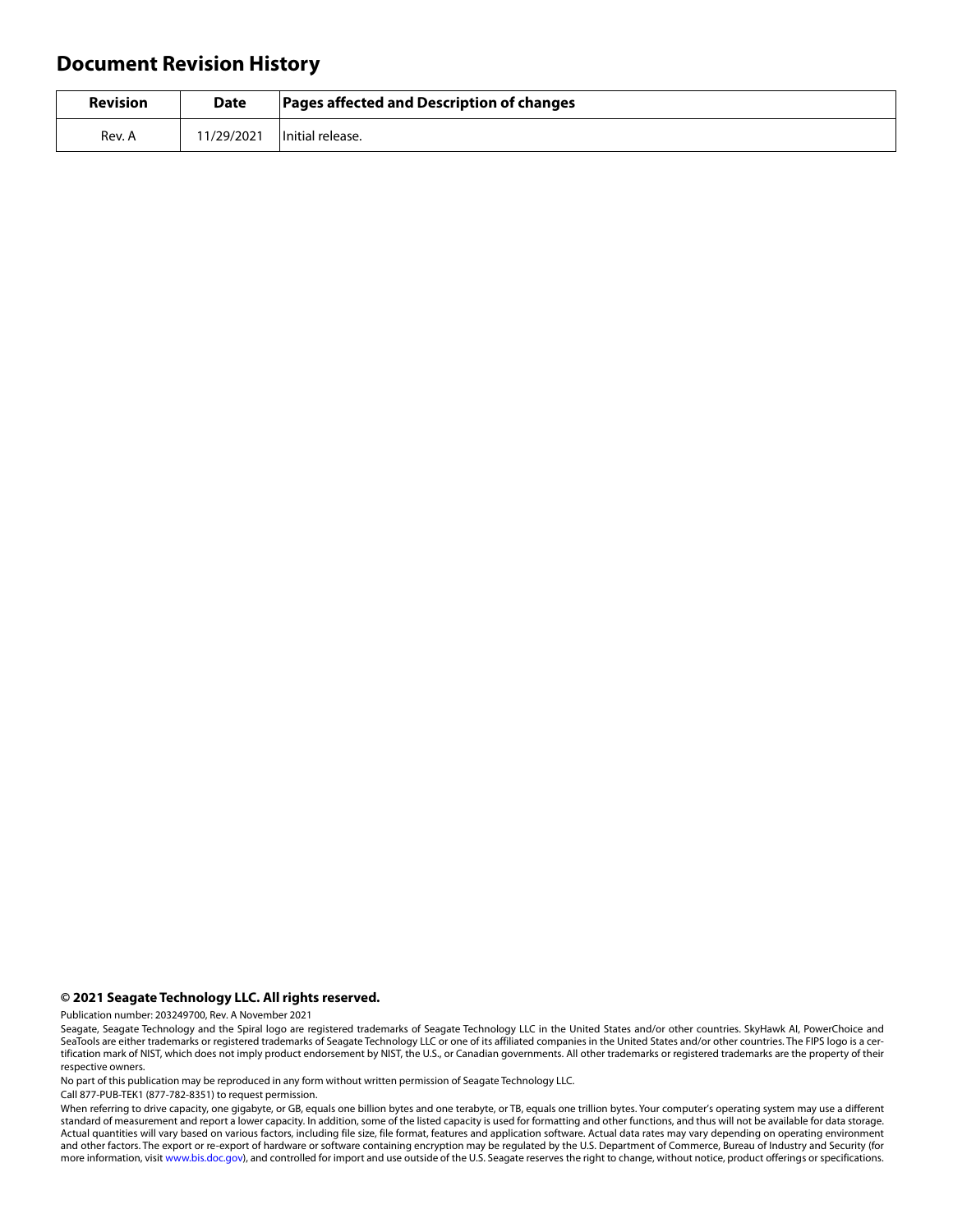# Contents

| 1.0 |      |                                                                                   |  |  |  |
|-----|------|-----------------------------------------------------------------------------------|--|--|--|
|     | 1.1  |                                                                                   |  |  |  |
| 2.0 |      |                                                                                   |  |  |  |
|     | 2.1  |                                                                                   |  |  |  |
|     | 2.2  |                                                                                   |  |  |  |
|     |      | 2.2.1                                                                             |  |  |  |
|     | 2.3  |                                                                                   |  |  |  |
|     | 2.4  |                                                                                   |  |  |  |
|     | 2.5  |                                                                                   |  |  |  |
|     |      | 2.5.1                                                                             |  |  |  |
|     |      | 2.5.2                                                                             |  |  |  |
|     |      | 2.5.3                                                                             |  |  |  |
|     |      | 2.5.4                                                                             |  |  |  |
|     | 2.6  |                                                                                   |  |  |  |
|     |      | 2.6.1                                                                             |  |  |  |
|     |      | 2.6.2                                                                             |  |  |  |
|     |      | 2.6.3                                                                             |  |  |  |
|     |      | 2.6.4                                                                             |  |  |  |
|     | 2.7  |                                                                                   |  |  |  |
|     | 2.8  |                                                                                   |  |  |  |
|     | 2.9  |                                                                                   |  |  |  |
|     | 2.10 |                                                                                   |  |  |  |
|     |      | Annualized Failure Rate (AFR) and Mean Time Between Failures (MTBF)  17<br>2.10.1 |  |  |  |
|     | 2.11 |                                                                                   |  |  |  |
|     |      | 2.11.1                                                                            |  |  |  |
|     | 2.12 |                                                                                   |  |  |  |
|     | 2.13 |                                                                                   |  |  |  |
|     | 2.14 |                                                                                   |  |  |  |
|     | 2.15 |                                                                                   |  |  |  |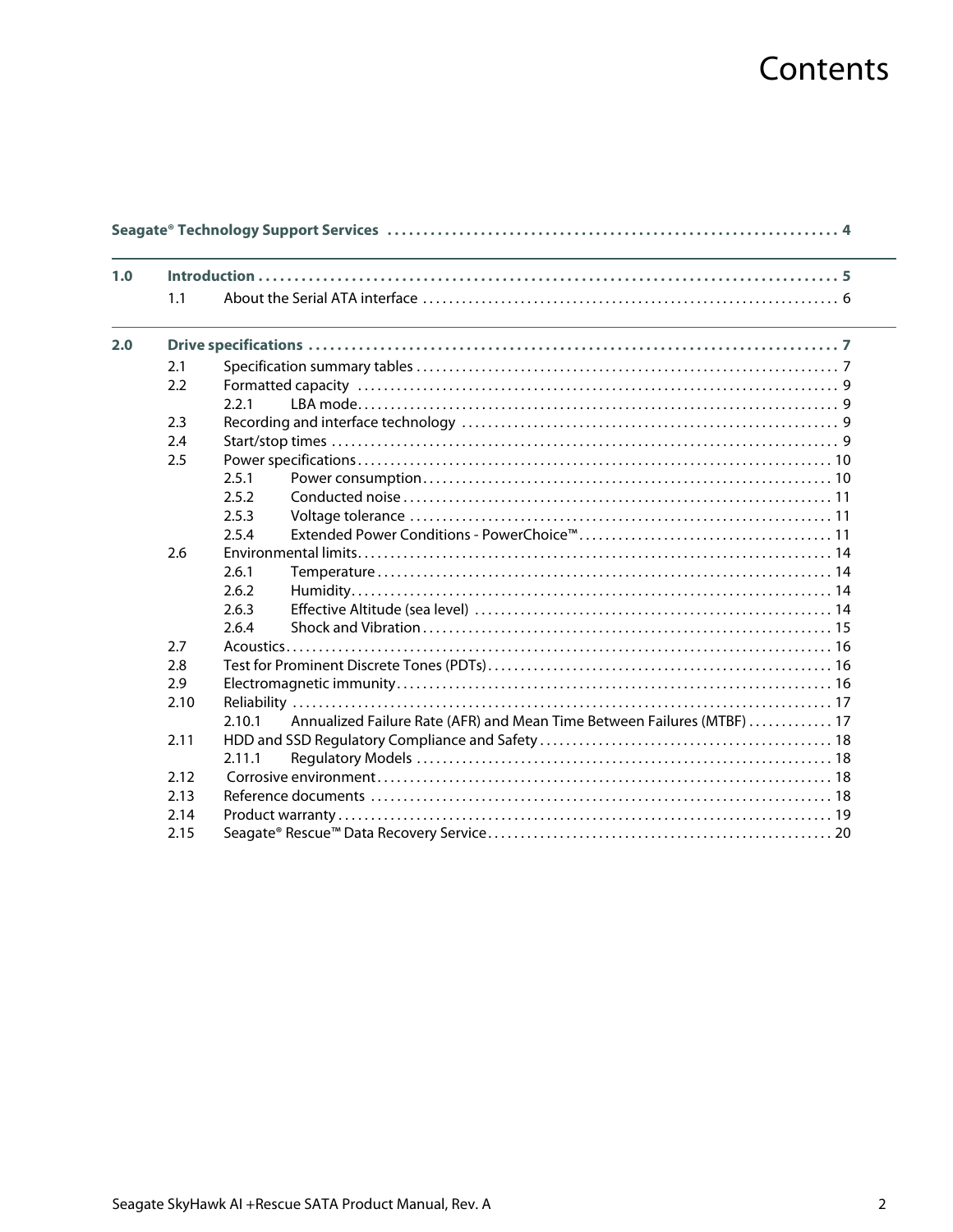# **Contents**

| 3.0 |     |       |  |  |
|-----|-----|-------|--|--|
|     | 3.1 |       |  |  |
|     | 3.2 |       |  |  |
|     | 3.3 |       |  |  |
|     | 3.4 |       |  |  |
|     |     | 3.4.1 |  |  |
| 4.0 |     |       |  |  |
|     | 4.1 |       |  |  |
|     | 4.2 |       |  |  |
|     | 4.3 |       |  |  |
|     |     | 431   |  |  |
|     |     | 432   |  |  |
|     |     | 4.3.3 |  |  |
|     |     | 434   |  |  |
|     |     | 4.3.5 |  |  |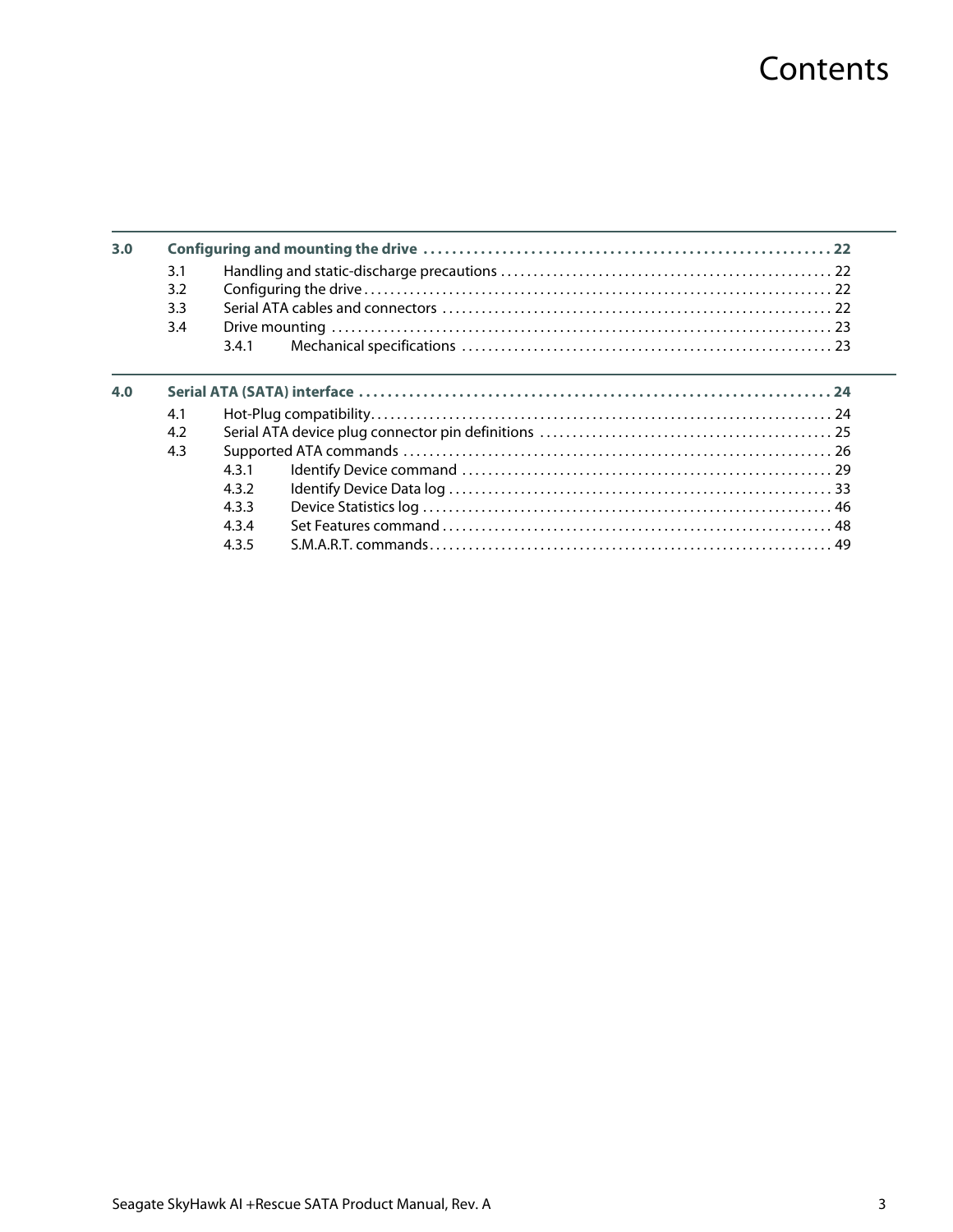## Seagate® Technology Support Services

<span id="page-4-0"></span>For Seagate Product Support, visit: [www.seagate.com/support](https://www.seagate.com/support) For Seagate Compliance, Safety, and Disposal, visit: [www.seagate.com/support](https://www.seagate.com/support) [For Firmware Download and Tools Download for Secure Erase, visit:](https://www.seagate.com/support/downloads/) www.seagate.com/support/downloads/ For information regarding online support and services, visit: [www.seagate.com/contacts/](http://www.seagate.com/contacts/) [For information regarding Warranty Support, visit: w](http://www.seagate.com/support/warranty-and-replacements/)ww.seagate.com/support/warranty-and-replacements/ For information regarding data recovery services, visit: [www.seagate.com/services-software/recover/resources/](http://www.seagate.com/services-software/seagate-recovery-services/recover/) [For Seagate OEM and Distribution partner and Seagate reseller portal, visit:](http://www.seagate.com/partners) www.seagate.com/partners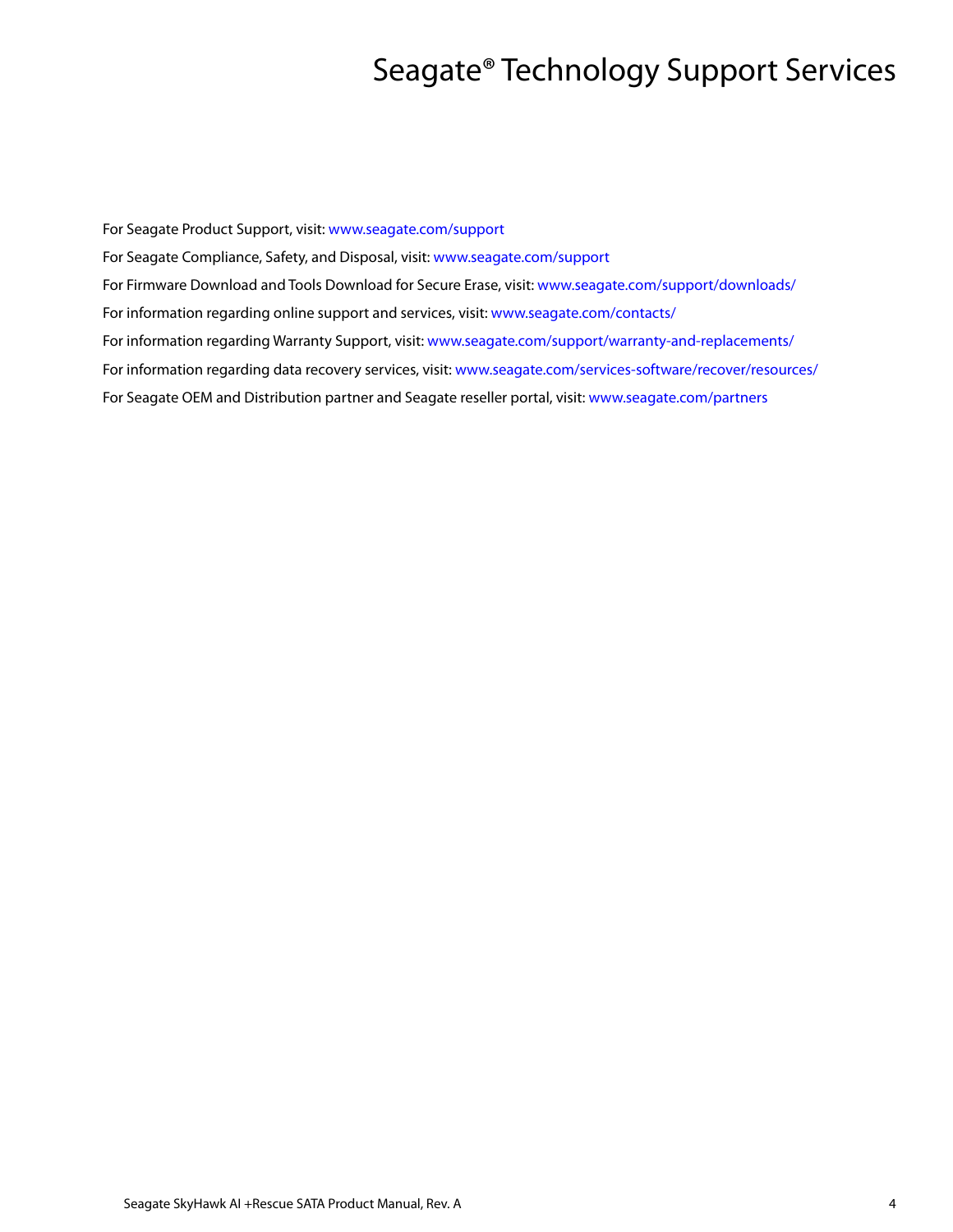## <span id="page-5-0"></span>**1.0 Introduction**

This manual describes the functional, mechanical and interface specifications for the following: Seagate® SkyHawk® AI Serial ATA +Rescue drive models.



These drives provide the following key features:

- 256 MB data buffer.
- 7200 RPM spindle speed.
- Full-track multiple-sector transfer capability without local processor intervention.
- High instantaneous (burst) data-transfer rates (up to 600MB per second).
- **Native Command Queuing with command ordering to increase performance in demanding applications.**
- PowerChoice™ for selectable power savings
- **Perpendicular recording technology provides the drives with increased areal density.**
- SeaTools™ diagnostic software performs a drive self-test that eliminates unnecessary drive returns.
- **State-of-the-art cache and on-the-fly error-correction algorithms.**
- Support for S.M.A.R.T. drive monitoring and reporting.
- Supports latching SATA cables and connectors.
- Top Cover Attached motor for excellent vibration tolerance
- **Norldwide Name (WWN) capability uniquely identifies the drive.**

**NOTE** Seagate recommends validating the configuration with the selected HBA/RAID controller manufacturer to ensure use of full capacity is supported.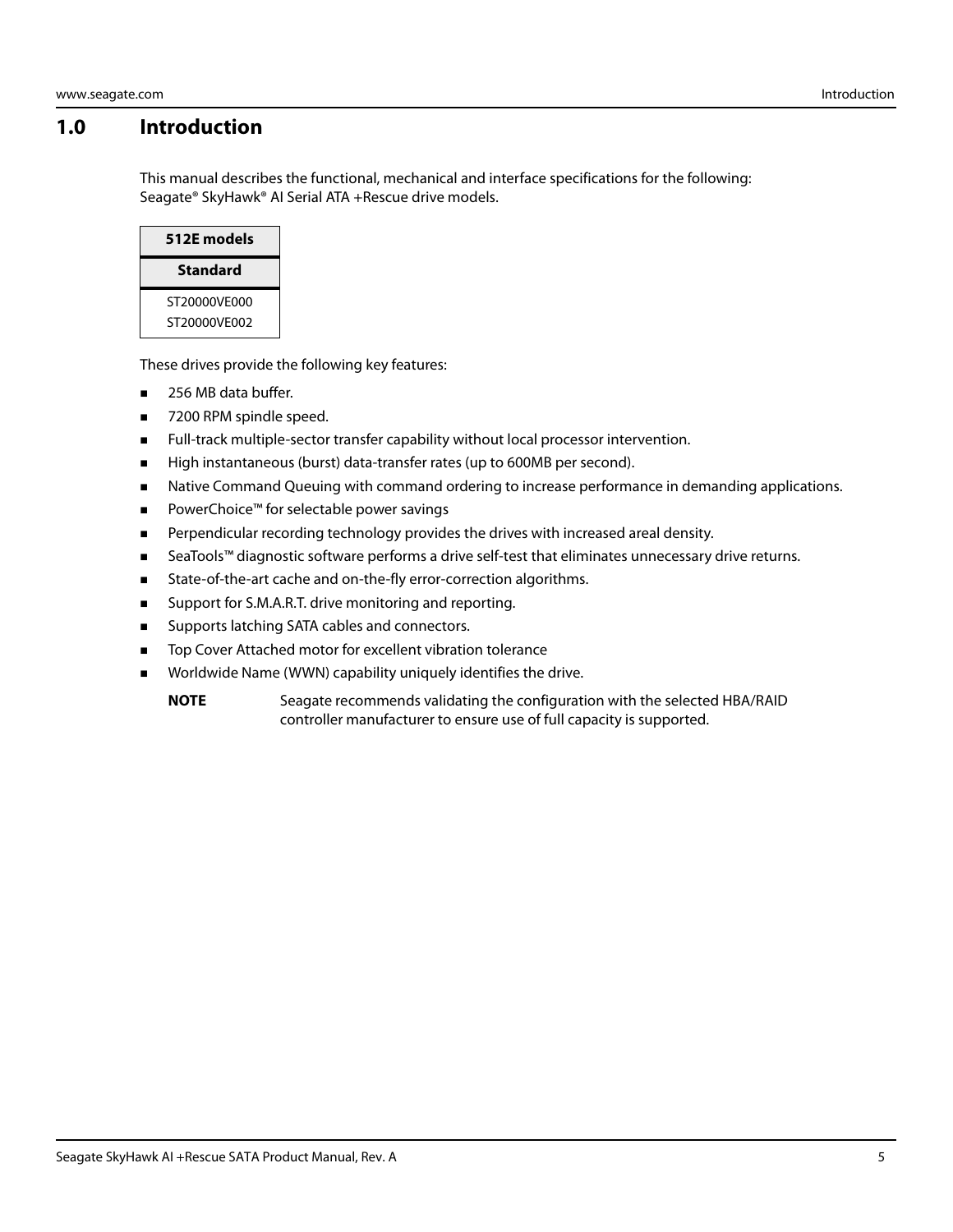### <span id="page-6-0"></span>**1.1 About the Serial ATA interface**

The Serial ATA interface provides several advantages over the traditional (parallel) ATA interface. The primary advantages include:

- **Easy installation and configuration with true plug-and-play connectivity.** It is not necessary to set any jumpers or other configuration options.
- **Thinner and more flexible cabling for improved enclosure airflow and ease of installation.**
- Scalability to higher performance levels.

In addition, Serial ATA makes the transition from parallel ATA easy by providing legacy software support. Serial ATA was designed to allow users to install a Serial ATA host adapter and Serial ATA disk drive in the current system and expect all of the existing applications to work as normal.

The Serial ATA interface connects each disk drive in a point-to-point configuration with the Serial ATA host adapter. There is no master/slave relationship with Serial ATA devices like there is with parallel ATA. If two drives are attached on one Serial ATA host adapter, the host operating system views the two devices as if they were both "masters" on two separate ports. This essentially means both drives behave as if they are Device 0 (master) devices.

**NOTE** The host adapter may, optionally, emulate a master/slave environment to host software where two devices on separate Serial ATA ports are represented to host software as a Device 0 (master) and Device 1 (slave) accessed at the same set of host bus addresses. A host adapter that emulates a master/slave environment manages two sets of shadow registers. This is not a typical Serial ATA environment.

The Serial ATA host adapter and drive share the function of emulating parallel ATA device behavior to provide backward compatibility with existing host systems and software. The Command and Control Block registers, PIO and DMA data transfers, resets, and interrupts are all emulated.

The Serial ATA host adapter contains a set of registers that shadow the contents of the traditional device registers, referred to as the Shadow Register Block. All Serial ATA devices behave like Device 0 devices. For additional information about how Serial ATA emulates parallel ATA, refer to the "Serial ATA: High Speed Serialized AT Attachment" specification. The specification can be downloaded from [www.serialata.org](http://www.serialata.org).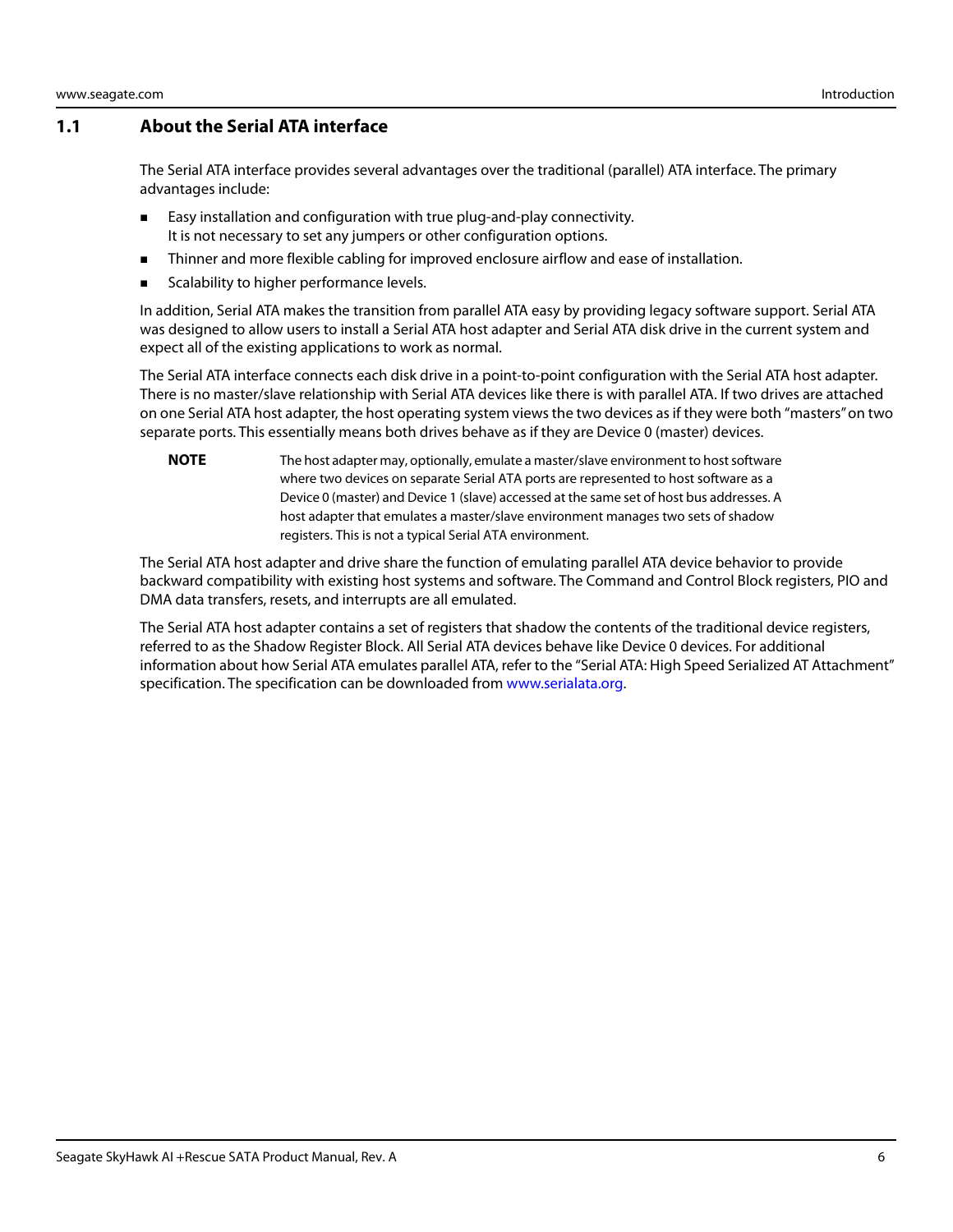## <span id="page-7-0"></span>**2.0 Drive specifications**

Unless otherwise noted, all specifications are measured under ambient conditions, at 25°C, and nominal power. For convenience, the phrases the drive and this drive are used throughout this manual to indicate the SkyHawk AI Serial ATA +Rescue drive models.

## <span id="page-7-1"></span>**2.1 Specification summary tables**

The specifications listed in the following tables are for quick reference. For details on specification measurement or definition, see the appropriate section of this manual.

#### **Table 1 Drive specifications summary**

<span id="page-7-2"></span>

| <b>Drive specification</b>                  | ST20000VE000 and ST20000VE002                                   |  |  |
|---------------------------------------------|-----------------------------------------------------------------|--|--|
| Formatted (512 bytes/sector)*               | 20TB                                                            |  |  |
| <b>Guaranteed sectors</b>                   | (see Section 2.2)                                               |  |  |
| Heads                                       | 20                                                              |  |  |
| <b>Disks</b>                                | 10                                                              |  |  |
| Bytes per logical sector                    | 512                                                             |  |  |
| Bytes per physical sector                   | 4096                                                            |  |  |
| Recording density, KBPI (Kb/in max)         | 2470                                                            |  |  |
| Track density, KTPI (ktracks/in avg.)       | 482                                                             |  |  |
| Areal density, (Gb/in <sup>2</sup> avg)     | 1146                                                            |  |  |
| Spindle speed (RPM)                         | 7200                                                            |  |  |
| Internal data transfer rate (Mb/s max)      | 2899                                                            |  |  |
| Sustained data transfer rate OD (MiB/s max) | 248 (260 MB/s max)                                              |  |  |
| I/O data-transfer rate (MB/s max)           | 600                                                             |  |  |
| ATA data-transfer modes supported           | PIO modes 0-4<br>Multiword DMA modes 0-2<br>Ultra DMA modes 0-6 |  |  |
| Cache buffer                                | 256MB (262,144KB)                                               |  |  |
| Weight: (maximum)                           | 680g (1.499 lb)                                                 |  |  |
| Average latency                             | 4.16ms                                                          |  |  |
| Power-on to ready (sec) (typ/max)           | 25/30                                                           |  |  |
| Standby to ready (sec) (typ/max)            | 25/30                                                           |  |  |
| Startup current (typical) 12V (peak)        | 2.0A                                                            |  |  |
| Voltage tolerance (including noise)         | $5V \pm 5%$<br>$12V \pm 10\%$                                   |  |  |
| Operating ambient temperature (min °C)*     | 0°C (Ambient)                                                   |  |  |
| Operating temperature (max °C)*             | 65°C (Drive Reported Temperature) <sup>†</sup>                  |  |  |
| Non-Operating temperature                   | -40° to 70°C (Ambient Temperature, see sections 2.6.1 and 2.14) |  |  |
| Temperature gradient (°C per hour max)      | 20°C (operating)<br>20°C (nonoperating)                         |  |  |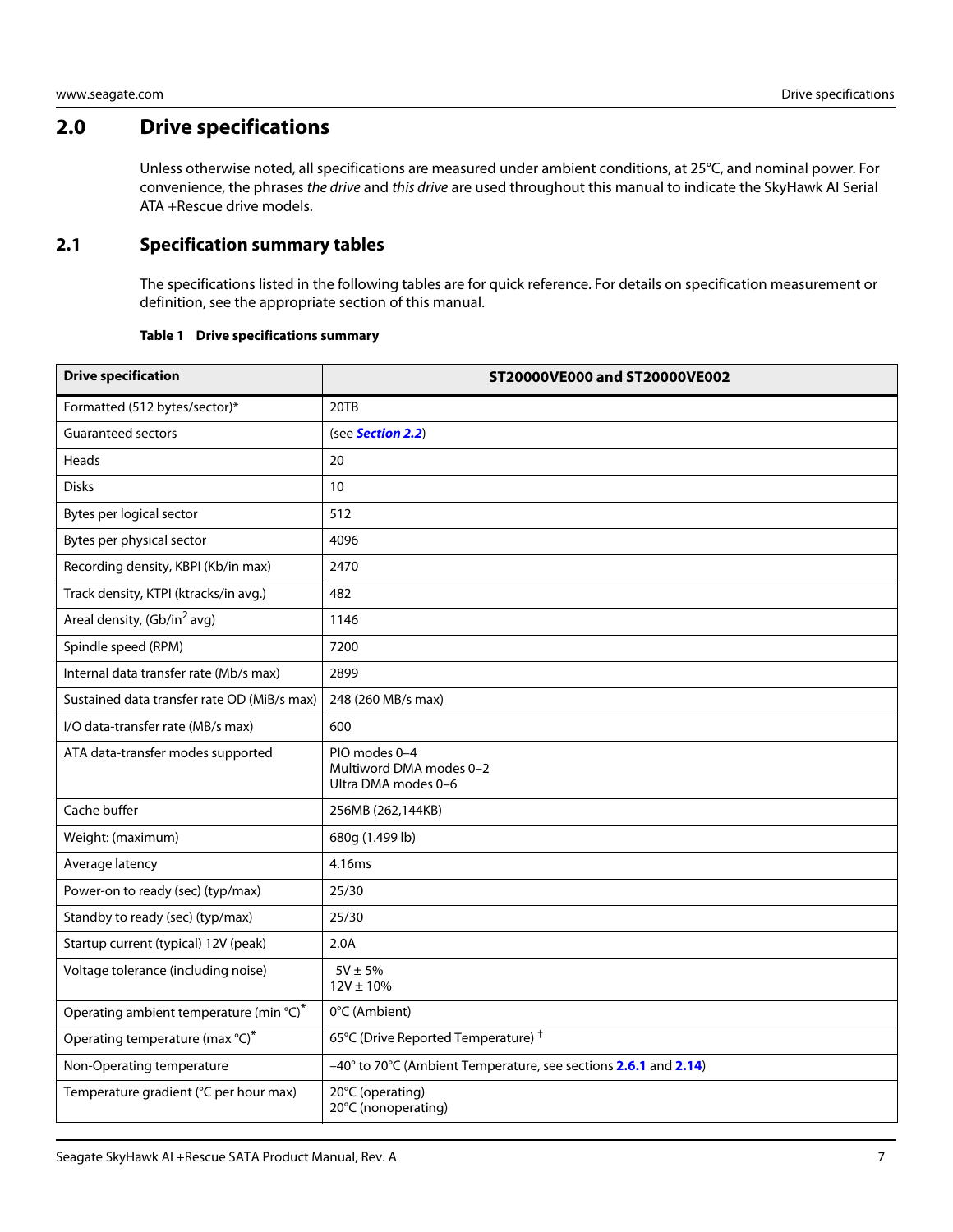| <b>Drive specification</b>                                              | ST20000VE000 and ST20000VE002                                                                                                                                                                                                                                                                                                                                                                                                  |
|-------------------------------------------------------------------------|--------------------------------------------------------------------------------------------------------------------------------------------------------------------------------------------------------------------------------------------------------------------------------------------------------------------------------------------------------------------------------------------------------------------------------|
| Relative humidity <sup>*</sup>                                          | 5% to 95% (operating)<br>5% to 95% (nonoperating)                                                                                                                                                                                                                                                                                                                                                                              |
| Relative humidity gradient                                              | 20% per hour max                                                                                                                                                                                                                                                                                                                                                                                                               |
| Altitude, operating                                                     | -304.8 m to 3,048 m<br>$(-1000 \text{ ft to } 10,000 + \text{ ft})$                                                                                                                                                                                                                                                                                                                                                            |
| Altitude, nonoperating<br>(below mean sea level, max)                   | -304.8 m to 12,192 m<br>$(-1000$ ft to $40,000+$ ft)                                                                                                                                                                                                                                                                                                                                                                           |
| Operational Shock (2 ms Z-axis)                                         | 40 Gs typical                                                                                                                                                                                                                                                                                                                                                                                                                  |
| Non-Operational Shock (2 ms)                                            | 200 Gs                                                                                                                                                                                                                                                                                                                                                                                                                         |
| Linear Random Operating Vibration                                       | 5-500 Hz:<br>0.70 Grms                                                                                                                                                                                                                                                                                                                                                                                                         |
| Random Rotary Operating Vibration                                       | 20-1500Hz: 12.5 rads/s <sup>2</sup>                                                                                                                                                                                                                                                                                                                                                                                            |
| Linear Random Non-Operating Vibration                                   | 2.27 Grms<br>2-500 Hz:                                                                                                                                                                                                                                                                                                                                                                                                         |
| Drive acoustics, sound power (bels)                                     |                                                                                                                                                                                                                                                                                                                                                                                                                                |
| Idle                                                                    | 2.8<br>(typical)<br>3.0<br>(max)<br>During periods of drive idle, some offline activity may occur according to the<br>SMART specification, which may increase acoustic and power to operational levels.                                                                                                                                                                                                                        |
| Performance seek                                                        | (typical)<br>3.2<br>(max)<br>3.4                                                                                                                                                                                                                                                                                                                                                                                               |
| Nonrecoverable read errors                                              | 1 sector per 10 <sup>15</sup> bits read                                                                                                                                                                                                                                                                                                                                                                                        |
| Annualized Failure Rate (AFR)*                                          | 0.44% based on 8760 POH                                                                                                                                                                                                                                                                                                                                                                                                        |
| Maximum Rated Workload <sup>*</sup>                                     | Maximum rate of <550TB/year<br>Workloads exceeding the annualized rate may degrade the drive MTBF and impact product reli-<br>ability. The Annualized Workload Rate is in units of TB per year, or TB per 8760 power on hours.<br>Workload Rate = TB transferred * (8760 / recorded power on hours).                                                                                                                           |
| Warranty                                                                | To determine the warranty for a specific drive, use a web browser to access the following web<br>page: www.seagate.com/support/warranty-and-replacements/.<br>From this page, click on the "Is my Drive under Warranty" link. The following are required to be<br>provided: the drive serial number, model number (or part number) and country of purchase. The<br>system will display the warranty information for the drive. |
| Load-unload cycles (command controlled)                                 | 600,000                                                                                                                                                                                                                                                                                                                                                                                                                        |
| Supports Hotplug operation per<br>Serial ATA Revision 3.3 specification | Yes                                                                                                                                                                                                                                                                                                                                                                                                                            |

# One GB equals one billion bytes when referring to hard drive capacity. Accessible capacity may vary depending on operating environment and formatting.

\* See **[Section 2.10, "Reliability"](#page-17-0)** for rated MTBF device operating condition requirements.

- \*\* See **[Section 2.4, "Start/stop times"](#page-9-3)** for additional information.
- <span id="page-8-0"></span>† Seagate does not recommend operating at sustained drive temperatures above 60°C. Operating at higher temperatures may affect drive health.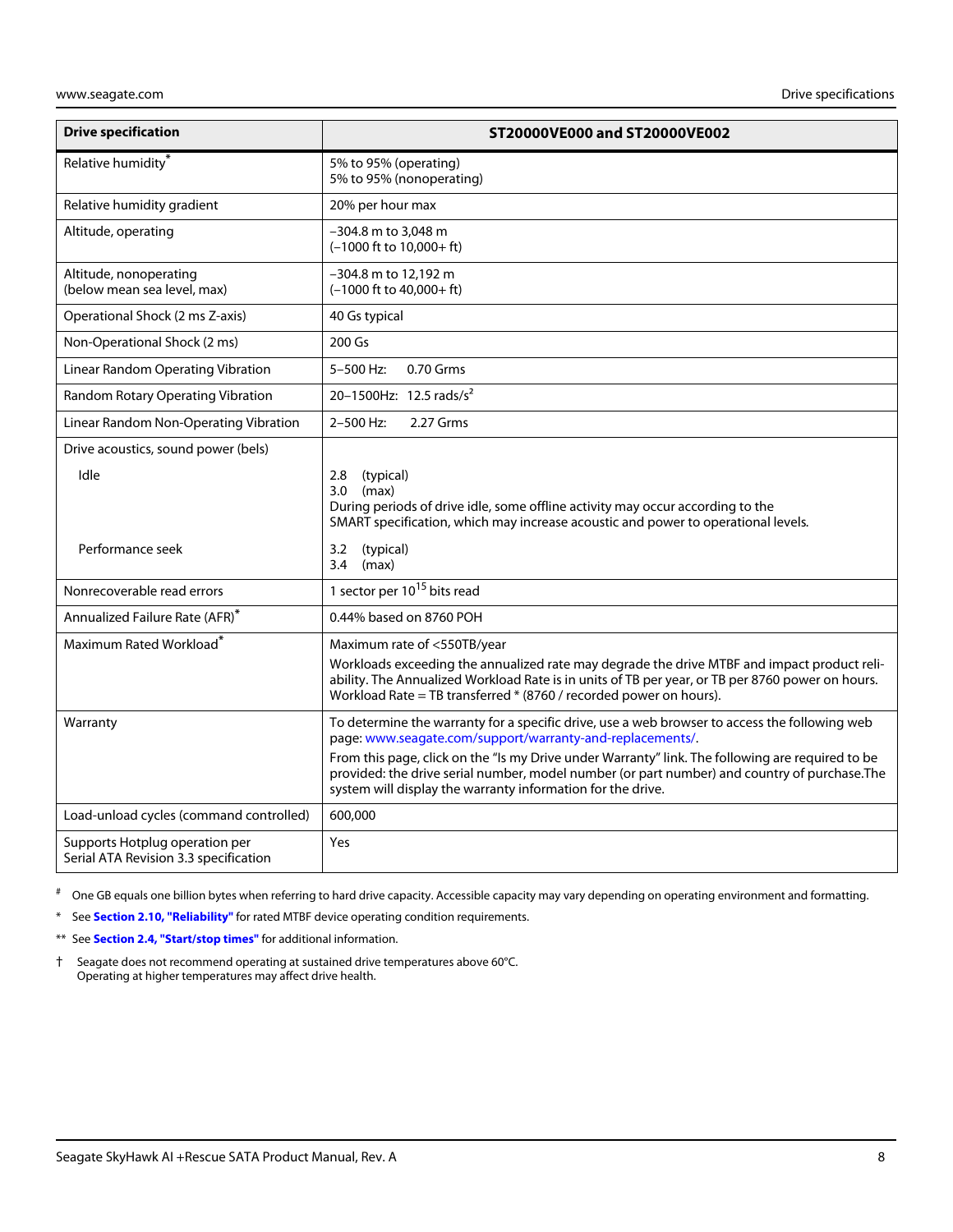## <span id="page-9-0"></span>**2.2 Formatted capacity**

| ST models                     | <b>Formatted</b> | Guaranteed     | <b>Bytes per</b> | Guaranteed    | <b>Bytes per</b>                    |
|-------------------------------|------------------|----------------|------------------|---------------|-------------------------------------|
|                               | capacity*        | sectors        | logical sector   | sectors       | logical sector                      |
| ST20000VE000 and ST20000VE002 | 20TB             | 39,063,650,304 | 512<br>(Default) | 4,882,956,288 | 4096<br>(see <b>Section 2.2.1</b> ) |

\*One GB equals one billion bytes when referring to hard drive capacity. Accessible capacity may vary depending on operating environment and formatting.

> **NOTE** LBA Counts for drive capacities greater than 8TB are calculated based upon the SFF-8447 standard publication.<ftp://ftp.seagate.com/sff/SFF-8447.PDF>

#### <span id="page-9-1"></span>**2.2.1 LBA mode**

When addressing these drives in LBA mode, all blocks (sectors) are consecutively numbered from 0 to  $n-1$ , where n is the number of guaranteed sectors as defined above.

See **[Section 4.3.1, "Identify Device command"](#page-29-0)** (words 60-61 and 100-103) for additional information about 48-bit addressing support of drives with capacities over 137GB.

## <span id="page-9-2"></span>**2.3 Recording and interface technology**

| Interface                                | Serial ATA (SATA)      |
|------------------------------------------|------------------------|
| Recording method                         | Perpendicular          |
| Recording density, KBPI (Kb/in max)      | 2470                   |
| Track density, KTPI (ktracks/in avg)     | 482                    |
| Areal density (Gb/in <sup>2</sup> avq)   | 1146                   |
| Spindle speed (RPM) $(\pm 0.2\%)$        | 7200                   |
| Internal data transfer rate (Mb/s max)   | 2899                   |
| Sustained data transfer rate (MiB/s max) | 248                    |
| I/O data-transfer rate (MB/s max)        | 600 (Ultra DMA mode 5) |

## <span id="page-9-3"></span>**2.4 Start/stop times**

Power-on to ready time is based on typical operating conditions, default full current spin-up profile, and clean shutdown prior to measurement. To ensure a clean shutdown a Flush Cache, Standby, or Standby Immediate command must be completed before removal of interface power.

| Power-on to Ready (sec) (typ/max) | 25/30 |
|-----------------------------------|-------|
| Standby to Ready (sec) (typ/max)  | 25/30 |
| Ready to spindle stop (sec) (max) | 20    |

**NOTE** An unexpected power loss event, spin up at cold or hot temperature extremes may cause the drive to exceed the typical and max time to ready by 5 to 20 seconds. Extended time to ready is dependent on cache state and environmental conditions prior to the unexpected power loss and during the subsequent power on.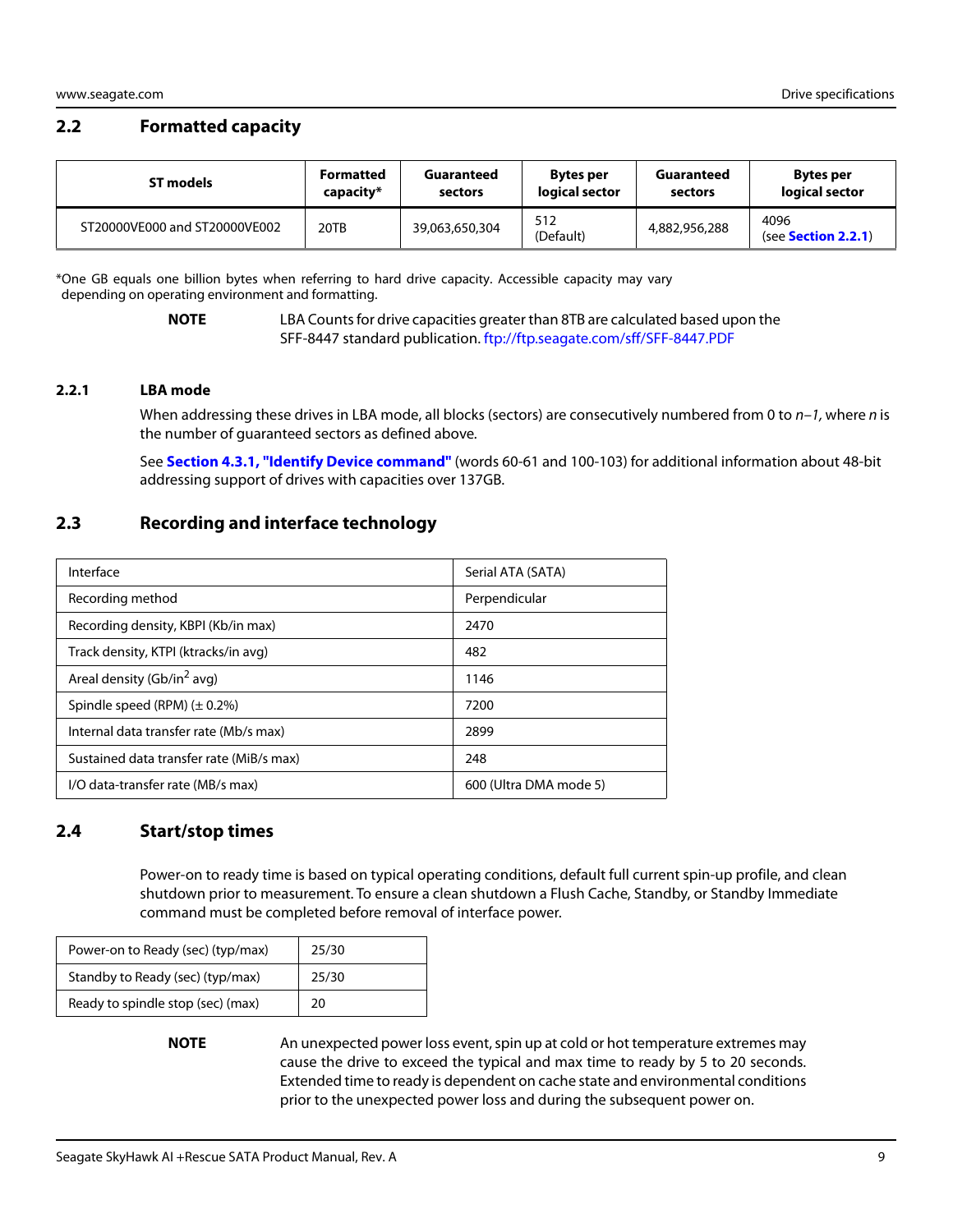#### <span id="page-10-0"></span>**2.5 Power specifications**

The drive receives DC power (+5V or +12V) through a native SATA power connector. **[See Figure 3 on page 22](#page-22-4)** .

#### <span id="page-10-1"></span>**2.5.1 Power consumption**

Power requirements for the drives are listed in **Table 2**. Typical power measurements are based on an average of drives tested, under nominal conditions, using 5.0V and 12.0V input voltage at 35°C ambient temperature.

#### *Table 2 DC power requirements (20TB)*

| <b>Power dissipation</b> | Avg (watts $25^{\circ}$ C) | Avg 5V typ amps | Avg 12V typ amps |
|--------------------------|----------------------------|-----------------|------------------|
| Spin-Up                  |                            |                 | 2.0              |
| Idle                     | 3.54                       | 0.246           | 0.19             |
| Operating                | 7.72                       | 0.524           | 0.422            |
| Standby                  | 1.01                       | 0.177           | 0.01             |
| Sleep                    | 1.01                       | 0.177           | 0.01             |

\*During periods of drive idle, some offline activity may occur according to the S.M.A.R.T. specification, which may increase acoustic and power to operational levels.

## TELEDYNE LECROY  $12V_l$  $5V_{\perp}$ n P2:max(C2)<br>689 mA P3:mean(C1)  $P4:min(C1)$  $P6:min(C2)$  $P7:min(C1)$  $P8: min(C3)$  $P9:min(F1)$  $P10:min(C2)$  $P12:min(C4)$ Measure P1:max(C1) P5:max(C1) P11:min(C3) value  $1.72A$ status  $-4.00$  s Trigger  $\Box$ Tim 200 mA/d

#### **2.5.1.1 Typical current profiles**

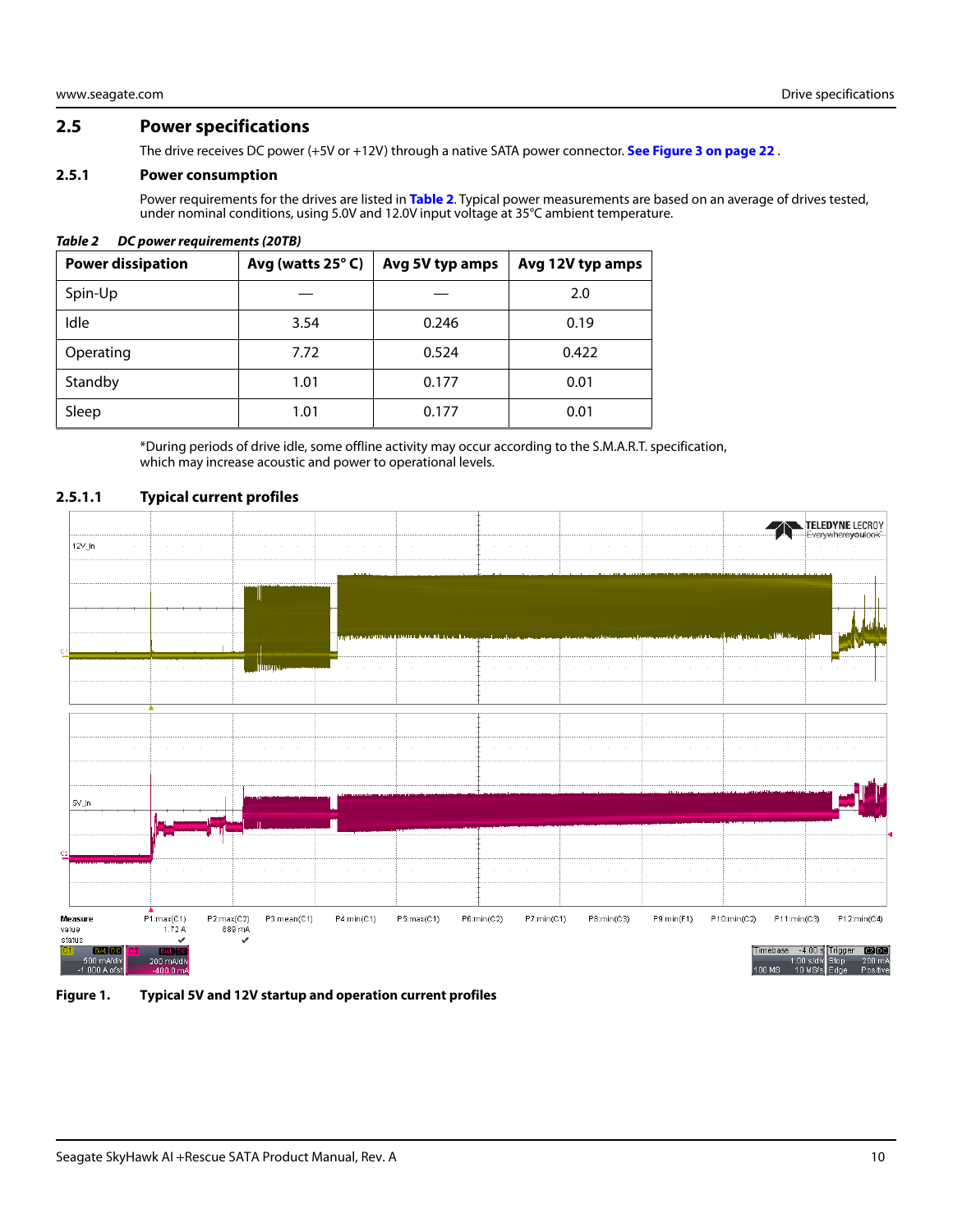#### <span id="page-11-0"></span>**2.5.2 Conducted noise**

Noise is specified as a periodic and random distribution of frequencies covering a band from DC to 10 MHz. Maximum allowed noise values given below are peak-to-peak measurements and apply at the drive power connector.

- $+5v = 250 \text{ mV pp}$  from 100 Hz to 20 MHz.
- $+12v = 800$  mV pp from 100 Hz to 8 KHz. 450 mV pp from 8 KHz to 20 KHz. 250 mV pp from 20 KHz to 5 MHz.

#### <span id="page-11-1"></span>**2.5.3 Voltage tolerance**

Voltage tolerance (including noise):

5V  $\pm 5\%$  12V  $\pm 10\%$ 

#### <span id="page-11-2"></span>**2.5.4 Extended Power Conditions - PowerChoice™**

Utilizing the load/unload architecture a programmable power management interface is provided to tailor systems for reduced power consumption and performance requirements.

The table below lists the supported power conditions available in PowerChoice. Power conditions are ordered from highest power consumption (and shortest recovery time) to lowest power consumption (and longest recovery time) as follows: Idle\_a power >= Idle\_b power >= Idle\_c power >= Standby\_z power. The further users go down in the table, the more power savings is actualized. For example, Idle\_b results in greater power savings than the Idle\_a power condition. Standby results in the greatest power savings.

| <b>Power Condition Name</b> | <b>Power Condition ID</b> | <b>Description</b>                                 |
|-----------------------------|---------------------------|----------------------------------------------------|
| Idle a                      | 81 <sub>H</sub>           | Reduced electronics                                |
| Idle b                      | 82 <sub>H</sub>           | Heads unloaded. Disks spinning at full RPM         |
| Idle c                      | 83 <sub>H</sub>           | Heads unloaded. Disks spinning at reduced RPM      |
| Standby z                   | 00 <sub>H</sub>           | Heads unloaded. Motor stopped (disks not spinning) |

Each power condition has a set of current, saved and default settings. Default settings are not modifiable. Default and saved settings persist across power-on resets. The current settings do not persist across power-on resets. At the time of manufacture, the default, saved and current settings are in the Power Conditions log match.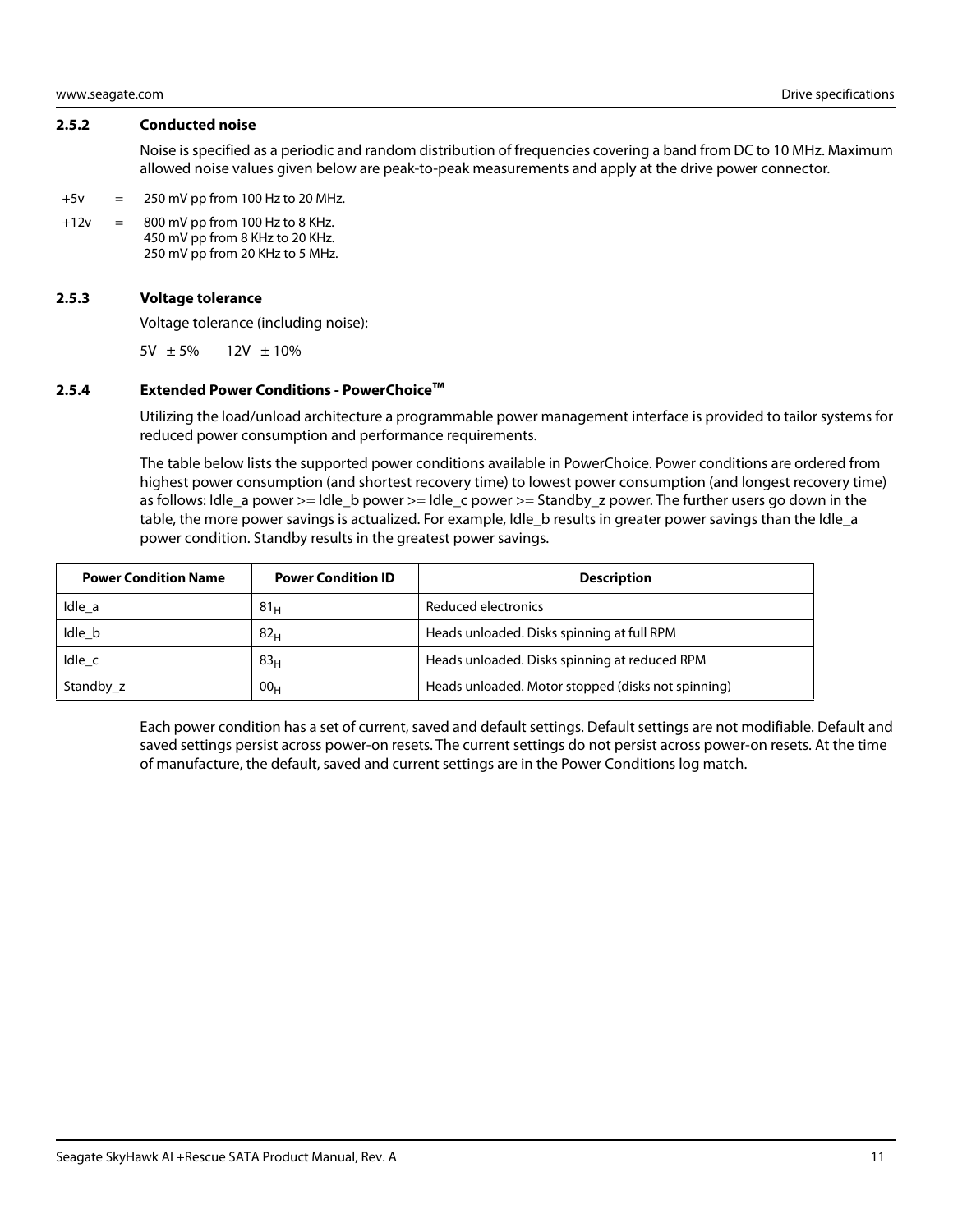#### **PowerChoice is invoked using one of two methods**

- Automatic power transitions which are triggered by expiration of individual power condition timers. These timer values may be customized and enabled using the Extended Power Conditions (EPC) feature set using the standardized Set Features command interface.
- **IMMED 19 Immediate host commanded power transitions may be initiated using an EPC Set Features "Go to Power** Condition" subcommand to enter any supported power condition. Legacy power commands Standby Immediate and Idle Immediate also provide a method to directly transition the drive into supported power conditions.

#### **PowerChoice exits power saving states under the following conditions**

- Any command which requires the drive to enter the PM0: Active state (media access)
- Power on reset

#### **PowerChoice provides the following reporting methods for tracking purposes**

Check Power Mode Command

Reports the current power state of the drive

Identify Device Command

- **EPC Feature set supported flag**
- **EPC Feature enabled flag is set if at least one Idle power condition timer is enabled**

Power Condition Log reports the following for each power condition

- **Nominal recovery time from the power condition to active**
- **If the power condition is Supported, Changeable, and Savable**
- **Default enabled state, and timer value**
- Saved enabled state, and timer value
- **EXECUTE:** Current enabled state, and timer value

#### **S.M.A.R.T. Read Data Reports**

- Attribute 192 Emergency Retract Count
- Attribute 193 Load/Unload Cycle Count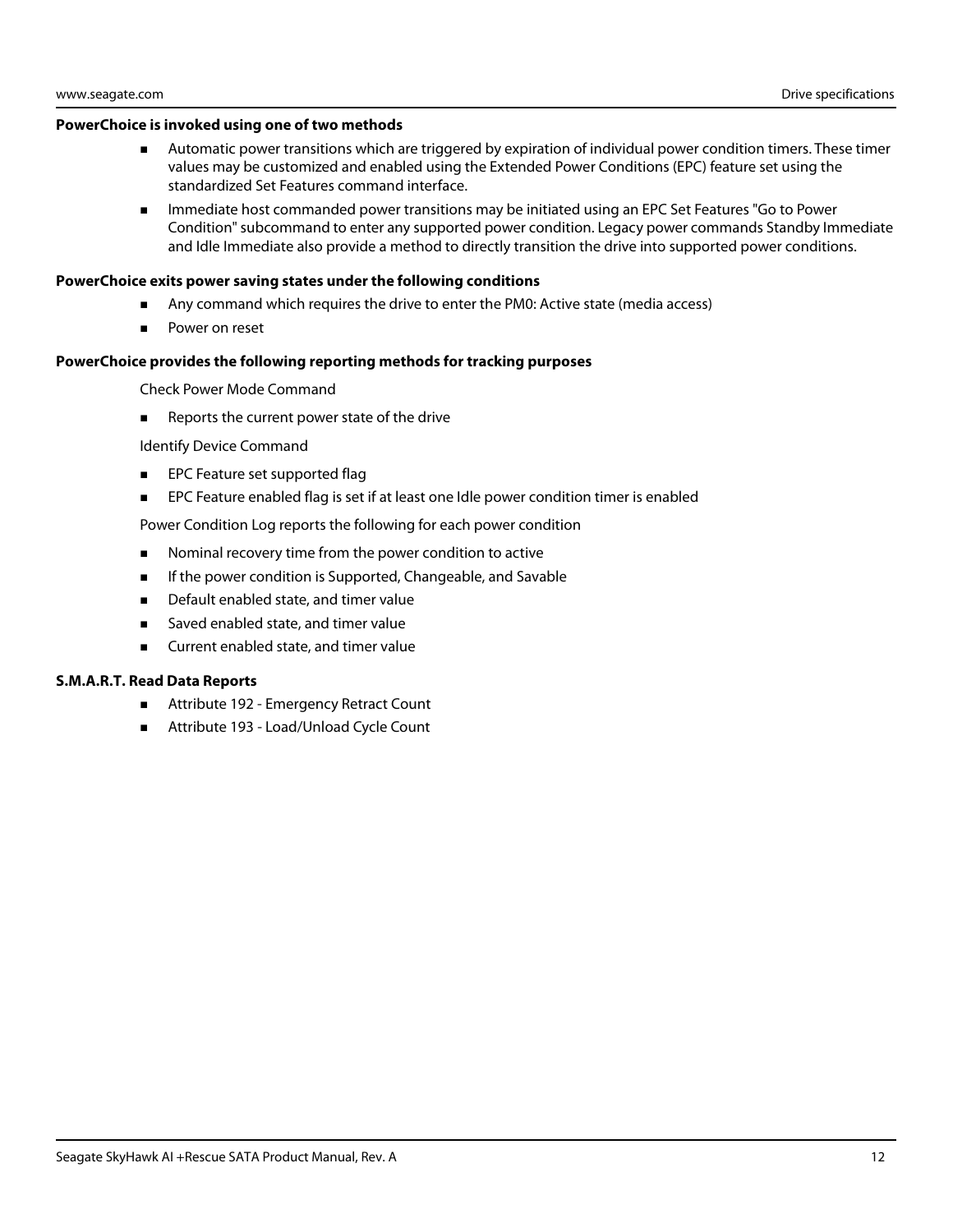#### **PowerChoice Manufacture Default Power Condition Timer Values**

Default power condition timer values have been established to assure product reliability and data integrity. A minimum timer value threshold of two minutes ensures the appropriate amount of background drive maintenance activities occur. Attempting to set a timer values less than the specified minimum timer value threshold will result in an aborted EPC "Set Power Condition Timer" subcommand.

| <b>Power Condition Name</b> | <b>Manufacturer Default Timer Values</b> |
|-----------------------------|------------------------------------------|
| Idle a                      | $100 \text{ ms}$                         |
| Idle b                      | 2 min                                    |
| Idle c                      | 4 min                                    |
| Standby_z                   | $15 \text{ min}$                         |

Setting power condition timer values less than the manufacturer specified defaults or issuing the EPC "Go to Power Condition" subcommand at a rate exceeding the default timers may limit this products reliability and data integrity.

#### **PowerChoice Supported Extended Power Condition Feature Subcommands**

| <b>EPC Subcommand</b> | <b>Description</b>                      |
|-----------------------|-----------------------------------------|
| 00 <sub>H</sub>       | <b>Restore Power Condition Settings</b> |
| 01 <sub>H</sub>       | Go to Power Condition                   |
| 02 <sub>H</sub>       | Set Power Condition Timer               |
| 03 <sub>H</sub>       | <b>Set Power Condition State</b>        |
| 04 <sub>H</sub>       | Enable EPC Feature Set                  |
| 05 <sub>H</sub>       | Disable EPC Feature Set                 |

#### **PowerChoice Supported Extended Power Condition Identifiers**

| <b>Power Condition Identifiers</b> | <b>Power Condition Name</b> |
|------------------------------------|-----------------------------|
| 00 <sub>H</sub>                    | Standby_z                   |
| $01 - 80_H$                        | Reserved                    |
| 81 <sub>H</sub>                    | Idle a                      |
| 82 <sub>H</sub>                    | Idle_b                      |
| 83 <sub>H</sub>                    | Idle_c                      |
| $84 - FE_H$                        | Reserved                    |
| FF <sub>H</sub>                    | All EPC Power Conditions    |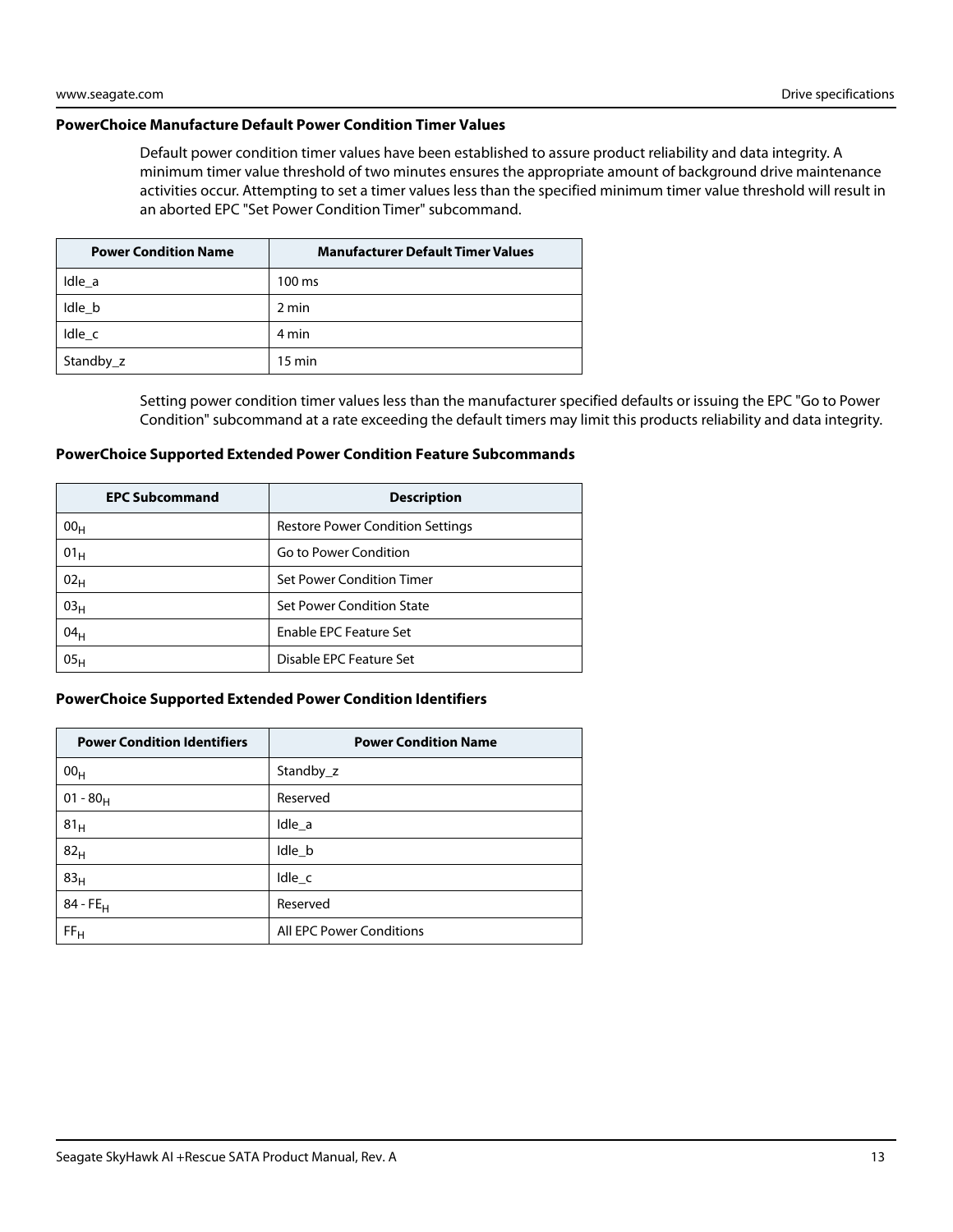## <span id="page-14-0"></span>**2.6 Environmental limits**

Temperature and humidity values experienced by the drive must be such that condensation does not occur on any drive part. Altitude and atmospheric pressure specifications are referenced to a standard day at 58.7°F (14.8°C).

**Caution** To maintain optimal performance drives should be run at nominal drive temperatures and humidity. See **[Section 2.10, "Reliability"](#page-17-0)** for rated MTBF device operating condition requirements.

#### <span id="page-14-1"></span>**2.6.1 Temperature**

#### a. Operating

32°F to 149°F (0°C ambient to 65°C drive reported) temperature range with a maximum temperature gradient of 36°F (20°C) per hour.

The maximum allowable drive reported temperature is 149°F (65°C).

Air flow may be required to achieve consistent nominal drive temperature values (see **[Section 3.4](#page-23-0)**). To confirm that the required cooling is provided for the electronics and HDA, place the drive in its final mechanical configuration, and perform random write/read operations. After the temperatures stabilize, monitor the current drive temperature using the SMART temperature attribute 194 or Device Statistics log 04h page 5.

#### b. Non-operating

 $-40^{\circ}$  to 158°F ( $-40^{\circ}$  to 70°C) package ambient with a maximum gradient of 36°F (20°C) per hour. This specification assumes that the drive is packaged in the shipping container designed by Seagate for use with drive.

#### <span id="page-14-2"></span>**2.6.2 Humidity**

The values below assume that no condensation on the drive occurs. Maximum wet bulb temperature is 84.2°F (29°C).

#### **2.6.2.1 Relative humidity**

| Operating:    | 5% to 95% non-condensing relative humidity with a maximum gradient of 20% per hour. |
|---------------|-------------------------------------------------------------------------------------|
| Nonoperating: | 5% to 95% non-condensing relative humidity with a maximum gradient of 20% per hour. |

#### <span id="page-14-3"></span>**2.6.3 Effective Altitude (sea level)**

| Operating:    | $-304.8$ m to 3048 m (-1000 ft. to 10,000+ ft.)   |
|---------------|---------------------------------------------------|
| Nonoperating: | $-304.8$ m to 12,192 m (-1000 ft. to 40,000+ ft.) |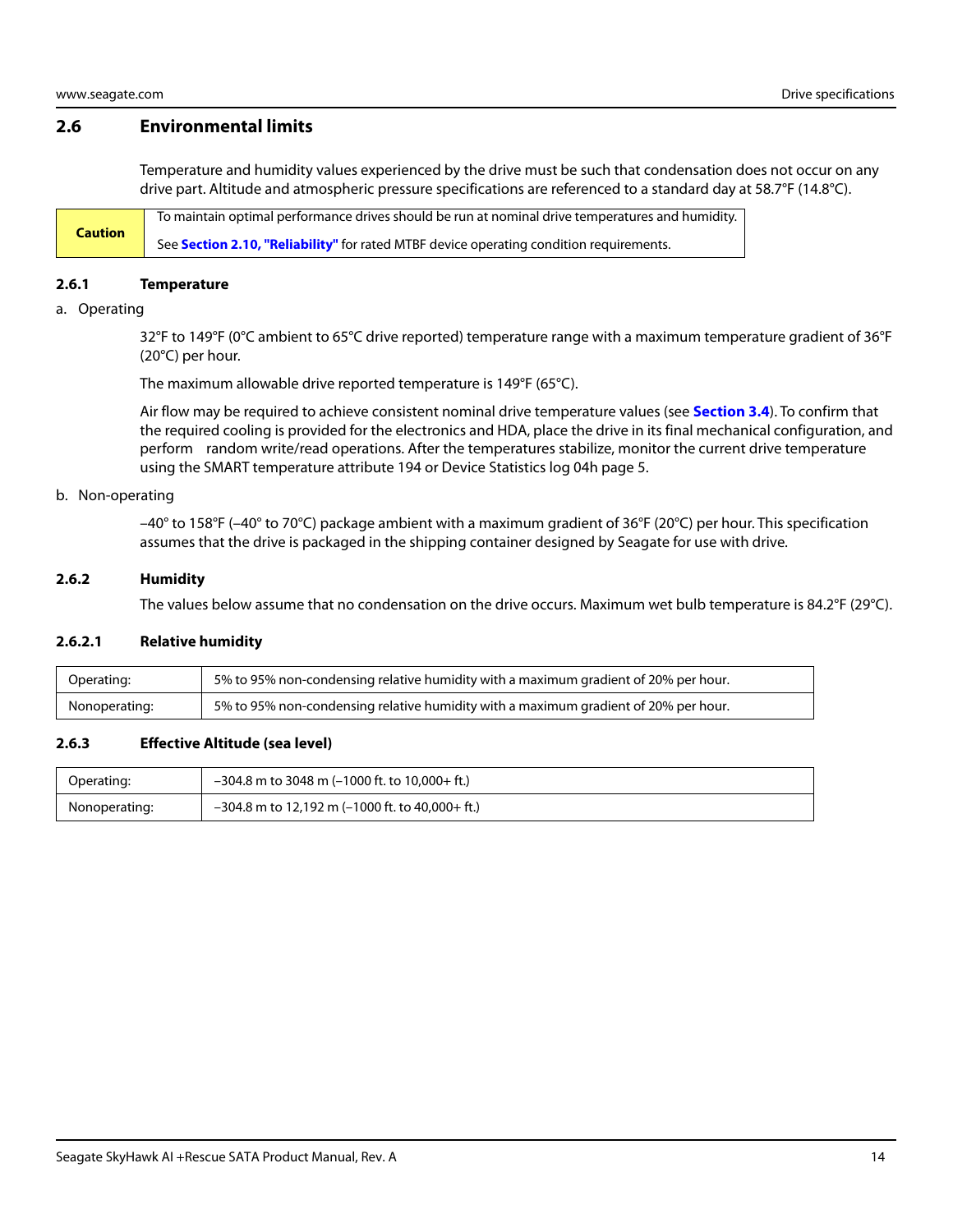#### <span id="page-15-0"></span>**2.6.4 Shock and Vibration**

Shock and vibration measurements specified in this document are made directly on the drive itself and applied in the X, Y, and Z axis at the drive mounting point locations.

#### **2.6.4.1 Shock**

a. Operating

The drive will operate without error while subjected to intermittent shock pulses not exceeding 40 Gs typical at a 2ms duration limited by Z-axis, shown in **[Figure 2](#page-15-1)**.

b. Non-operating

The drive will operate without non-recoverable errors after being subjected to shock pulses not exceeding 200 Gs at a duration of 2ms.



#### <span id="page-15-1"></span>**Figure 2. Drive orientation**

#### **2.6.4.2 Vibration**

a. Linear Random Operating Vibration

The drive will operate without non-recoverable errors while being subjected to the random power spectral density noise specified below.

| PSD of 5-500 Hz random noise at 0.70 g rms |         |         |         |         |         |
|--------------------------------------------|---------|---------|---------|---------|---------|
| $F_{\text{Frequency}}(Hz)$                 |         | 20      | 200     | 250     | 500     |
| $G^2/Hz$                                   | 0.00025 | 0.00210 | 0.00210 | 0.00020 | 0.00020 |

b. Random Rotary Operating Vibration

The drive will exhibit greater than 90% throughput for sequential and random write operations while subjected to the shaped random power spectral density noise specified below.

| PSD Profile 20-1500 Hz at 12.5 rad/sec^2         |    |     |     |            |
|--------------------------------------------------|----|-----|-----|------------|
| Frequency (Hz)                                   | 20 | 200 | 800 | 1500       |
| (rad/sec^2)^2/Hz  5.53E-02   5.53E-02   3.49E-01 |    |     |     | $6.14E-04$ |

c. Linear Random Non-Operating Vibration

The drive will not incur physical damage or have non-recoverable errors after being subjected to the power spectral density noise specified below.

| PSD Profile 2-500 Hz at 2.27 g rms |       |       |       |       |
|------------------------------------|-------|-------|-------|-------|
| <b>Frequency (Hz)</b>              |       |       | 100   | 500   |
| $ G^2/Hz $                         | 0.001 | 0.030 | 0.030 | 0.001 |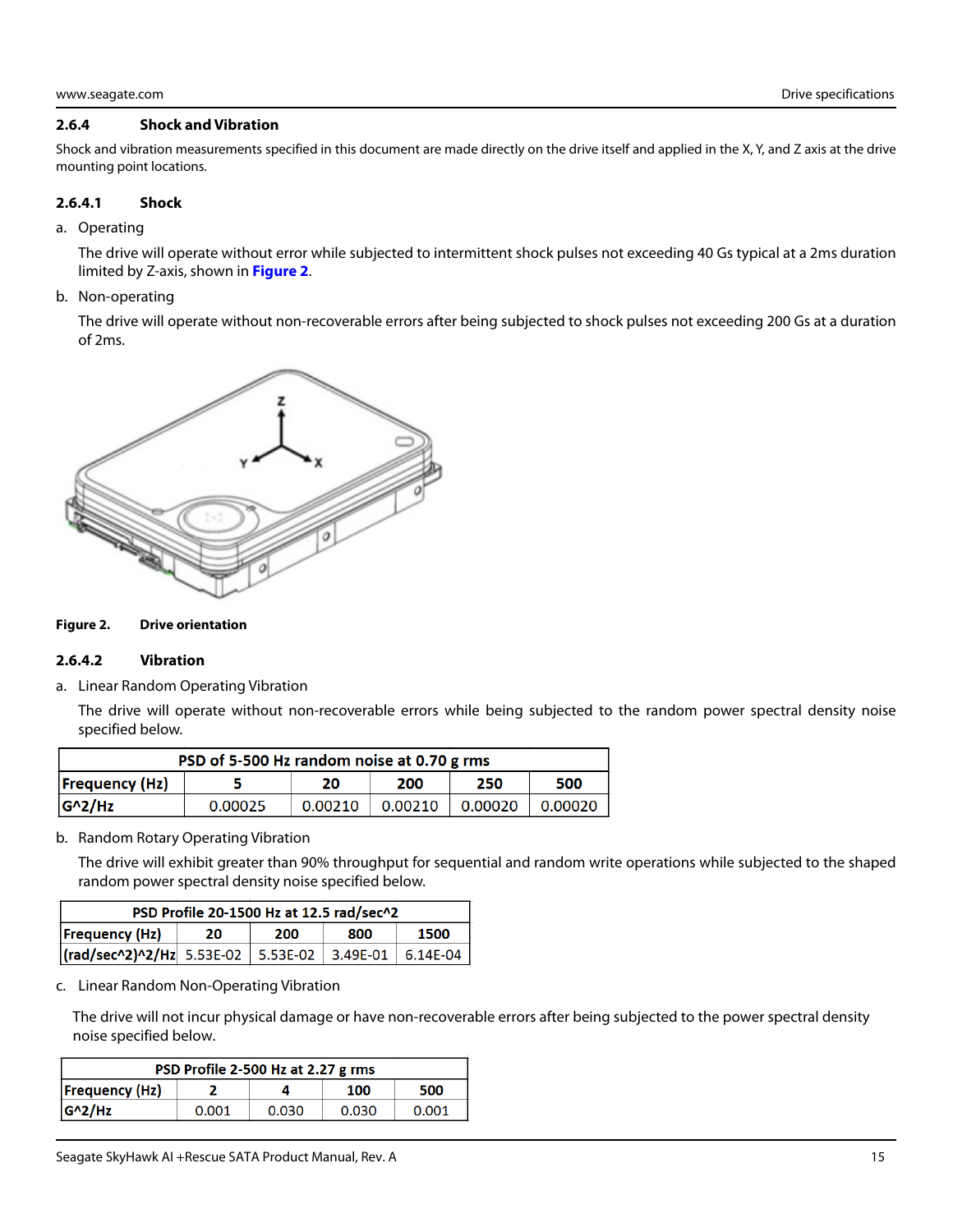#### <span id="page-16-0"></span>**2.7 Acoustics**

Drive acoustics are measured as overall A-weighted acoustic sound power levels (no pure tones). All measurements are consistent with ISO document 7779. Sound power measurements are taken under essentially free-field conditions over a reflecting plane. For all tests, the drive is oriented with the cover facing upward.

**NOTE** For seek mode tests, the drive is placed in seek mode only. The number of seeks per second is defined by the following equation:

(Number of seeks per second =  $0.4$  / (average latency + average access time

#### **Table 3 Fluid Dynamic Bearing (FDB) motor acoustics**

|            | Idle*                              | Performance seek                   |
|------------|------------------------------------|------------------------------------|
| All models | 2.8 bels (typ)<br>$3.0$ bels (max) | 3.2 bels (typ)<br>$3.4$ bels (max) |

\*During periods of drive idle, some offline activity may occur according to the S.M.A.R.T. specification, which may increase acoustic and power to operational levels.

## <span id="page-16-1"></span>**2.8 Test for Prominent Discrete Tones (PDTs)**

Seagate follows the ECMA-74 standards for measurement and identification of PDTs. An exception to this process is the use of the absolute threshold of hearing. Seagate uses this threshold curve (originated in ISO 389-7) to discern tone audibility and to compensate for the inaudible components of sound prior to computation of tone ratios according to Annex D of the ECMA-74 standards.

#### <span id="page-16-2"></span>**2.9 Electromagnetic immunity**

When properly installed in a representative host system, the drive operates without errors or degradation in performance when subjected to the radio frequency (RF) environments defined in the following table:

| <b>Test</b>               | <b>Description</b>                                                                                       | <b>Performance level</b> | Reference standard                |
|---------------------------|----------------------------------------------------------------------------------------------------------|--------------------------|-----------------------------------|
| Electrostatic discharge   | Contact, HCP, VCP: $\pm$ 4 kV; Air: $\pm$ 8 kV                                                           | B                        | EN 61000-4-2: 95                  |
| Radiated RF immunity      | 80 to 1000 MHz, 3 V/m,<br>80% AM with 1 kHz sine<br>900 MHz, 3 V/m, 50% pulse modulation $\omega$ 200 Hz | A                        | EN 61000-4-3: 96<br>ENV 50204: 95 |
| Electrical fast transient | $\pm$ 1 kV on AC mains, $\pm$ 0.5 kV on external I/O                                                     | B                        | EN 61000-4-4: 95                  |
| Surge immunity            | $\pm$ 1 kV differential, $\pm$ 2 kV common, AC mains                                                     | B                        | EN 61000-4-5: 95                  |
| Conducted RF immunity     | 150 kHz to 80 MHz, 3 Vrms, 80% AM with 1 kHz sine                                                        | A                        | EN 61000-4-6: 97                  |
| Voltage dips, interrupts  | 0% open, 5 seconds<br>0% short, 5 seconds<br>40%, 0.10 seconds<br>70%, 0.01 seconds                      | B                        | EN 61000-4-11:94                  |

#### **Table 4 Radio frequency environments**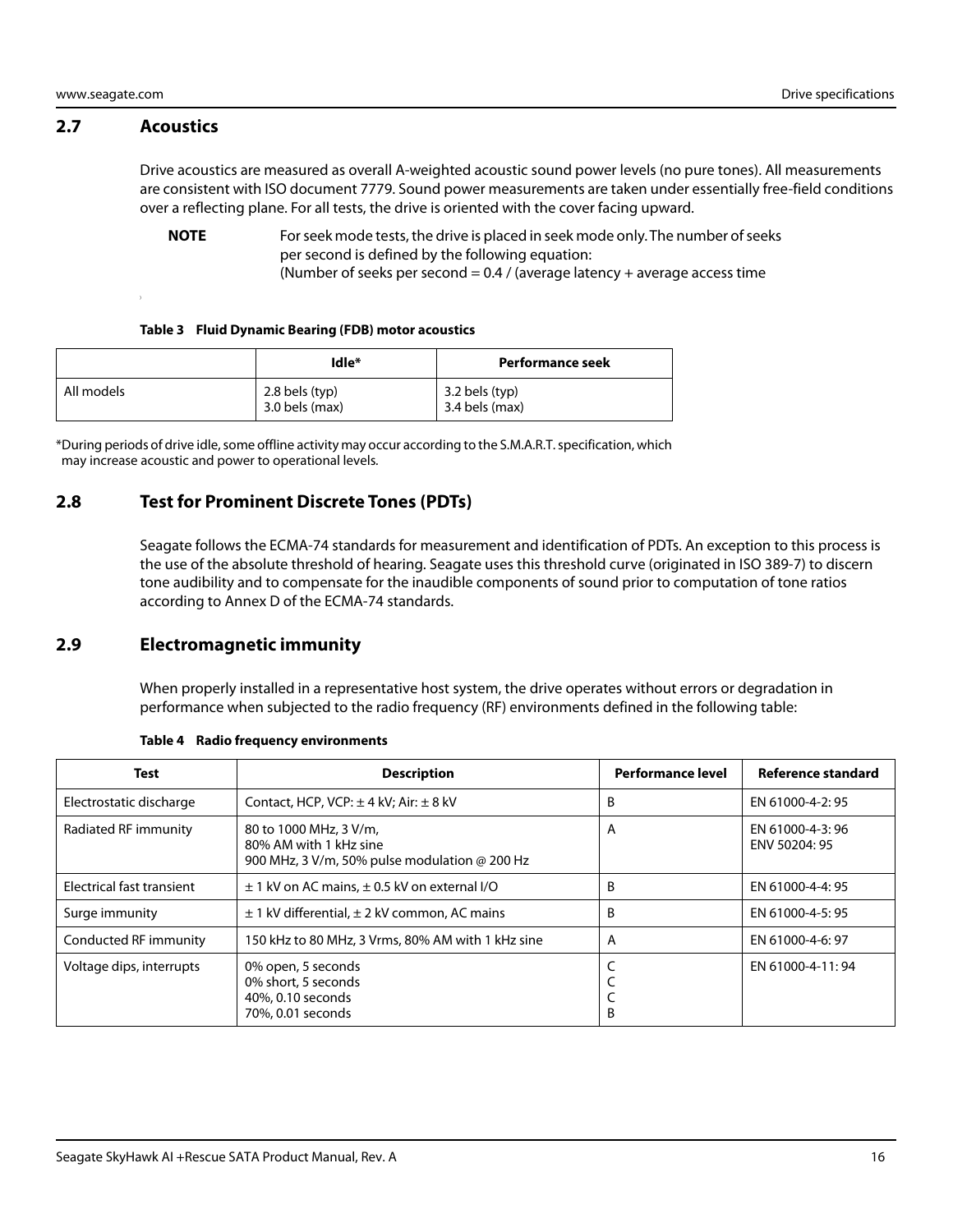## <span id="page-17-0"></span>**2.10 Reliability**

#### <span id="page-17-1"></span>**2.10.1 Annualized Failure Rate (AFR) and Mean Time Between Failures (MTBF)**

The production disk drive shall achieve an annualized failure-rate of 0.44% (MTBF of 2,000,000 hours) over a 5 year service life when used in Enterprise Storage field conditions as limited by the following:

- 8760 power-on hours per year.
- $\blacksquare$  HDA temperature as reported by the drive  $\lt$  = 30°C
- Ambient wet bulb temp  $\leq$  26°C
- **Typical workload**
- The AFR (MTBF) is a population statistic not relevant to individual units
- ANSI/ISA S71.04-2013 G2 classification levels and dust contamination to ISO 14644-1 Class 8 standards (as measured at the device)

The MTBF specification for the drive assumes the operating environment is designed to maintain nominal drive temperature and humidity. Occasional excursions in operating conditions between the rated MTBF conditions and the maximum drive operating conditions may occur without significant impact to the rated MTBF. However continual or sustained operation beyond the rated MTBF conditions will degrade the drive MTBF and reduce product reliability.

| Nonrecoverable read errors              | 1 per $10^{15}$ bits read, max                                                                                                                                                                                                                                      |
|-----------------------------------------|---------------------------------------------------------------------------------------------------------------------------------------------------------------------------------------------------------------------------------------------------------------------|
| Load unload cycles (command controlled) | 600,000 cycles                                                                                                                                                                                                                                                      |
| Maximum Rated Workload                  | Maximum rate of <550TB/year                                                                                                                                                                                                                                         |
|                                         | Workloads exceeding the annualized rate may degrade the drive MTBF and impact<br>product reliability. The Annualized Workload Rate is in units of TB per year, or TB per 8760<br>power on hours. Workload Rate = TB transferred * (8760 / recorded power on hours). |
| Warranty                                | To determine the warranty for a specific drive, use a web browser to access the following<br>web page: www.seagate.com/support/warranty-and-replacements/.                                                                                                          |
|                                         | From this page, click on the "Is my Drive under Warranty" link. The following are required<br>to be provided: the drive serial number, model number (or part number) and country of<br>purchase. The system will display the warranty information for the drive.    |
| Preventive maintenance                  | None required.                                                                                                                                                                                                                                                      |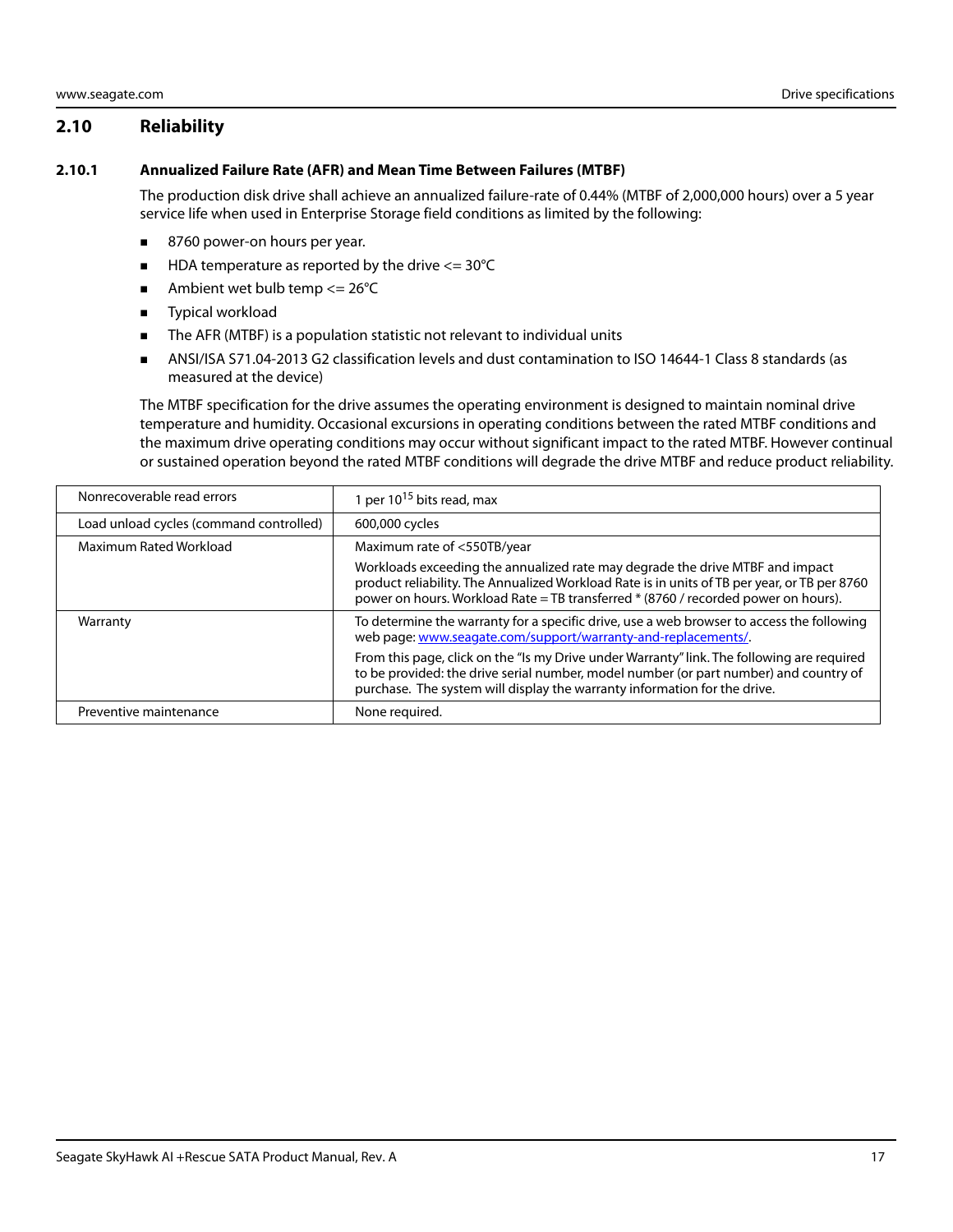## <span id="page-18-0"></span>**2.11 HDD and SSD Regulatory Compliance and Safety**

For the latest regulatory and compliance information see: [www.seagate.com/support](https://www.seagate.com/support) scroll down the page and click the Compliance, Safety and Disposal Guide link.

#### <span id="page-18-1"></span>**2.11.1 Regulatory Models**

The following regulatory model number represent all features and configurations within the series:

Regulatory Model Numbers: STL020

#### <span id="page-18-2"></span>**2.12 Corrosive environment**

 electronic drive components pass accelerated corrosion testing equivalent to 10 years exposure to light industrial environments containing sulfurous gases, chlorine and nitric oxide, classes G and H per ASTM B845. However, this accelerated testing cannot duplicate every potential application environment.

Users should use caution exposing any electronic components to uncontrolled chemical pollutants and corrosive chemicals as electronic drive component reliability can be affected by the installation environment. The silver, copper, nickel and gold films used in hard disk drives are especially sensitive to the presence of sulfide, chloride, and nitrate contaminants. Sulfur is found to be the most damaging. Materials used in cabinet fabrication, such as vulcanized rubber, that can outgas corrosive compounds should be minimized or eliminated. The useful life of any electronic equipment may be extended by replacing materials near circuitry with sulfide-free alternatives.

Seagate recommends that data centers be kept clean by monitoring and controlling the dust and gaseous contamination. Gaseous contamination should be within ANSI/ISA S71.04-2013 G2 classification levels (as measured on copper and silver coupons), and dust contamination to ISO 14644-1 Class 8 standards, and MTBF rated conditions as defined in the Annualized Failure Rate (AFR) and Mean Time Between Failure (MTBF) section.

## <span id="page-18-3"></span>**2.13 Reference documents**

Supported Standards

Serial ATA Revision 3.3 specification

ANSI Documents

INCITS 529-2018 ATA/ATAPI Command Set - 4 (ACS-4)

Specification for Acoustic Test Requirement and Procedures Seagate part number: 30553-001

In case of conflict between this document and any referenced document, this document takes precedence.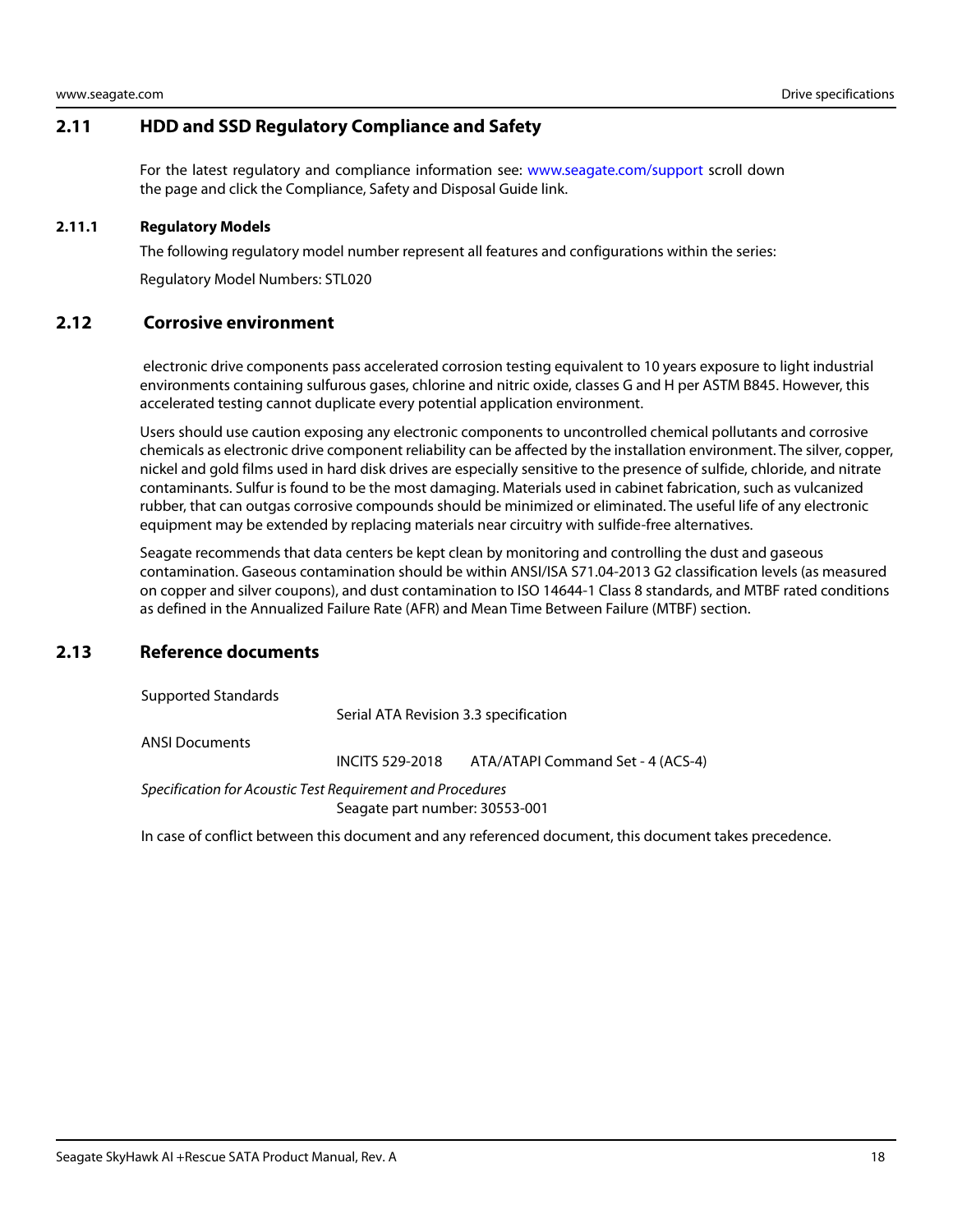#### <span id="page-19-0"></span>**2.14 Product warranty**

Beginning on the date of shipment to the customer and continuing for the period specified in the purchase contract, Seagate warrants that each product (including components and subassemblies) that fails to function properly under normal use due to defect in materials or workmanship or due to nonconformance to the applicable specifications will be repaired or replaced, at Seagate's option and at no charge to the customer, if returned by customer at customer's expense to Seagate's designated facility in accordance with Seagate's warranty procedure. Seagate will pay for transporting the repair or replacement item to the customer. For more detailed warranty information, refer to the standard terms and conditions of purchase for Seagate products on the purchase documentation.

[The remaining warranty for a particular drive can be determined by calling Seagate Customer Service at 1-800-468-](http://www.seagate.com) [3472. Users can also determine remaining warranty using the Seagate web site \(w](http://www.seagate.com)ww.seagate.com). The drive serial number is required to determine remaining warranty information.

#### **Shipping**

When transporting or shipping a drive, use only a Seagate-approved container. Keep the original box. Seagate approved containers are easily identified by the Seagate Approved Package label. Shipping a drive in a non-approved container voids the drive warranty.

Seagate repair centers may refuse receipt of components improperly packaged or obviously damaged in transit. Contact the authorized Seagate distributor to purchase additional boxes. Seagate recommends shipping by an airride carrier experienced in handling computer equipment.

#### **Storage**

Maximum storage periods are 180 days within original unopened Seagate shipping package or 60 days unpackaged within the defined non-operating limits (refer to environmental section in this manual). Storage can be extended to 1 year packaged or unpackaged under optimal environmental conditions (25°C, <40% relative humidity noncondensing, and non-corrosive environment). During any storage period the drive non-operational temperature, humidity, wet bulb, atmospheric conditions, shock, vibration, magnetic and electrical field specifications should be followed.

#### **Product repair and return information**

Seagate customer service centers are the only facilities authorized to service Seagate drives. Seagate does not sanction any third-party repair facilities. Any unauthorized repair or tampering with the factory seal voids the warranty.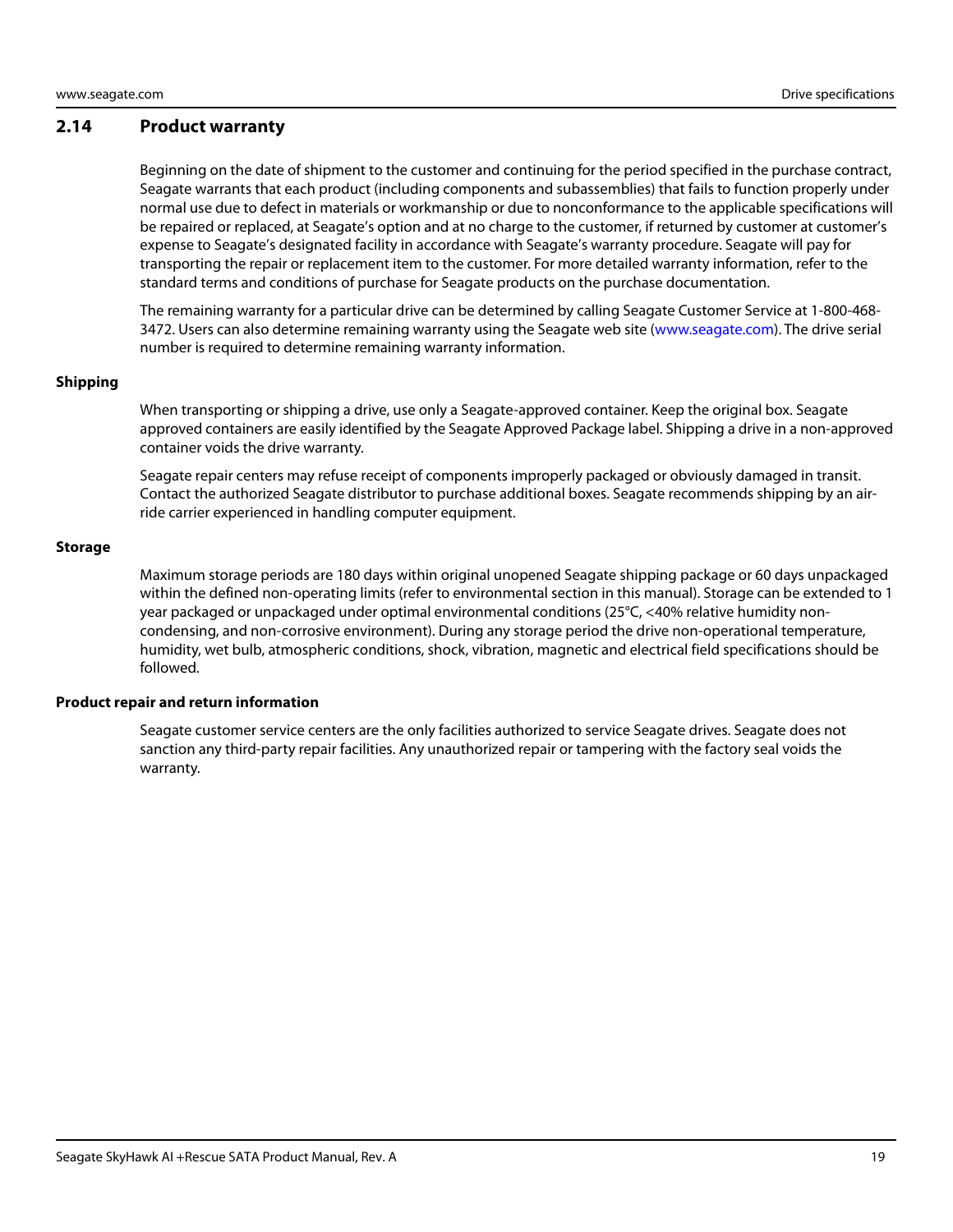## <span id="page-20-0"></span>**2.15 Seagate® Rescue™ Data Recovery Service**

If you suffer a data loss event within the Seagate Rescue Data Recovery warranty period, and you are eligible to participate in and submit a case under the Rescue program, contact SRS at **(1-800-723-1183)** in the US, or if you are calling from outside the US please visit our website for numbers in your local and language: [www.seagate.com/contacts/contact-numbers/.](http://www.seagate.com/contacts/contact-numbers/)

[In addition, you may visit r](http://rescueandreplace.seagate.com/contact.jsp)escueandreplace.seagate.com/contact.jsp to obtain information regarding how to contact a recovery expert online or by telephone from your location. An SRS representative will review your case to confirm your eligibility, and to assess whether your data may be recoverable by remote recovery services or whether you will need to send your device to SRS for in-lab servicing.

#### **Rescue™ General Terms**

These Rescue™ General Terms together with the Rescue™ FAQ's make up the Rescue™ Program Terms. By submitting a case under the Rescue™ program ("Program") you agree to be bound by the Program Terms, including these General Terms and the FAQ. You must be a legal resident of the US to participate in the Program.

#### **Communications**

All communications relating to your request will be available on our web site in your account and sent via e-mail to the address you provide to us unless you request, in writing, to receive such communications via regular mail.

#### **Personal Data**

You must provide true, accurate and complete information about yourself as prompted by the request form, including, without limitation, your name, address, e-mail address, and telephone number, as applicable (collectively, "Personal Data"). You must maintain and promptly update your Personal Data. You acknowledge that we may send you important information and notices regarding your requests by e-mail and that we shall have no liability associated with or arising from your failure to maintain accurate Personal Data.

#### **Capacity; Legal Rights; Indemnity**

You represent to SRS that you are of the legal age of majority in your state or country of residence, with the full capacity to agree to these Program Terms. You warrant that you are the legal owner or the authorized representative of the legal owner of the device you submit to SRS (the "Device") and data. You warrant that the data on the Device is legal and that you have the unrestricted legal right to (a) give us remote access to the data, (b) have the data recovered and reproduced on a backup medium, (c) receive the recovered data, and (d) agree to these Program Terms. You will defend and indemnify us (including our directors, officers, employees, agents, delegates, and contractors) from any claims or actions relating to the Device or data, or your rights or lack of rights thereto.

#### **Confidentiality**

We will protect the confidentiality of your data against unauthorized disclosure using the same degree of care as we use to protect our own confidential information.

#### **Disclaimer of Warranties, Representations and Guarantees**

**WE PROVIDE THE PROGRAM AND ANY SERVICES PROVIDED OR ATTEMPTED HEREUNDER "AS IS," WITH ALL FAULTS, AT YOUR SOLE RISK. WE DO NOT EXTEND ANY EXPRESS WARRANTIES, REPRESENTATIONS, CONDITIONS OR GUARANTEES REGARDING OUR RESCUE SERVICES OR ANY RESULTS THEREOF. TO THE MAXIMUM EXTENT PERMITTED BY APPLICABLE LAW AND SUBJECT TO ANY STATUTORY WARRANTIES THAT CANNOT BE EXCLUDED, WE EXPRESSLY DISCLAIM ALL IMPLIED WARRANTIES, INCLUDING ANY IMPLIED WARRANTY OR CONDITION OF MERCHANTABILITY, WARRANTY OF FITNESS FOR A PARTICULAR PURPOSE, OR WARRANTY OF ACCURACY OR COMPLETENESS WITH RESPECT TO THIS PROGRAM AND SERVICES.** This Program and Disclaimer is unrelated to, and does not affect any warranties relating to your Device that we or the seller may have extended to you.

#### **Limitation of Liability**

**WE WILL NOT BE LIABLE FOR ANY HARM CAUSED, UNLESS YOU PROVE THAT WE CAUSED SUCH HARM INTENTIONALLY. WITHOUT LIMITING THE GENERALITY OF THE FOREGOING, WE WILL NOT BE LIABLE FOR THE CONDITION, EXISTENCE, OR LOSS OF THE DATA YOU SEND US OR THE DATA WE RECOVER (IF ANY), ANY LOSS OF REVENUE OR LOSS OF PROFITS, OR ANY INDIRECT, SPECIAL, INCIDENTAL, OR CONSEQUENTIAL DAMAGES HOWEVER CAUSED. TO THE MAXIMUM EXTENT PERMITTED BY APPLICABLE LAW, THIS LIMITATION SHALL APPLY TO ANY AND ALL DAMAGES, REGARDLESS OF THE LEGAL THEORY ON WHICH THEY ARE ASSERTED (INCLUDING, WITHOUT LIMITATION, CONTRACT, BREACH OF CONTRACT, AND TORT), AND REGARDLESS OF WHETHER WE HAVE BEEN ADVISED OF THE POSSIBILITY OF LOSS OR DAMAGES - UNLESS YOU PROVE THAT SRS CAUSED**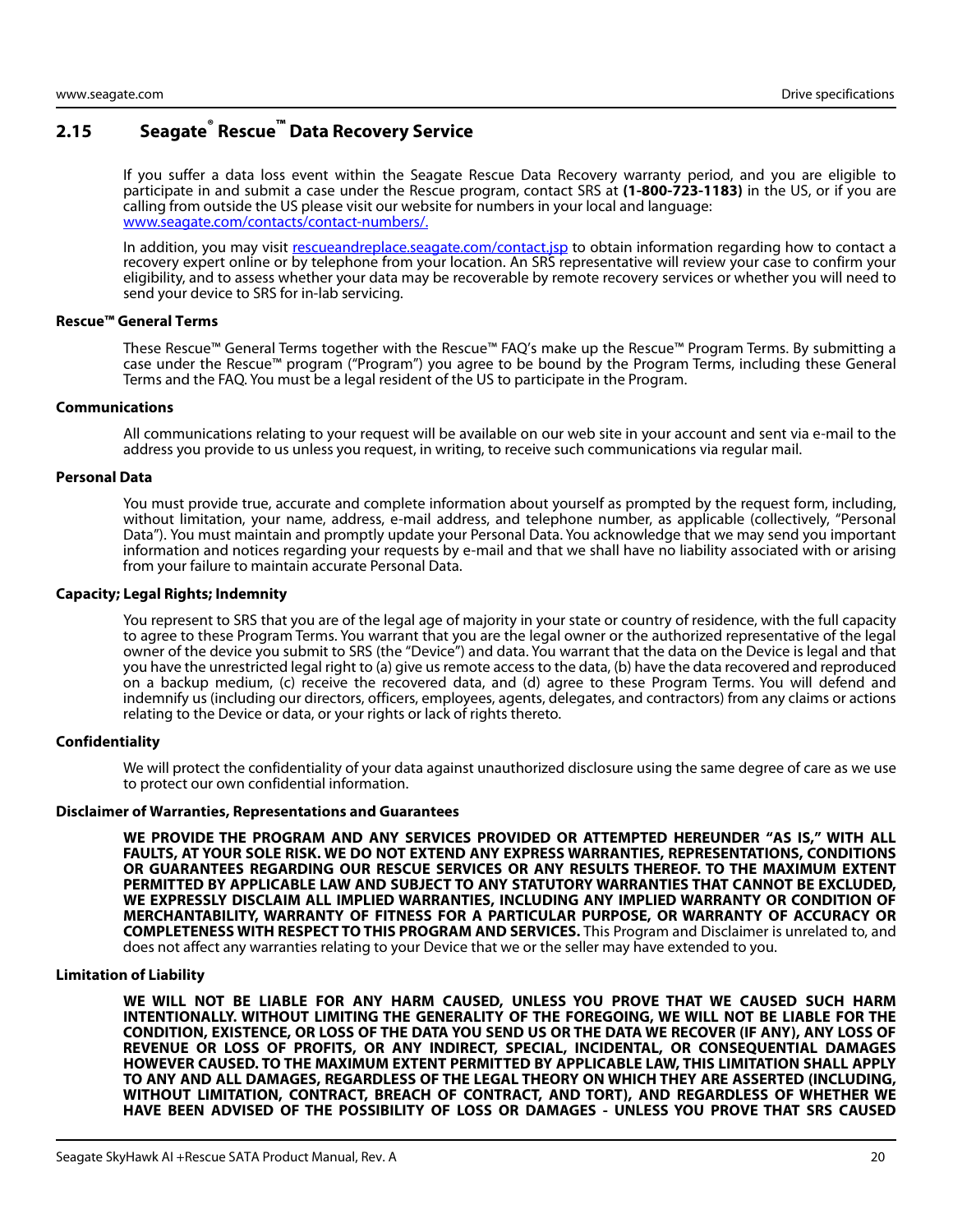**DAMAGES TO YOU INTENTIONALLY. TO THE MAXIMUM EXTENT PERMITTED BY APPLICABLE LAW, THE AMOUNT OF OUR LIABILITY WILL NOT EXCEED THE TOTAL PRICE YOU ACTUALLY PAY FOR THE DEVICE, THE ESSENTIAL PURPOSE OF WHICH IS TO LIMIT OUR LIABILITY ARISING FROM OR RELATED TO THE PROGRAM AND ANY DATA RECOVERY SERVICES. THIS ALLOCATION OF RISK IS REFLECTED IN THE PRICE CHARGED FOR THIS PROGRAM OR SERVICES, IF ANY. YOU ACKNOWLEDGE THAT THE PRICE OF THIS PROGRAM WOULD BE MUCH GREATER IF WE UNDERTOOK MORE EXTENSIVE LIABILITY. THIS PARAGRAPH WILL APPLY NOTWITHSTANDING ANY OTHER PROVISIONS IN THESE TERMS, OR THE FAILURE OF ANY REMEDY.**

#### **Compliance with Laws**

You agree to comply with all such laws and regulations and all other applicable laws, statutes, ordinances and regulations relating to the Program. You acknowledge that violations of these Program Terms could subject you to criminal or civil penalties. The goods licensed or provided, or services provided, through the Program, which may include technology and software, are subject to the customs and export control laws and regulations of the U.S. and may also be subject to the customs and export laws and regulations of the country in which the products are manufactured or received. Further, under U.S. law, such goods may not be sold, leased or otherwise transferred to restricted countries, or used by a restricted end-user or an end-user engaged in activities related to weapons of mass destruction including, without limitation, activities related to designing, developing, producing or using nuclear weapons, materials, or facilities, missiles or supporting missile projects, or chemical or biological weapons. You acknowledge you are not a restricted end-user or involved in any of the restricted activities above, and that you will comply with and abide by these laws and regulations. Seagate reserves the right to refuse service to or the return of any storage devices that have been determined to violate these regulations.

#### **Cancellation**

[You may cancel the Program at any time by contacting SRS at 1-800-SEAGATE \(1-800-475-0143\) in the US, or at such](http://services.seagate.com/contact.aspx) [other number available at s](http://services.seagate.com/contact.aspx)ervices.seagate.com/contact.aspx, or you simply may refrain from submitting a request for Rescue services. These Program Terms remain applicable to your and SRS's rights and obligations with respect to any services requested by you under this Program.

#### **Assignment**

You may not assign your rights or obligations under these Program Terms without SRS' express written consent.

#### **Dispute Resolution**

The parties will attempt to resolve any dispute arising out of or related to these Program Terms or any data recovery services requested or attempted hereunder through good faith negotiation. To the extent permitted by applicable law, if the parties are unable to resolve the dispute through good faith negotiation, then the dispute will be submitted to final and binding arbitration with the Judicial Arbitration and Mediation Services. Each party will bear its own costs in arbitration, provided that Seagate reserves the right, in its discretion, to pre-pay certain fees you may incur in connection with the arbitration subject to refund if you do not prevail. **Both parties waive their rights to a jury trial.** All proceedings will take place in Santa Clara County, California, USA. The laws of the State of California will exclusively govern these Program Terms and our provision of any data recovery services, without regard to California's conflicts of laws rules. You consent to the exclusive jurisdiction of the courts located in Santa Clara County, California, USA.

#### **Severability**

If any provision of these Program Terms is held invalid, illegal or unenforceable, such provision shall be enforced to the fullest extent permitted by applicable law and the validity, legality and enforceability of the remaining provisions shall not be affected thereby.

#### **Legal Effect**

These Program Terms describe certain legal rights. You may have other rights under applicable law. These Program Terms do not change your rights under applicable law if such laws do not permit these Program Terms to do so. Also, the Program and these Program Terms are in addition and unrelated to any rights you may have under a Seagate warranty statement.

#### **SRS Companies**

The following SRS companies may provide the services described in these Program Terms: (a) Seagate Technology LLC, with offices at 3101 Jay Street, Suite 110, Santa Clara, California 95054; (b) Seagate Technology Canada Inc., with offices at 2421 Bristol Circle, Suite A100, Oakville, Ontario, Canada L6H 5S9; and/or (c) Seagate Technology (Netherlands) B.V., with offices at Koolhovenlaan 1, 1119 PA, Schiphol-Rijk, The Netherlands.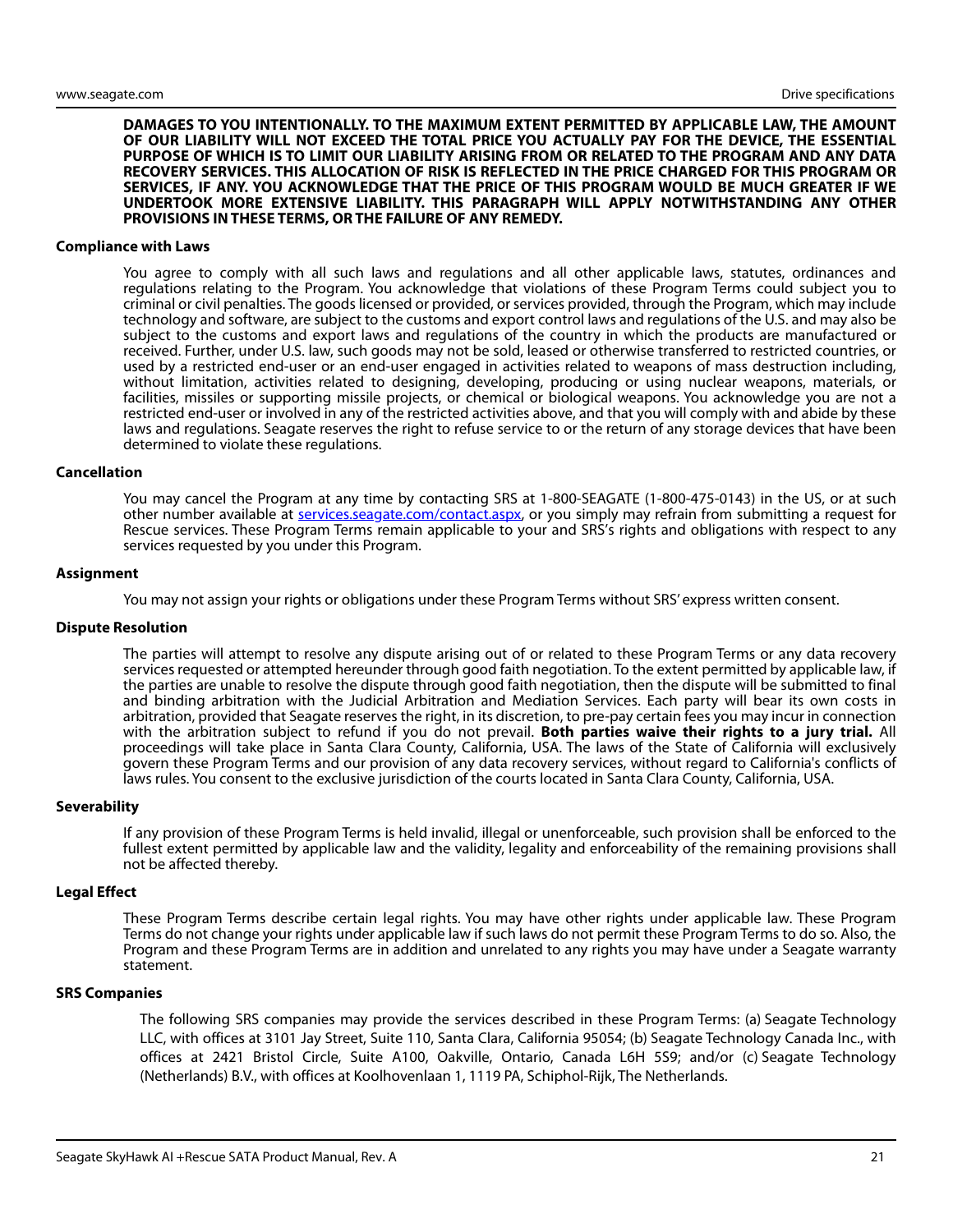## <span id="page-22-0"></span>**3.0 Configuring and mounting the drive**

This section contains the specifications and instructions for configuring and mounting the drive.

## <span id="page-22-1"></span>**3.1 Handling and static-discharge precautions**

After unpacking, and before installation, the drive may be exposed to potential handling and electrostatic discharge (ESD) hazards. Observe the following standard handling and static-discharge precautions:

|                | Before handling the drive, put on a grounded wrist strap, or ground oneself frequently by touching the metal chassis of a<br>computer that is plugged into a grounded outlet. Wear a grounded wrist strap throughout the entire installation procedure.  |
|----------------|----------------------------------------------------------------------------------------------------------------------------------------------------------------------------------------------------------------------------------------------------------|
|                | Handle the drive by its edges or frame only.                                                                                                                                                                                                             |
|                | The drive is extremely fragile—handle it with care. Do not press down on the drive top cover.                                                                                                                                                            |
| <b>Caution</b> | Always rest the drive on a padded, antistatic surface until mounting it in the computer.                                                                                                                                                                 |
|                | Do not touch the connector pins or the printed circuit board.                                                                                                                                                                                            |
|                | Do not remove the factory-installed labels from the drive or cover them with additional labels. Removal voids the warranty.<br>Some factory-installed labels contain information needed to service the drive. Other labels are used to seal out dirt and |
|                | contamination.                                                                                                                                                                                                                                           |

## <span id="page-22-2"></span>**3.2 Configuring the drive**

Each drive on the Serial ATA interface connects point-to-point with the Serial ATA host adapter. There is no master/ slave relationship because each drive is considered a master in a point-to-point relationship. If two drives are attached on one Serial ATA host adapter, the host operating system views the two devices as if they were both "masters" on two separate ports. Both drives behave as if they are Device 0 (master) devices.

## <span id="page-22-3"></span>**3.3 Serial ATA cables and connectors**



The Serial ATA interface cable consists of four conductors in two differential pairs, plus three ground connections. The cable size may be 30 to 26 AWG with a maximum length of one meter (39.37 in).

See **Table 5** for connector pin definitions. Either end of the SATA signal cable can be attached to the drive or host.

For direct backplane connection, the drive connectors are inserted directly into the host receptacle. The drive and the host receptacle incorporate features that enable the direct connection to be hot pluggable and blind mateable.

For installations which require cables, users can connect the drive as illustrated in **[Figure 3](#page-22-4)**.

#### <span id="page-22-4"></span>**Figure 3. Attaching SATA cabling**

Each cable is keyed to ensure correct orientation. SkyHawk AI Serial ATA +Rescue drives support latching SATA connectors.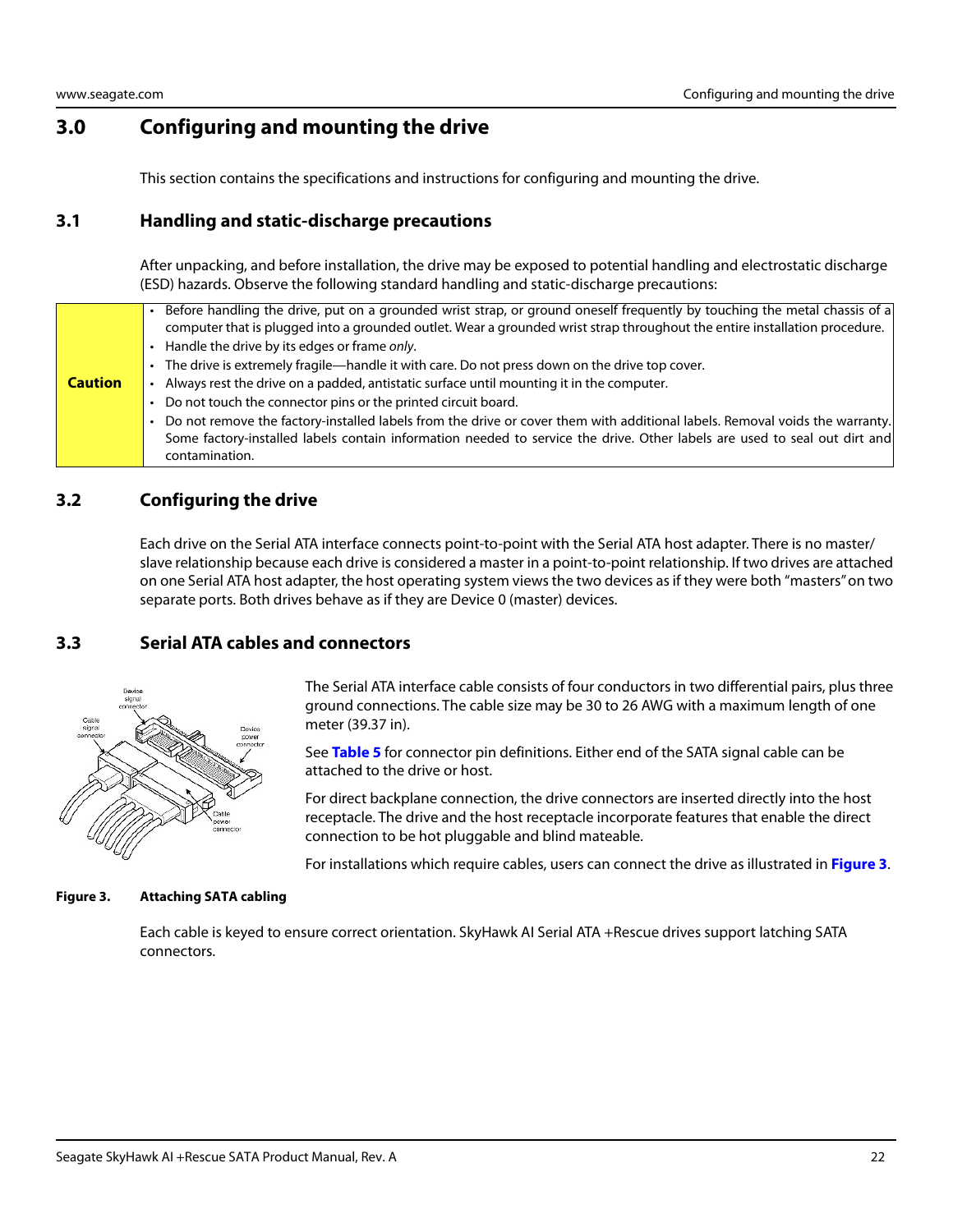#### <span id="page-23-0"></span>**3.4 Drive mounting**

Users can mount the drive in any orientation using four screws in the side-mounting holes or four screws in the bottom-mounting holes. See **[Figure 4](#page-23-2)** for drive mounting dimensions. Follow these important mounting precautions when mounting the drive:

- Allow a minimum clearance of 0.030 in (0.76mm) around the entire perimeter of the drive for cooling.
- Use only 6-32 UNC mounting screws.
- The screws should be inserted no more than 0.140 in (3.56mm) into the bottom or side mounting holes.
- Do not overtighten the mounting screws (maximum torque: 6 in-lb).

#### <span id="page-23-1"></span>**3.4.1 Mechanical specifications**

Refer to **[Figure 4](#page-23-2)** for detailed mounting configuration dimensions. See **[Section 3.4](#page-23-0)**, "Drive mounting."



## <span id="page-23-2"></span>**NOTE** The image is for mechanical dimension reference only and may not represent the actual drive.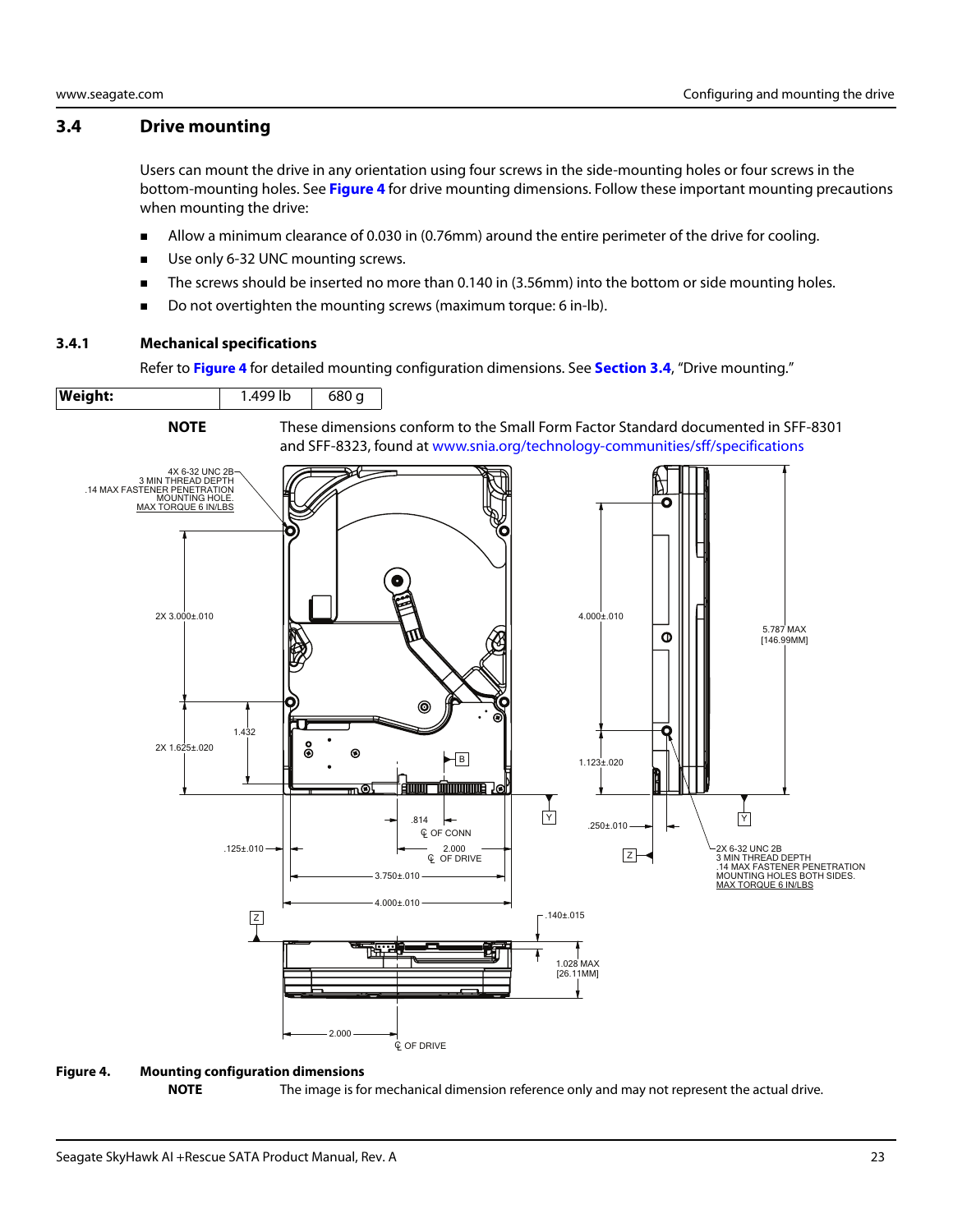## <span id="page-24-0"></span>**4.0 Serial ATA (SATA) interface**

These drives use the industry-standard Serial ATA interface that supports FIS data transfers. It supports ATA programmed input/output (PIO) modes 0–4; multiword DMA modes 0–2, and Ultra DMA modes 0–6.

For detailed information about the Serial ATA interface, refer to the "Serial ATA: High Speed Serialized AT Attachment" specification.

## <span id="page-24-1"></span>**4.1 Hot-Plug compatibility**

SkyHawk AI Serial ATA +Rescue drives incorporate connectors which enable users to hot plug these drives in accordance with the Serial ATA Revision 3.3 specification. This specification can be downloaded from www.serialata.org.

#### **Caution**:

The drive motor must come to a complete stop **(Ready to spindle stop time indicated in [Section 2.4](#page-9-3))** prior to changing the plane of operation. This time is required to insure data integrity.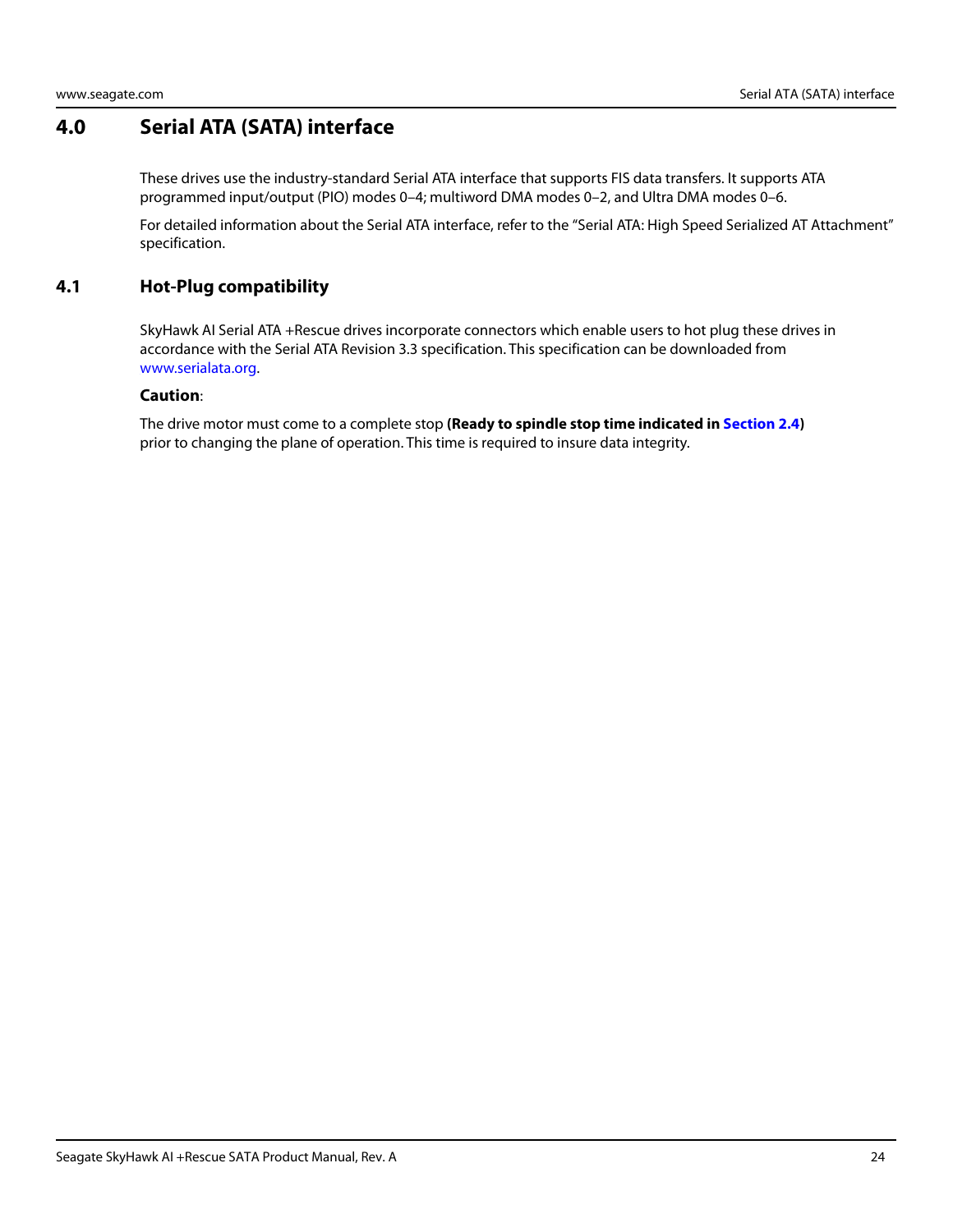## <span id="page-25-0"></span>**4.2 Serial ATA device plug connector pin definitions**

**Table 5** summarizes the signals on the Serial ATA interface and power connectors.

| <b>Segment</b> | Pin             | <b>Function</b>                                    | <b>Definition</b>                             |
|----------------|-----------------|----------------------------------------------------|-----------------------------------------------|
| <b>Signal</b>  | S <sub>1</sub>  | Ground                                             | 2nd mate                                      |
|                | S <sub>2</sub>  | $A+$                                               | Differential signal pair A from Phy           |
|                | S <sub>3</sub>  | A-                                                 |                                               |
|                | S <sub>4</sub>  | Ground                                             | 2nd mate                                      |
|                | S <sub>5</sub>  | $B -$                                              | Differential signal pair B from Phy           |
|                | S <sub>6</sub>  | $B+$                                               |                                               |
|                | S7              | Ground                                             | 2nd mate                                      |
|                |                 | Key and spacing separate signal and power segments |                                               |
| <b>Power</b>   | <b>P1</b>       | V33                                                | 3.3V power                                    |
|                | P <sub>2</sub>  | V <sub>33</sub>                                    | 3.3V power                                    |
|                | P <sub>3</sub>  | V33                                                | 3.3V power, pre-charge, 2nd mate              |
|                | P <sub>4</sub>  | Ground                                             | 1st mate                                      |
|                | P <sub>5</sub>  | Ground                                             | 2nd mate                                      |
|                | <b>P6</b>       | Ground                                             | 2nd mate                                      |
|                | P7              | V <sub>5</sub>                                     | 5V power, pre-charge, 2nd mate                |
|                | P8              | V <sub>5</sub>                                     | 5V power                                      |
|                | P <sub>9</sub>  | V <sub>5</sub>                                     | 5V power                                      |
|                | P <sub>10</sub> | Ground                                             | 2nd mate                                      |
|                | P11             | Ground or LED signal                               | If grounded, drive does not use deferred spin |
|                | P <sub>12</sub> | Ground                                             | 1st mate.                                     |
|                | P <sub>13</sub> | V12                                                | 12V power, pre-charge, 2nd mate               |
|                | P14             | V12                                                | 12V power                                     |
|                | P15             | V12                                                | 12V power                                     |

#### **Table 5 Serial ATA connector pin definitions**

#### **Notes:**

- 1. All pins are in a single row, with a 1.27mm (0.050") pitch.
- 2. The comments on the mating sequence apply to the case of backplane blindmate connector only. In this case, the mating sequences are:
	- **—** the ground pins P4 and P12.
	- **—** the pre-charge power pins and the other ground pins.
	- **—** the signal pins and the rest of the power pins.
- 3. There are three power pins for each voltage. One pin from each voltage is used for pre-charge when installed in a blind-mate backplane configuration.
- 4. All used voltage pins (Vx) must be terminated.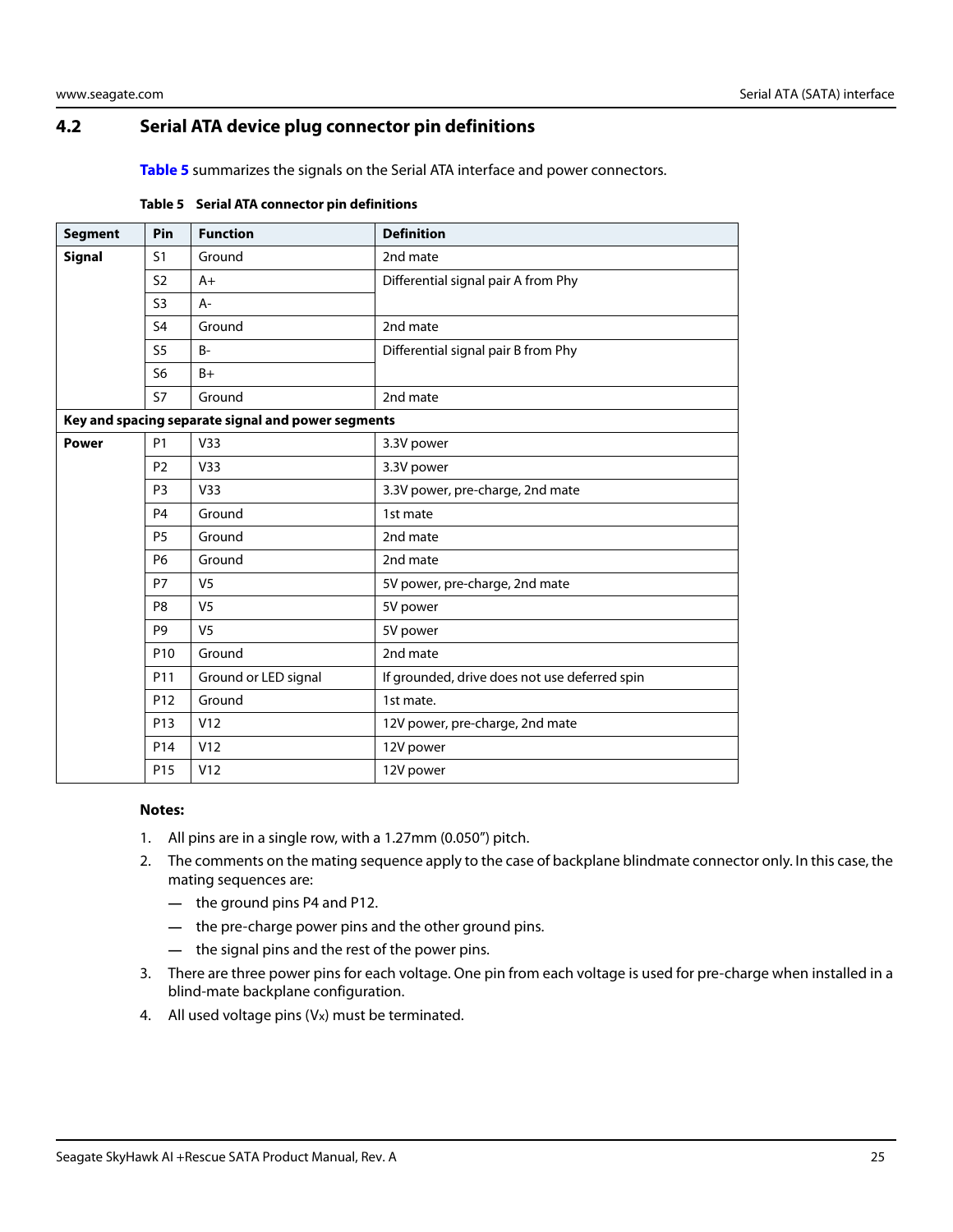## <span id="page-26-0"></span>**4.3 Supported ATA commands**

The following table lists Serial ATA standard commands that the drive supports. For a detailed description of the ATA commands, refer to the Serial ATA: High Speed Serialized AT Attachment specification. **[See "S.M.A.R.T. commands"](#page-49-0)  [on page 49](#page-49-0)** for details and subcommands used in the S.M.A.R.T. implementation.

#### **Table 6 Supported ATA commands**

<span id="page-26-1"></span>

| <b>Command name</b>                  | <b>Command code (in hex)</b>         |
|--------------------------------------|--------------------------------------|
| Accessible Max Address Configuration |                                      |
| Get Native Max Address Ext           | 78 <sub>H</sub> / 0000 <sub>H</sub>  |
| Set Accessible Max Address Ext       | $78_H/0001_H$                        |
| Freeze Accessible Max Address Ext    | 78 <sub>H</sub> / 0002 <sub>H</sub>  |
| <b>Check Power Mode</b>              | $\mathsf{E} \mathsf{5}_{\mathsf{H}}$ |
| Configure Stream                     | 51 <sub>H</sub>                      |
| Download Microcode                   | 92 <sub>H</sub>                      |
| <b>Execute Device Diagnostics</b>    | 90 <sub>H</sub>                      |
| Flush Cache                          | E7 <sub>H</sub>                      |
| Flush Cache Extended                 | $\mathsf{EA}_\mathsf{H}$             |
| <b>Get Physical Element Status</b>   | 12 <sub>H</sub>                      |
| <b>Identify Device</b>               | $EC_{H}$                             |
| Idle                                 | E3 <sub>H</sub>                      |
| Idle Immediate                       | $E1_H$                               |
| <b>Read Buffer</b>                   | $E4_H$                               |
| Read DMA                             | C8 <sub>H</sub>                      |
| Read DMA Extended                    | 25 <sub>H</sub>                      |
| Read FPDMA Queued                    | 60 <sub>H</sub>                      |
| Read Log DMA Ext                     | 47 <sub>H</sub>                      |
| Read Log Ext                         | $2F_H$                               |
| <b>Read Multiple</b>                 | $C4_H$                               |
| Read Multiple Extended               | 29 <sub>H</sub>                      |
| <b>Read Sectors</b>                  | 20 <sub>H</sub>                      |
| <b>Read Sectors Extended</b>         | 24 <sub>H</sub>                      |
| Read Stream DMA Ext                  | $2A_H$                               |
| <b>Read Verify Sectors</b>           | 40 <sub>H</sub>                      |
| Read Verify Sectors Extended         | 42 <sub>H</sub>                      |
| Receive FPDMA Queued                 | 65 <sub>H</sub>                      |
| Request Sense Data Ext               | $0B_H$                               |
| <b>Remove Element And Truncate</b>   | $7 \mathsf{C}_\mathsf{H}$            |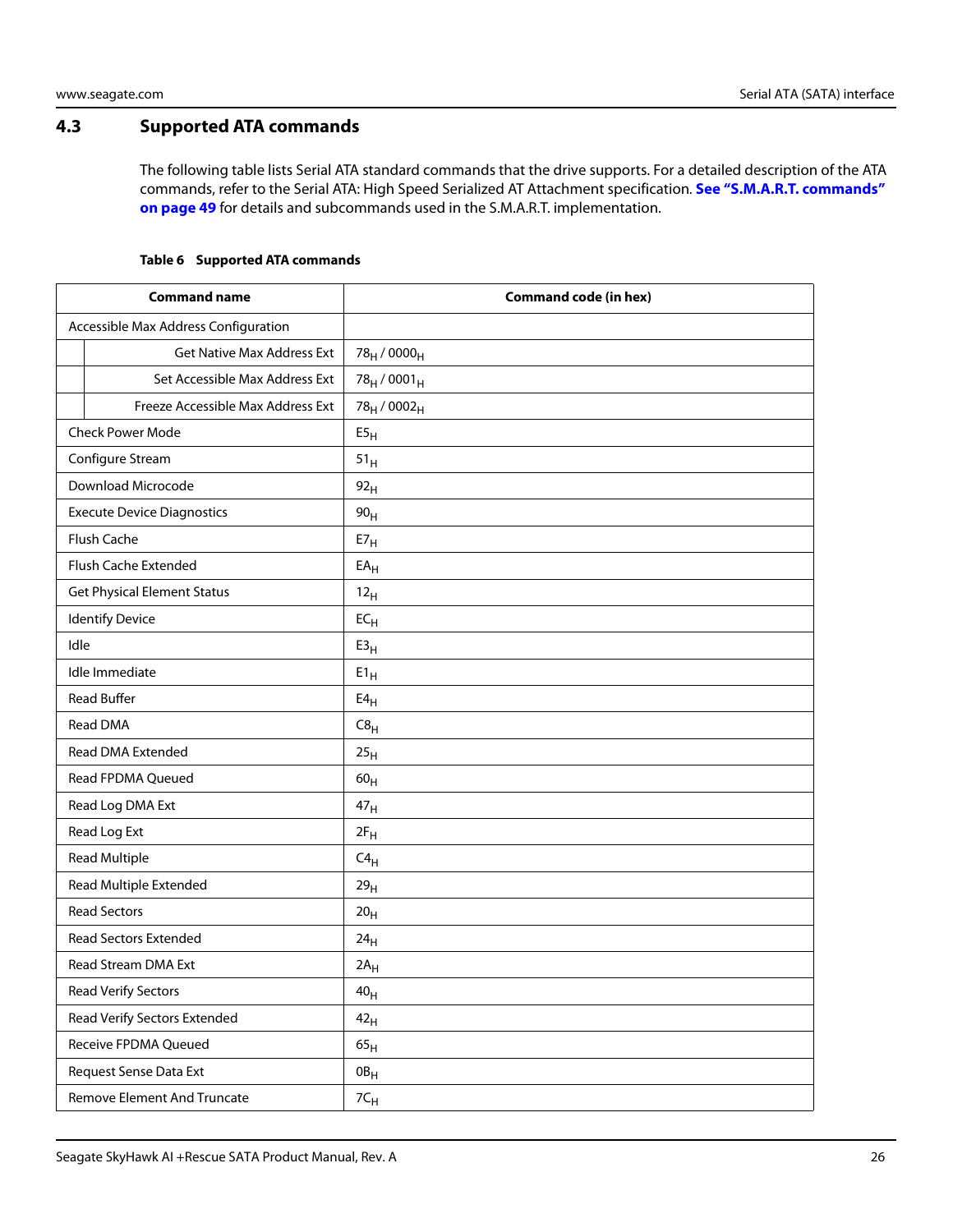| <b>Command name</b>                  | <b>Command code (in hex)</b>                                  |
|--------------------------------------|---------------------------------------------------------------|
| <b>Restore Elements And Rebuild</b>  | $7D_H$                                                        |
| Sanitize Device - Crypto Scramble    | B4 <sub>H</sub> / 0011 <sub>H</sub> (SED and ISE drives only) |
| Sanitize Device - Overwrite Ext      | $B4_H / 0014_H$                                               |
| Sanitize Device - Freeze Lock Ext    | B4 <sub>H</sub> / 0020 <sub>H</sub>                           |
| Sanitize Device - Status Ext         | $B4_H / 0000_H$                                               |
| Security Disable Password            | F6 <sub>H</sub>                                               |
| <b>Security Erase Prepare</b>        | $F3_H$                                                        |
| Security Erase Unit                  | $F4_H$                                                        |
| <b>Security Freeze</b>               | F5 <sub>H</sub>                                               |
| Security Set Password                | $F1_H$                                                        |
| <b>Security Unlock</b>               | $F2_H$                                                        |
| Seek                                 | 70 <sub>H</sub>                                               |
| Send FPDMA Queued                    | 64 <sub>H</sub>                                               |
| Set Date & Time Ext                  | 77 <sub>H</sub>                                               |
| <b>Set Features</b>                  | $EF_H$                                                        |
| Set Multiple Mode                    | C6 <sub>H</sub>                                               |
| Set Sector Configuration Ext         | B2 <sub>H</sub>                                               |
| Sleep                                | E6 <sub>H</sub>                                               |
| S.M.A.R.T. Disable Operations        | $B0_H / D9_H$                                                 |
| S.M.A.R.T. Enable/Disable Autosave   | $B0_H / D2_H$                                                 |
| S.M.A.R.T. Enable Operations         | $B0_H / D8_H$                                                 |
| S.M.A.R.T. Execute Offline           | $B0_H$ / $D4_H$                                               |
| S.M.A.R.T. Read Attribute Thresholds | $B0_H / D1_H$                                                 |
| S.M.A.R.T. Read Data                 | $B0_H / D0_H$                                                 |
| S.M.A.R.T. Read Log Sector           | $B0_H / D5_H$                                                 |
| S.M.A.R.T. Return Status             | $BO_H / DA_H$                                                 |
| S.M.A.R.T. Save Attribute Values     | $B0_H / D3_H$                                                 |
| S.M.A.R.T. Write Log Sector          | $B0_H$ / $D6_H$                                               |
| Standby                              | E2 <sub>H</sub>                                               |
| Standby Immediate                    | E0 <sub>H</sub>                                               |
| <b>Trusted Send</b>                  | 5E <sub>H</sub> (SED drives only)                             |
| <b>Trusted Send DMA</b>              | 5F <sub>H</sub> (SED drives only)                             |
| <b>Trusted Receive</b>               | 5CH (SED drives only)                                         |
| <b>Trusted Receive DMA</b>           | 5D <sub>H</sub> (SED drives only)                             |
| <b>Write Buffer</b>                  | E8 <sub>H</sub>                                               |
| Write DMA                            | CA <sub>H</sub>                                               |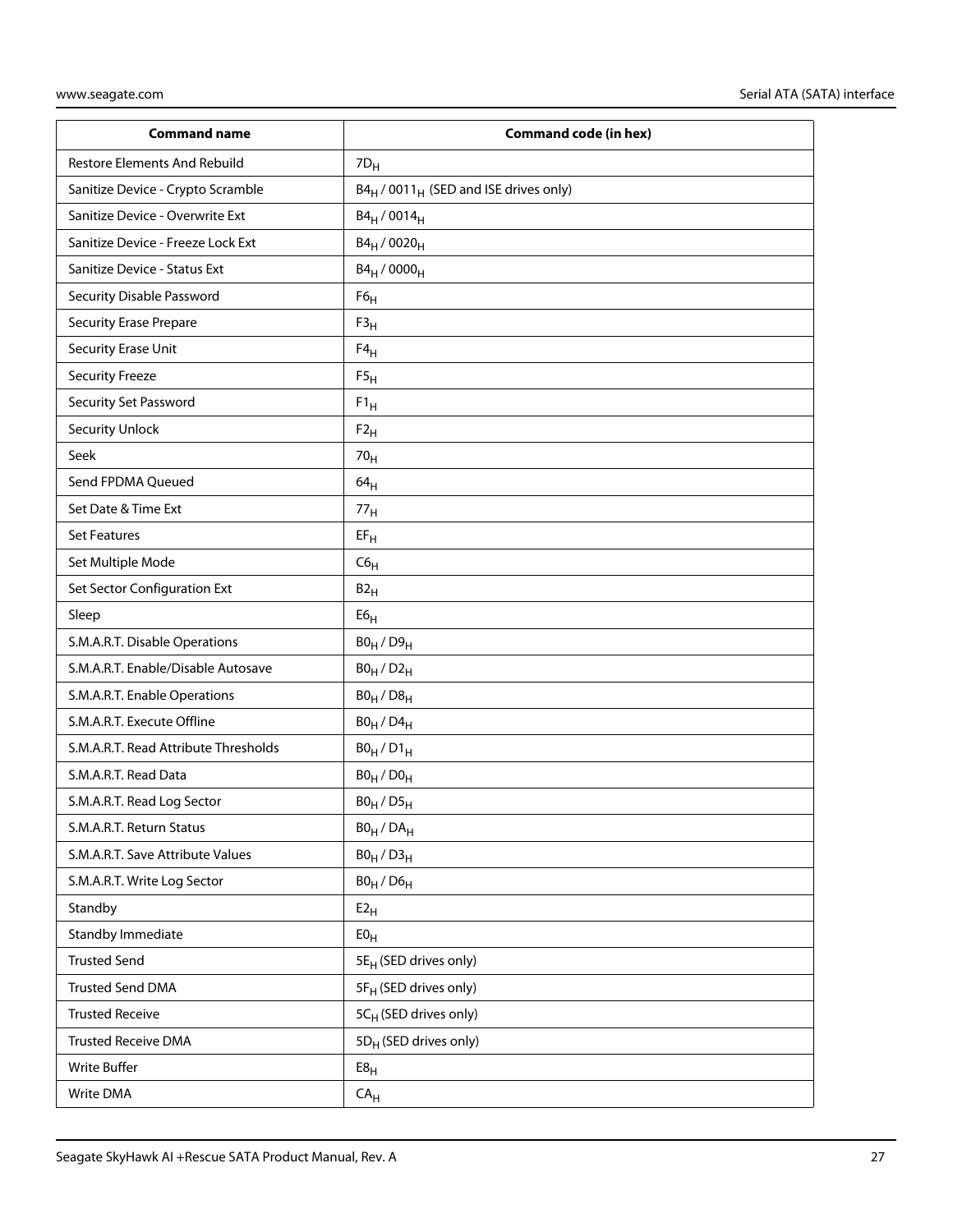| <b>Command name</b>          | <b>Command code (in hex)</b> |
|------------------------------|------------------------------|
| Write DMA Extended           | 35 <sub>H</sub>              |
| Write DMA FUA Extended       | $3D_H$                       |
| Write FPDMA Queued           | 61 <sub>H</sub>              |
| Write Log DMA Ext            | 57 <sub>H</sub>              |
| Write Log Extended           | $3F_H$                       |
| Write Multiple               | C5 <sub>H</sub>              |
| Write Multiple Extended      | 39 <sub>H</sub>              |
| Write Multiple FUA Extended  | $CE_{H}$                     |
| <b>Write Sectors</b>         | 30 <sub>H</sub>              |
| Write Sectors Extended       | 34 <sub>H</sub>              |
| Write Stream DMA Ext         | $3A_H$                       |
| Write Uncorrectable Extended | 45 <sub>H</sub>              |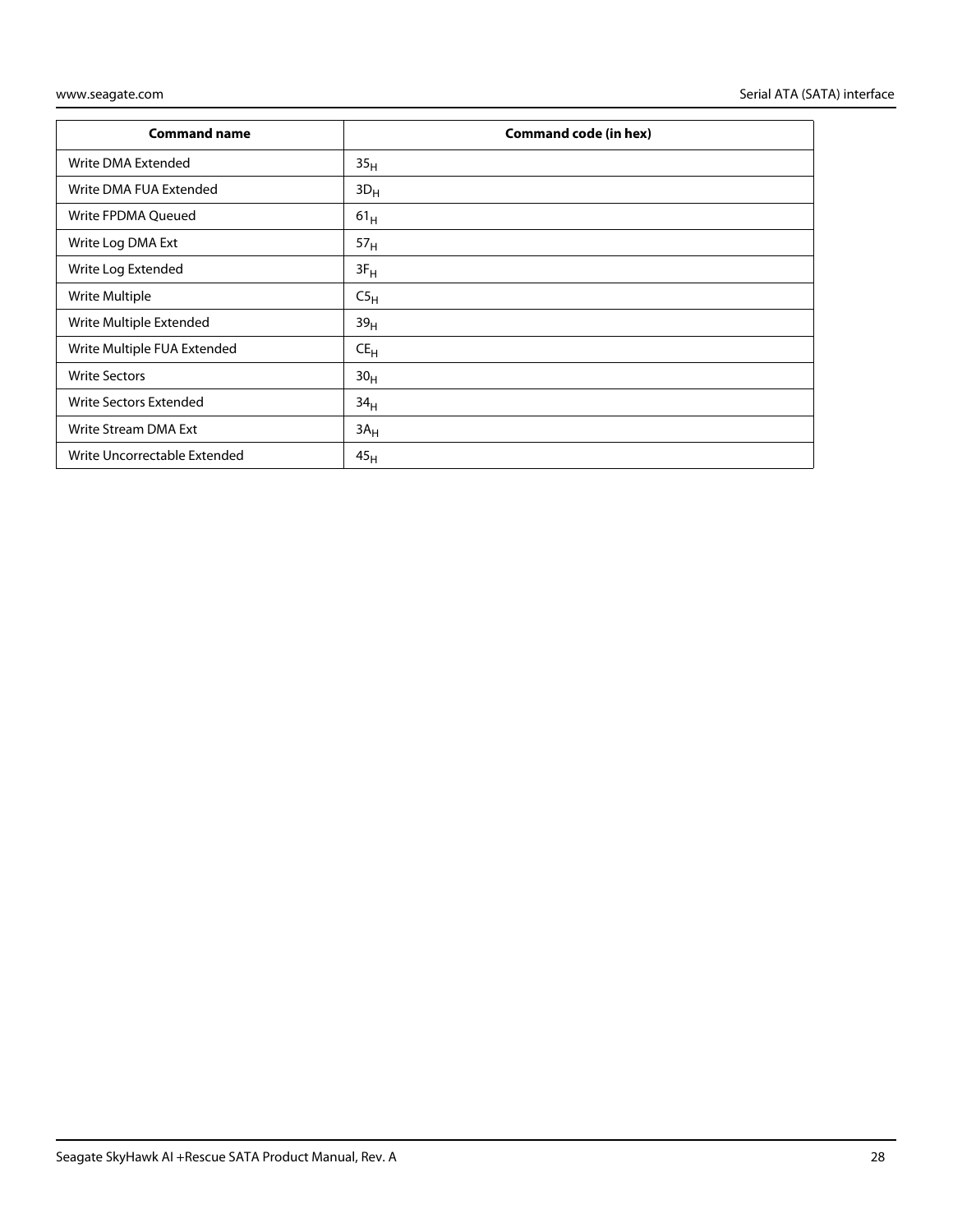#### <span id="page-29-0"></span>**4.3.1 Identify Device command**

The Identify Device command (command code  $EC_H$ ) transfers information about the drive to the host following power up. The data is organized as a single 512-byte block of data, whose contents are shown in **[Table 6](#page-26-1)** on **[page 26](#page-26-1)**. All reserved bits or words should be set to zero. Parameters listed with an "x" are drive-specific or vary with the state of the drive. **[see Section 2.0 on page 7](#page-7-0)**for default parameter settings.

The following commands contain drive-specific features that may not be included in the Serial ATA specification..

| Word           | <b>Description</b>                                                                                                                                                                                                                                                                                                                                    | <b>Value</b>                                       |
|----------------|-------------------------------------------------------------------------------------------------------------------------------------------------------------------------------------------------------------------------------------------------------------------------------------------------------------------------------------------------------|----------------------------------------------------|
| $\mathbf 0$    | Configuration information:<br>$\cdot$ Bit 15: 0 = ATA; 1 = ATAPI<br>· Bit 7: removable media<br>· Bit 6: removable controller<br>• Bit 0: reserved                                                                                                                                                                                                    | $OCSA_H$                                           |
| $\mathbf{1}$   | Obsolete                                                                                                                                                                                                                                                                                                                                              | 16,383                                             |
| $\overline{2}$ | ATA-reserved                                                                                                                                                                                                                                                                                                                                          | C837 <sub>H</sub>                                  |
| 3              | Obsolete                                                                                                                                                                                                                                                                                                                                              | 16                                                 |
| 4              | Retired                                                                                                                                                                                                                                                                                                                                               | 0000 <sub>H</sub>                                  |
| 5              | Retired                                                                                                                                                                                                                                                                                                                                               | 0000 <sub>H</sub>                                  |
| 6              | Obsolete                                                                                                                                                                                                                                                                                                                                              | $003F_H$                                           |
| $7 - 9$        | Retired                                                                                                                                                                                                                                                                                                                                               | 0000 <sub>H</sub>                                  |
| $10 - 19$      | Serial number: (20 ASCII characters, 0000 $_{H}$ = none)                                                                                                                                                                                                                                                                                              | <b>ASCII</b>                                       |
| $20 - 21$      | Retired                                                                                                                                                                                                                                                                                                                                               | 0000 <sub>H</sub>                                  |
| 22             | Obsolete                                                                                                                                                                                                                                                                                                                                              | 0000 <sub>H</sub>                                  |
| $23 - 26$      | Firmware revision (8 ASCII character string, padded with blanks to end of string)                                                                                                                                                                                                                                                                     | X.XX                                               |
| $27 - 46$      | Drive model number: (40 ASCII characters, padded with blanks to end of string)                                                                                                                                                                                                                                                                        | ST20000VE000<br>ST20000VE002                       |
| 47             | (Bits 7-0) Maximum sectors per interrupt on Read multiple and Write multiple (16)                                                                                                                                                                                                                                                                     | 8010 <sub>H</sub> (512e) / 8002 <sub>H</sub> (4KN) |
| 48             | Trusted computing feature set supported bit 0 (SED only)                                                                                                                                                                                                                                                                                              | $4000_H$                                           |
| 49             | Standard Standby timer, IORDY supported and may be disabled                                                                                                                                                                                                                                                                                           | 2F00 <sub>H</sub>                                  |
| 50             | Capabilities                                                                                                                                                                                                                                                                                                                                          | 4000 <sub>H</sub>                                  |
| $51 - 52$      | Obsolete                                                                                                                                                                                                                                                                                                                                              | <b>XXXXH</b>                                       |
| 53-56          | Words 64-70 and 88 are valid                                                                                                                                                                                                                                                                                                                          | <b>XXXX<sub>H</sub></b>                            |
| $57 - 58$      | Obsolete                                                                                                                                                                                                                                                                                                                                              | <b>XXXX<sub>H</sub></b>                            |
| 59             | (Bit 15: 0) Block Erase Ext Not Supported - N<br>(Bit 14: 1) Overwrite Ext Supported - Y<br>(Bit 13: X) Crypto Scramble Ext Supported (SED Only) - N<br>(Bit 12: 1) Sanitize feature set supported - Y<br>(Bit 11: 1) Commands allowed during sanitize op as specified in ACS-3 - Y<br>(Bit 10: 1) Sanitize Antifreeze Lock Ext command supported - Y | 5D10 <sub>H</sub> (512E) / 5D02 <sub>H</sub> (4KN) |

**Table 7 Identify Device command**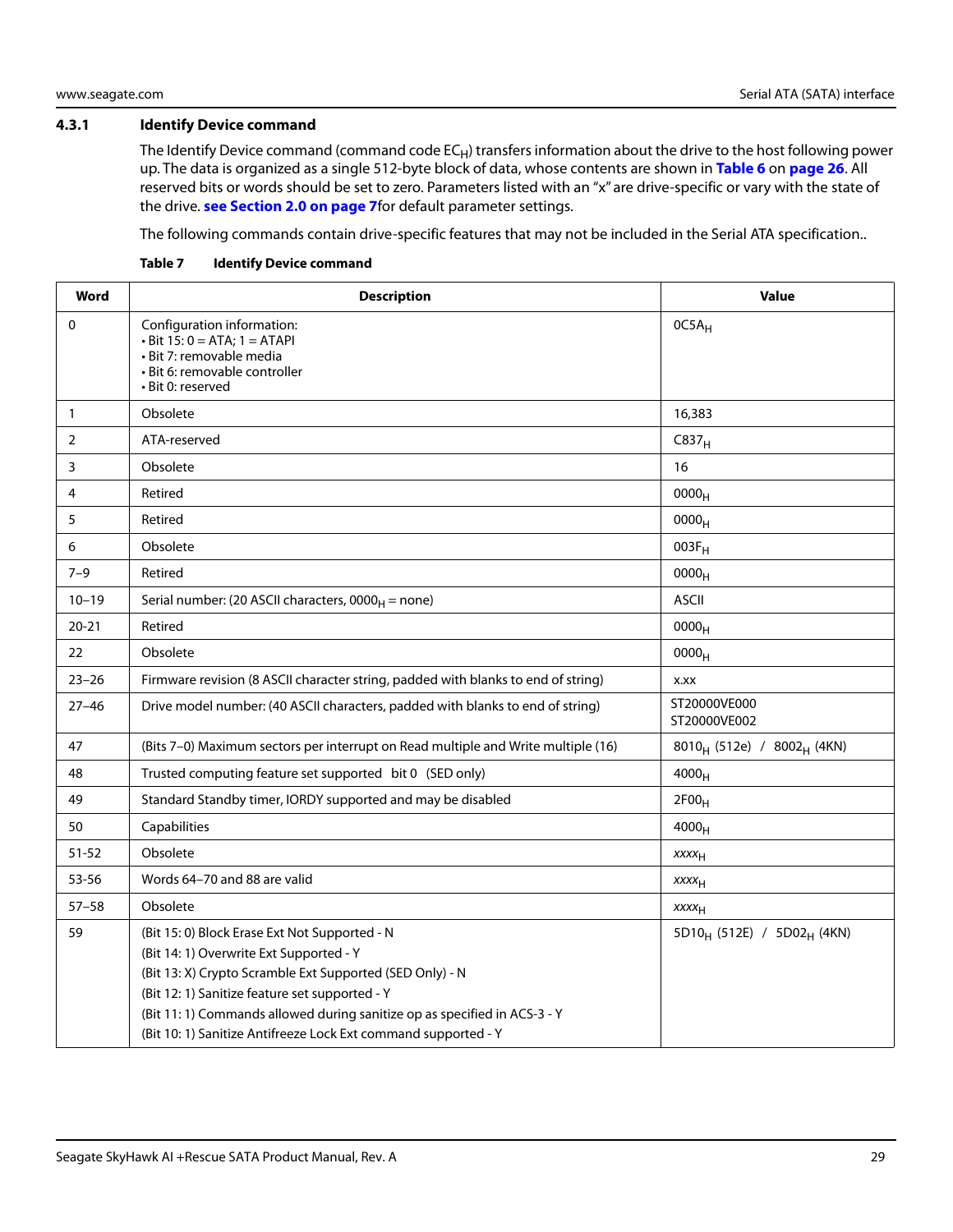#### **Table 7 Identify Device command**

| Word        | <b>Description</b>                                                                                                                                                                                                                                                                                                                                                                                                                       | <b>Value</b>              |
|-------------|------------------------------------------------------------------------------------------------------------------------------------------------------------------------------------------------------------------------------------------------------------------------------------------------------------------------------------------------------------------------------------------------------------------------------------------|---------------------------|
| $60 - 61$   | Total number of user-addressable LBA sectors available<br>(see <b>Section 2.2</b> for related information)<br>*Note: The maximum value allowed in this field is: 0FFFFFFFh (268,435,455 sectors,<br>137GB). Drives with capacities over 137GB will have 0FFFFFFFh in this field and the<br>actual number of user-addressable LBAs specified in words 100-103. This is required for<br>drives that support the 48-bit addressing feature. | 0FFFFFFFh*                |
| 62          | Obsolete                                                                                                                                                                                                                                                                                                                                                                                                                                 | 0000 <sub>H</sub>         |
| 63          | Multiword DMA active and modes supported (see note following this table)                                                                                                                                                                                                                                                                                                                                                                 | xx07 <sub>H</sub>         |
| 64          | Advanced PIO modes supported (modes 3 and 4 supported)                                                                                                                                                                                                                                                                                                                                                                                   | 0003 <sub>H</sub>         |
| 65          | Minimum multiword DMA transfer cycle time per word (120 ns)                                                                                                                                                                                                                                                                                                                                                                              | $0078_{H}$                |
| 66          | Recommended multiword DMA transfer cycle time per word (120 ns)                                                                                                                                                                                                                                                                                                                                                                          | $0078_{H}$                |
| 67          | Minimum PIO cycle time without IORDY flow control (240 ns)                                                                                                                                                                                                                                                                                                                                                                               | 0078 <sub>H</sub>         |
| 68          | Minimum PIO cycle time with IORDY flow control (120 ns)                                                                                                                                                                                                                                                                                                                                                                                  | $0078_H$                  |
| 69          | Additional supported                                                                                                                                                                                                                                                                                                                                                                                                                     | $000C_H$                  |
| $70 - 74$   | ATA-reserved                                                                                                                                                                                                                                                                                                                                                                                                                             | $0000_{H}$                |
| 75          | Queue depth                                                                                                                                                                                                                                                                                                                                                                                                                              | $001F_H$                  |
| 76          | Serial ATA capabilities                                                                                                                                                                                                                                                                                                                                                                                                                  | 8D0E <sub>H</sub>         |
| 77          | (Bit 6:1) Send/Receive FPDMA Queued Commands Supported                                                                                                                                                                                                                                                                                                                                                                                   | $xx4x_H$                  |
| 78          | Serial ATA features supported                                                                                                                                                                                                                                                                                                                                                                                                            | 00CC <sub>H</sub>         |
| 79          | Serial ATA features enabled                                                                                                                                                                                                                                                                                                                                                                                                              | xxxx <sub>H</sub>         |
| 80          | Major version number                                                                                                                                                                                                                                                                                                                                                                                                                     | OFEO <sub>H</sub> (ACS-4) |
| 81          | Minor version number                                                                                                                                                                                                                                                                                                                                                                                                                     | $F$ $F$ $F$ $H$           |
| 82          | Command sets supported                                                                                                                                                                                                                                                                                                                                                                                                                   | $306B_H$                  |
| 83          | Command sets supported                                                                                                                                                                                                                                                                                                                                                                                                                   | $7561_H$                  |
| 84          | Command sets support extension (see note following this table)                                                                                                                                                                                                                                                                                                                                                                           | $6173_H$                  |
| 85          | Command sets enabled                                                                                                                                                                                                                                                                                                                                                                                                                     | 3069 <sub>H</sub>         |
| 86          | Command sets enabled                                                                                                                                                                                                                                                                                                                                                                                                                     | $B441_H$                  |
| 87          | Command sets enable extension                                                                                                                                                                                                                                                                                                                                                                                                            | 6173 <sub>H</sub>         |
| 88          | Ultra DMA support and current mode (see note following this table)                                                                                                                                                                                                                                                                                                                                                                       | $xx7F_H$                  |
| 89          | Security erase time                                                                                                                                                                                                                                                                                                                                                                                                                      | XXXH                      |
| 90          | Enhanced security erase time                                                                                                                                                                                                                                                                                                                                                                                                             | <b>XXXX<sub>H</sub></b>   |
| 92          | Master password revision code                                                                                                                                                                                                                                                                                                                                                                                                            | FFE <sub>H</sub>          |
| 93          | Hardware reset value                                                                                                                                                                                                                                                                                                                                                                                                                     | <b>XXXX<sub>H</sub></b>   |
| $95 - 99$   | ATA-reserved                                                                                                                                                                                                                                                                                                                                                                                                                             | 0000 <sub>H</sub>         |
| $100 - 103$ | Total number of user-addressable LBA sectors available.<br>These words are required for drives that support the 48-bit addressing feature.<br>Maximum value: 0000FFFFFFFFFFFFh.                                                                                                                                                                                                                                                          | (see Section 2.2)         |
| 104-105     | ATA-reserved                                                                                                                                                                                                                                                                                                                                                                                                                             | 0000 <sub>H</sub>         |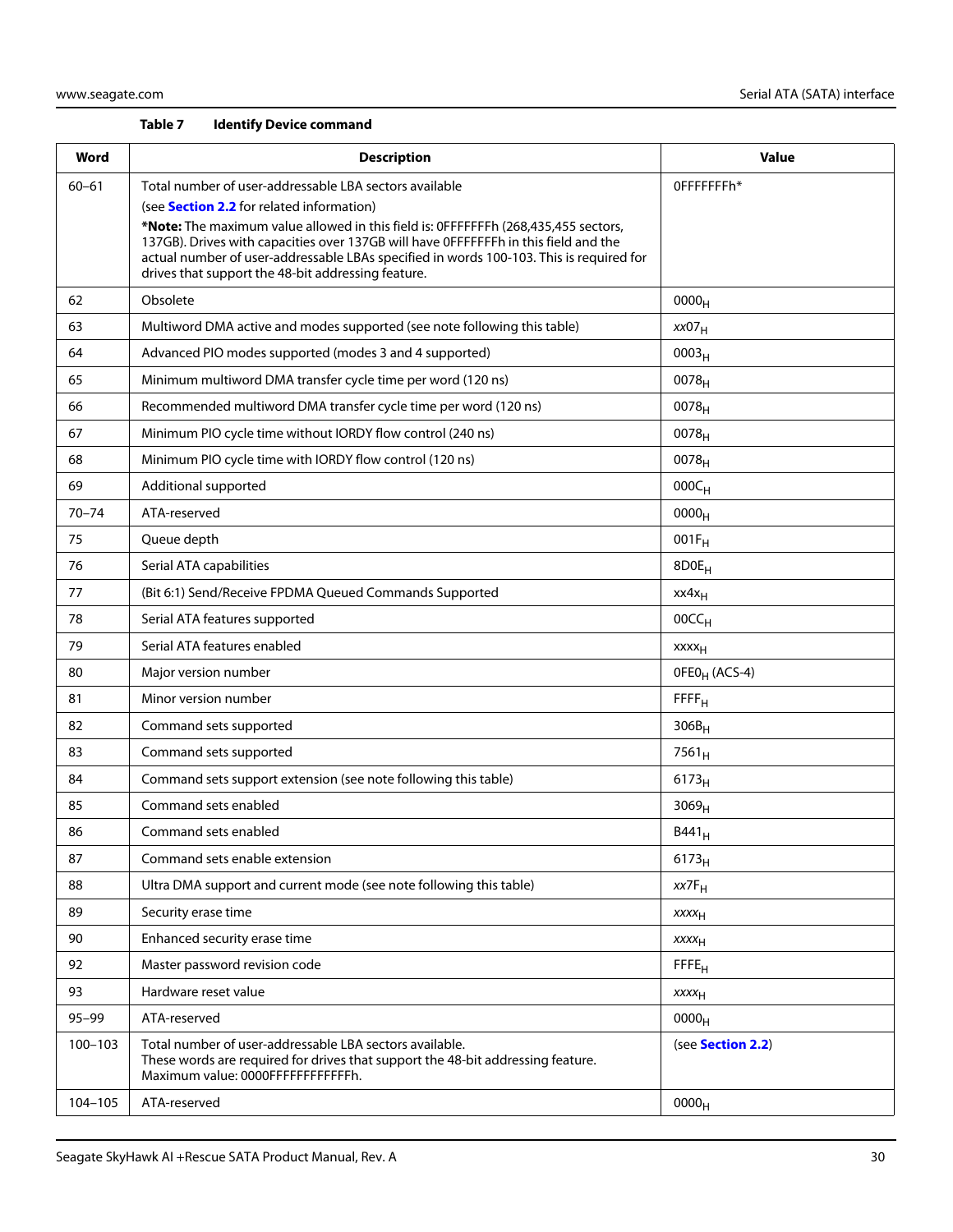| Table 7 |  |  | <b>Identify Device command</b> |
|---------|--|--|--------------------------------|
|---------|--|--|--------------------------------|

| Word        | <b>Description</b>                                                                                                                                                 | <b>Value</b>                                       |
|-------------|--------------------------------------------------------------------------------------------------------------------------------------------------------------------|----------------------------------------------------|
| 106         | Physical/Logical sector size                                                                                                                                       | 6003 <sub>H</sub> (512E) / 5000 <sub>H</sub> (4KN) |
| 107         | ATA-reserved                                                                                                                                                       | 0000 <sub>H</sub>                                  |
| 108-111     | The mandatory value of the world wide name (WWN) for the drive.<br>NOTE: This field is valid if word 84, bit 8 is set to 1 indicating 64-bit WWN support.          | Each drive will have a unique value.               |
| $112 - 118$ | ATA-reserved                                                                                                                                                       | 0000 <sub>H</sub>                                  |
| 119         | Commands and feature sets supported                                                                                                                                | $43DE_H$                                           |
| 120         | Commands and feature sets supported or enabled                                                                                                                     | 409C <sub>H</sub>                                  |
| 121-127     | ATA-reserved                                                                                                                                                       | 0000 <sub>H</sub>                                  |
| 128         | Security status                                                                                                                                                    | $0021_H$                                           |
| 129-159     | Seagate-reserved                                                                                                                                                   | $xxxx_{H}$                                         |
| $160 - 167$ | ATA-reserved                                                                                                                                                       | 0000 <sub>H</sub>                                  |
| 168         | <b>Device Nominal Form Factor</b>                                                                                                                                  | 3.5''                                              |
| 169-205     | ATA-reserved                                                                                                                                                       | 0000 <sub>H</sub>                                  |
| 206         | SCT Command Transport command set.<br>If bit 0 is set to one, then the device supports SCT Command Transport.<br>Bits 7:2 indicate individual SCT feature support. | $xxBD_H$                                           |
| 207-216     | ATA-reserved                                                                                                                                                       | 0000 <sub>H</sub>                                  |
| 217         | Nominal media rotation rate                                                                                                                                        | 7200                                               |
| 218-221     | ATA-reserved                                                                                                                                                       | 0000 <sub>H</sub>                                  |
| 222         | <b>Transport Major Version</b>                                                                                                                                     | 11FF <sub>H</sub> (SATA 3.3)                       |
| 223         | <b>Transport Minor Version</b>                                                                                                                                     | $0000_{H}$                                         |
| 224-229     | ATA-reserved                                                                                                                                                       | 0000 <sub>H</sub>                                  |
| 230-233     | <b>Extended Number of User Accessible Sectors</b>                                                                                                                  | (see Section 2.2)                                  |
| 234-254     | ATA-reserved                                                                                                                                                       | 0000 <sub>H</sub>                                  |
| 255         | Integrity word                                                                                                                                                     | xxA5 <sub>H</sub>                                  |

NOTE See the bit descriptions below for words 63, 84, and 88 of the Identify Drive data.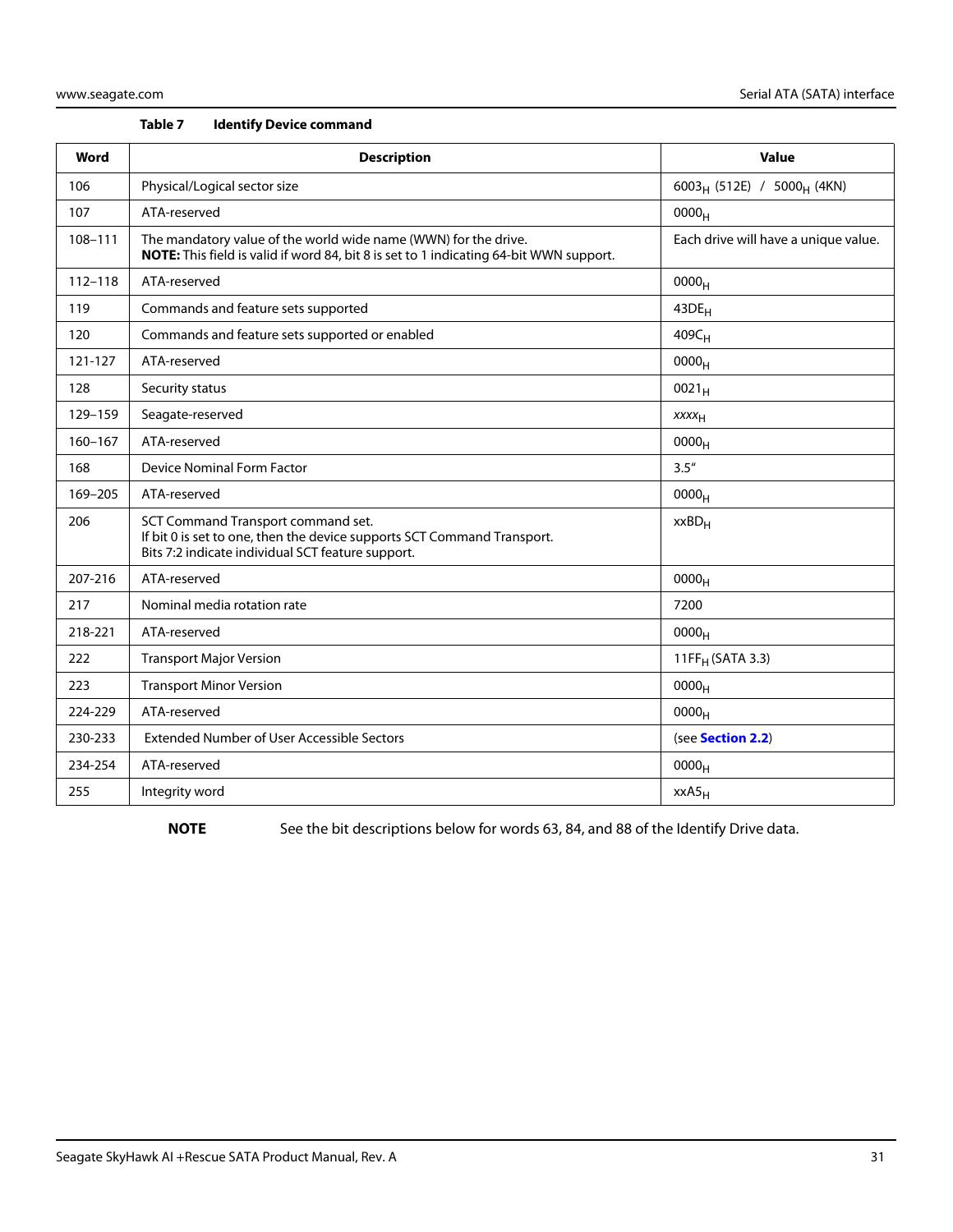| Description (if bit is set to 1) |                                                                      |  |  |  |
|----------------------------------|----------------------------------------------------------------------|--|--|--|
| <b>Bit</b>                       | Word 63                                                              |  |  |  |
| 0                                | Multiword DMA mode 0 is supported.                                   |  |  |  |
| 1                                | Multiword DMA mode 1 is supported.                                   |  |  |  |
| $\overline{2}$                   | Multiword DMA mode 2 is supported.                                   |  |  |  |
| 8                                | Multiword DMA mode 0 is currently active.                            |  |  |  |
| 9                                | Multiword DMA mode 1 is currently active.                            |  |  |  |
| 10                               | Multiword DMA mode 2 is currently active.                            |  |  |  |
| <b>Bit</b>                       | Word 84                                                              |  |  |  |
| $\Omega$                         | SMART error logging is supported.                                    |  |  |  |
| 1                                | SMART self-test is supported.                                        |  |  |  |
| 2                                | Media serial number is not supported.                                |  |  |  |
| 3                                | Media Card Pass Through Command feature set is not supported.        |  |  |  |
| 4                                | Streaming feature set is supported.                                  |  |  |  |
| 5                                | GPL feature set is supported.                                        |  |  |  |
| 6                                | WRITE DMA FUA EXT and WRITE MULTIPLE FUA EXT commands are supported. |  |  |  |
| 7                                | WRITE DMA QUEUED FUA EXT command is not supported.                   |  |  |  |
| 8                                | 64-bit World Wide Name is supported.                                 |  |  |  |
| $9 - 10$                         | Obsolete.                                                            |  |  |  |
| $11 - 12$                        | Reserved for TLC.                                                    |  |  |  |
| 13                               | IDLE IMMEDIATE command with IUNLOAD feature is supported.            |  |  |  |
| 14                               | Shall be set to 1.                                                   |  |  |  |
| 15                               | Shall be cleared to 0.                                               |  |  |  |
| Bit                              | Word 88                                                              |  |  |  |
| 0                                | Ultra DMA mode 0 is supported.                                       |  |  |  |
| 1                                | Ultra DMA mode 1 is supported.                                       |  |  |  |
| $\overline{2}$                   | Ultra DMA mode 2 is supported.                                       |  |  |  |
| 3                                | Ultra DMA mode 3 is supported.                                       |  |  |  |
| 4                                | Ultra DMA mode 4 is supported.                                       |  |  |  |
| 5                                | Ultra DMA mode 5 is supported.                                       |  |  |  |
| 6                                | Ultra DMA mode 6 is supported.                                       |  |  |  |
| 8                                | Ultra DMA mode 0 is currently active.                                |  |  |  |
| 9                                | Ultra DMA mode 1 is currently active.                                |  |  |  |
| 10                               | Ultra DMA mode 2 is currently active.                                |  |  |  |
| 11                               | Ultra DMA mode 3 is currently active.                                |  |  |  |
| 12                               | Ultra DMA mode 4 is currently active.                                |  |  |  |
| 13                               | Ultra DMA mode 5 is currently active.                                |  |  |  |
| 14                               | Ultra DMA mode 6 is currently active.                                |  |  |  |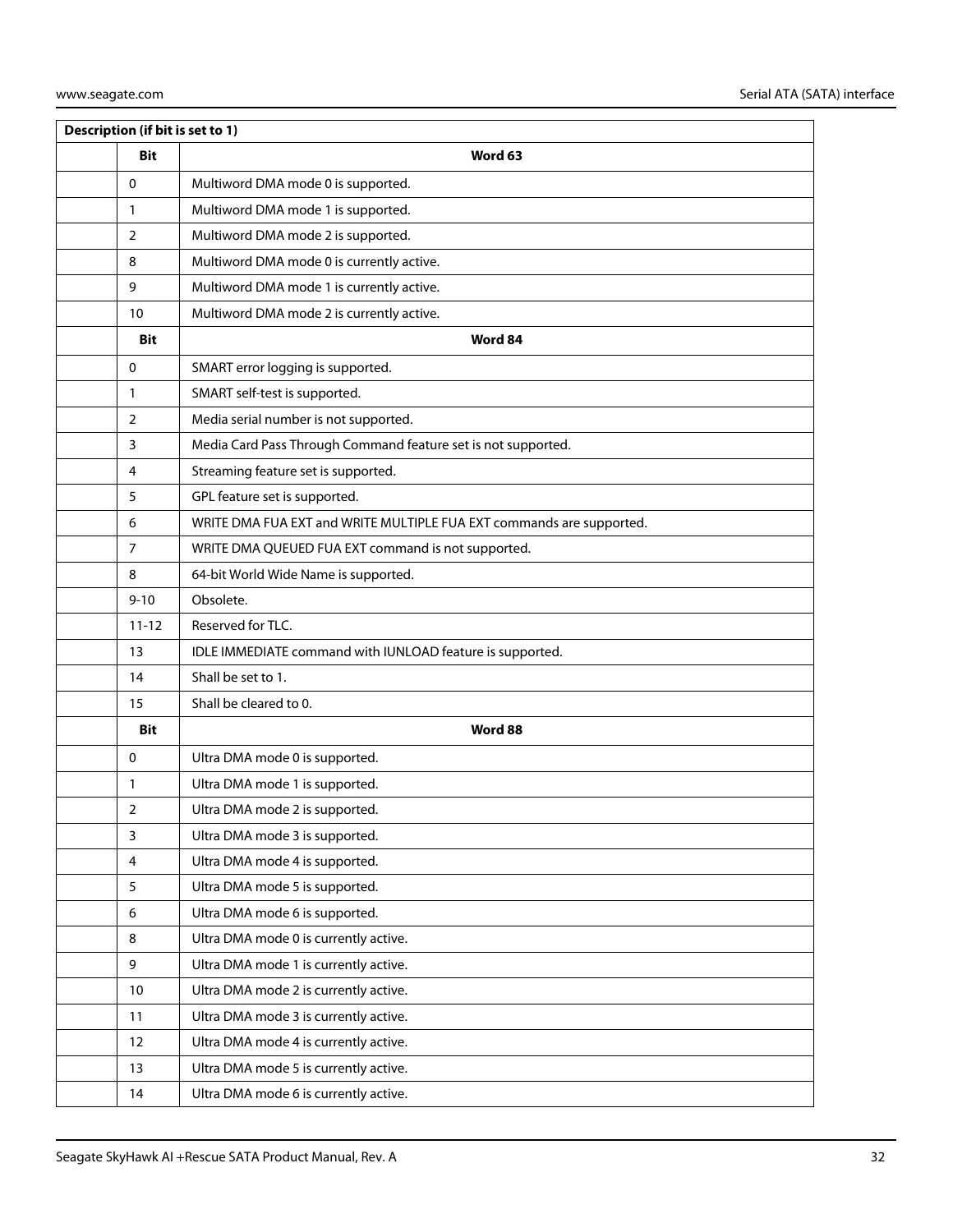#### <span id="page-33-0"></span>**4.3.2 Identify Device Data log**

The IDENTIFY DEVICE Data log (log 30H) transfers information about the drive. The data is organized as a set of 512 byte blocks of data, whose contents are shown in **[Table 1 on page 7](#page-7-2)**. All reserved bits or words should be set to zero. Parameters listed with an "x" are drive-specific or vary with the state of the drive.

The following may contain drive-specific features that may are included in the Serial ATA specification

| Page<br>(hex) | <b>OWord Offset</b><br>(dec) | <b>Bits</b> | <b>Description</b>                                 | <b>Value</b><br>(hex) |
|---------------|------------------------------|-------------|----------------------------------------------------|-----------------------|
|               | List of supported pages      |             |                                                    |                       |
|               |                              | 63:24       | Reserved                                           |                       |
|               | 0.7                          | 23:16       | Page number                                        | 00                    |
|               |                              | 15:0        | <b>Revision number</b>                             | 0001                  |
|               | 8                            |             | Number of entries in the following list            | 09                    |
|               | 9                            |             | Page number of the 1st supported ID data log page  | 00                    |
|               | 10                           |             | Page number of the 2nd supported ID data log page  | 01                    |
| $00\,$        | 11                           |             | Page number of the next supported ID data log page | 02                    |
|               | 12                           |             | Page number of the next supported ID data log page | 03                    |
|               | 13                           |             | Page number of the next supported ID data log page | 04                    |
|               | 14                           |             | Page number of the next supported ID data log page | 05                    |
|               | 15                           |             | Page number of the next supported ID data log page | 06                    |
|               | 16                           |             | Page number of the next supported ID data log page | 08                    |
|               | 17                           |             | Page number of the last supported ID data log page | $00\,$                |
|               | 18.511                       |             | Reserved                                           |                       |
|               |                              |             |                                                    |                       |
| 01            | Copy of IDENTIFY DEVICE data |             |                                                    |                       |
|               | 0.511                        |             | Copy of IDENTIFY DEVICE command data               |                       |
|               |                              |             |                                                    |                       |

#### **Table 8 Identify Device Data log**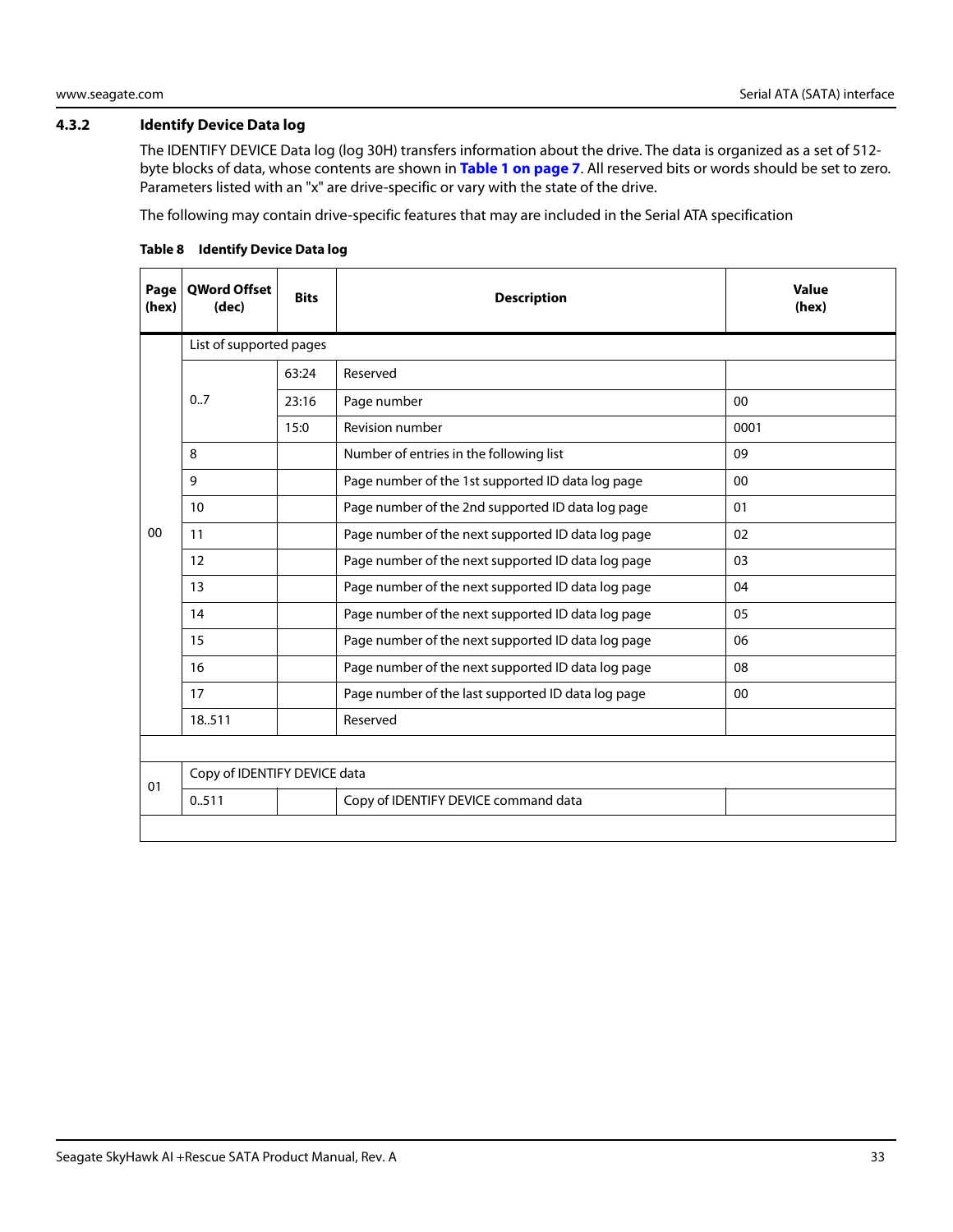|    | Capacity                                               |                                          |                                                   |                    |  |
|----|--------------------------------------------------------|------------------------------------------|---------------------------------------------------|--------------------|--|
|    |                                                        | Capacity page information header (QWord) |                                                   |                    |  |
|    |                                                        | 63                                       | Shall be set to 1                                 | 1                  |  |
|    | 0.7                                                    | 62:24                                    | Reserved                                          |                    |  |
|    |                                                        | 23:16                                    | Page number                                       | 02                 |  |
|    |                                                        | 15:0                                     | Revision number                                   | 0001               |  |
|    |                                                        | Device Capacity (QWord)                  |                                                   |                    |  |
|    | 8.15                                                   | 63                                       | Shall be set to 1                                 | 1                  |  |
|    |                                                        | 62:48                                    | Reserved                                          | $\mathbf 0$        |  |
|    |                                                        | 47:0                                     | accessible capacity                               | (see Section 2.2)  |  |
|    |                                                        |                                          | Physical/Logical Sector Size (QWord)              |                    |  |
|    |                                                        | 63                                       | Contents of the QWord are valid                   | 1                  |  |
| 02 |                                                        | 62                                       | logical to physical sector relationship supported | 1 (512E) / 0 (4KN) |  |
|    | 16.23                                                  | 61                                       | logical sector size supported bit                 | 1 (4KN) / 0 (512E) |  |
|    |                                                        | 60:22                                    | Reserved                                          | 0                  |  |
|    |                                                        | 19:16                                    | logical to physical sector relationship           | 0 (4KN) / 3 (512E) |  |
|    |                                                        | 15:0                                     | logical sector offset                             | $4000_H$           |  |
|    |                                                        | Logical Sector Size (QWord)              |                                                   |                    |  |
|    | 2431                                                   | 63                                       | Contents of the QWord are valid                   | $\mathbf{1}$       |  |
|    |                                                        | 62:32                                    | Reserved                                          | $\mathbf 0$        |  |
|    |                                                        | 31:0                                     | <b>Logical Sector Size</b>                        | 4096b (4KN)        |  |
|    |                                                        | Nominal Buffer Size (QWord)              |                                                   |                    |  |
|    | 3239                                                   | 63                                       | Contents of the QWord are valid                   | 1                  |  |
|    |                                                        | 62:0                                     | buffer size                                       | 256                |  |
|    | 40.511                                                 |                                          | Reserved                                          | $\mathbf 0$        |  |
|    |                                                        |                                          |                                                   |                    |  |
| 03 | <b>Supported Capabilities</b>                          |                                          |                                                   |                    |  |
|    | Supported Capabilities page information header (QWord) |                                          |                                                   |                    |  |
|    | 0.7                                                    | 63                                       | Shall be set to 1                                 | $\mathbf{1}$       |  |
|    |                                                        | 62:24                                    | Reserved                                          |                    |  |
|    |                                                        | 23:16                                    | Page number                                       | 03                 |  |
|    | 8.15                                                   |                                          | <b>Supported Capabilities (QWord)</b>             |                    |  |

63 Shall be set to 1 1 62:55 Reserved 0 54 advanced background operation supported 0 53 persistent sense data reporting density of the persistent sense data reporting 52 sff-8447 reporting 1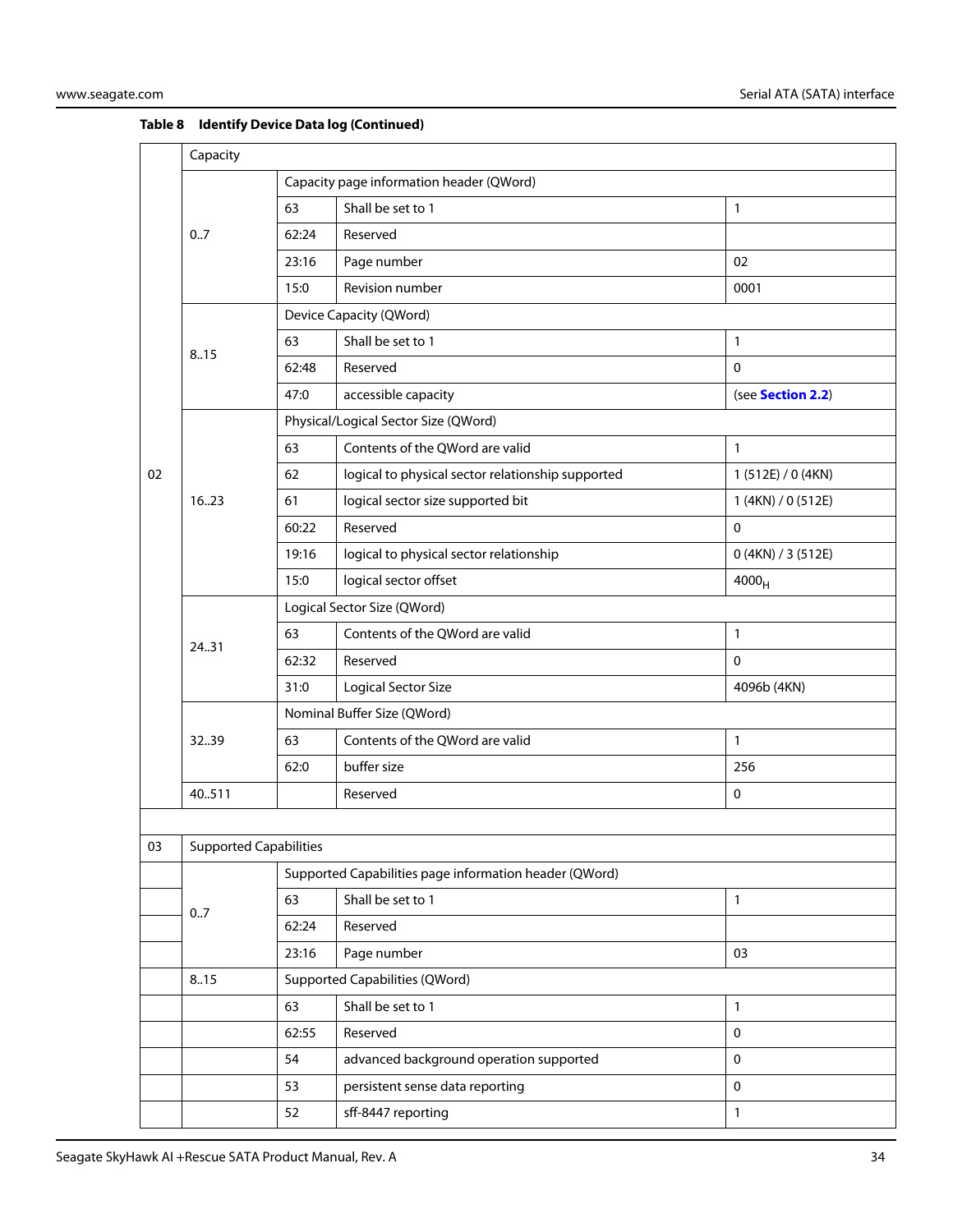|  | 51 | definitive ending pattern supported         | 1            |
|--|----|---------------------------------------------|--------------|
|  | 50 | data set management xl supported            | $\mathbf 0$  |
|  | 49 | set sector configuration supported          | 1            |
|  | 48 | zero ext supported                          | 0            |
|  | 47 | successful ncq command sense data supported | $\pmb{0}$    |
|  | 46 | dlc supported                               | $\mathbf 0$  |
|  | 45 | request sense device default supported      | $\mathbf{1}$ |
|  | 44 | dsn supported                               | 1            |
|  | 43 | low power standby supported                 | 0            |
|  | 42 | set epc power source supported              | 0            |
|  | 41 | amax addr supported                         | 1            |
|  | 40 | Reserved for CFA                            | $\mathbf 0$  |
|  | 39 | drat supported                              | $\mathbf 0$  |
|  | 38 | lps misalignment reporting supported        | 0            |
|  | 37 | Reserved                                    | $\pmb{0}$    |
|  | 36 | read buffer dma supported                   | 0            |
|  | 35 | write buffer dma supported                  | 0            |
|  | 34 | Reserved                                    | 0            |
|  | 33 | download microcode dma supported            | 0            |
|  | 32 | 28-bit supported                            | $\mathbf 0$  |
|  | 31 | rzat supported                              | 0            |
|  | 30 | Reserved                                    | $\mathbf 0$  |
|  | 29 | nop supported                               | 0            |
|  | 28 | read buffer supported                       | 1            |
|  | 27 | write buffer supported                      | $\mathbf{1}$ |
|  | 26 | Reserved                                    | 0            |
|  | 25 | read look-ahead supported                   | 1            |
|  | 24 | volatile write cache supported              | $\mathbf{1}$ |
|  | 23 | smart supported                             | 1            |
|  | 22 | flush cache ext supported                   | 1            |
|  | 21 | Reserved                                    | $\pmb{0}$    |
|  | 20 | 48-bit supported                            | $\mathbf{1}$ |
|  | 19 | Reserved                                    | $\pmb{0}$    |
|  | 18 | spin-up supported                           | $\mathbf{1}$ |
|  | 17 | puis supported                              | $\mathbf{1}$ |
|  | 16 | apm supported                               | $\mathbf{1}$ |
|  | 15 | Reserved for CFA                            | $\pmb{0}$    |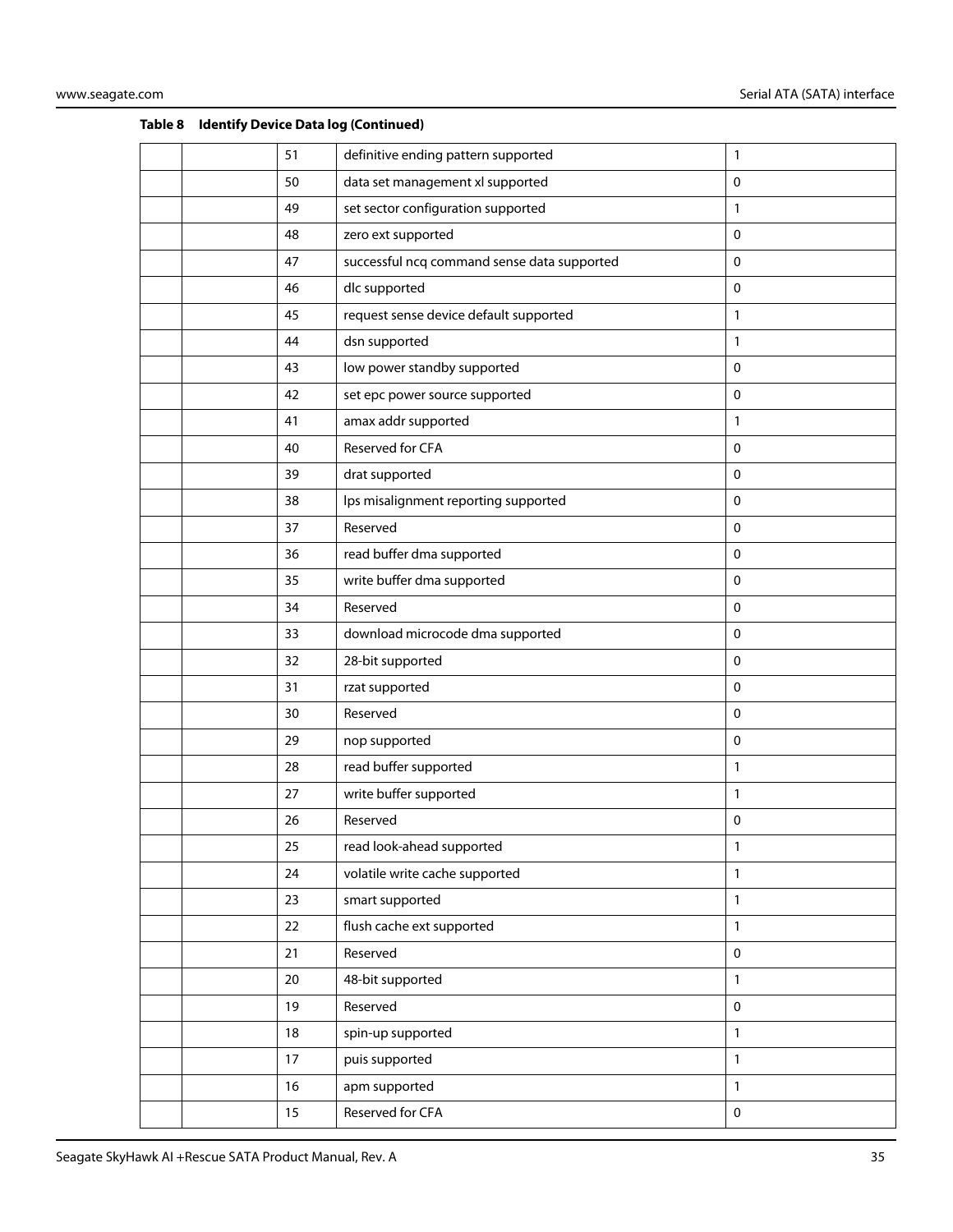|       | 14             | download microcode supported                  | 1                 |
|-------|----------------|-----------------------------------------------|-------------------|
|       | 13             | unload supported                              | 1                 |
|       | 12             | write fua ext supported                       | 1                 |
|       | 11             | gpl supported                                 | 1                 |
|       | 10             | streaming supported                           | 1                 |
|       | 9              | Reserved                                      | $\mathbf 0$       |
|       | 8              | smart self-test supported                     | 1                 |
|       | $\overline{7}$ | smart error logging supported                 | 1                 |
|       | 6              | epc supported                                 | 1                 |
|       | 5              | sense data supported                          | 1                 |
|       | $\overline{4}$ | free-fall supported                           | $\mathbf 0$       |
|       | $\mathbf{3}$   | dm mode 3 supported                           | 1                 |
|       | $\overline{2}$ | gpl dma supported                             | 1                 |
|       | $\mathbf{1}$   | write uncorrectable supported                 | 1                 |
|       | 0              | wrv supported                                 | 1                 |
|       |                | DOWNLOAD MICROCODE Capabilities (QWord)       |                   |
|       | 63             | Contents of the QWord are valid               | 1                 |
|       | 62:36          | Reserved                                      | $\mathbf 0$       |
|       | 35             | dm clears nonactivated deferred data          | 0                 |
| 16.23 | 34             | dm offsets deferred supported                 | 1                 |
|       | 33             | dm immediate supported                        | 1                 |
|       | 32             | dm offsets immediate supported                | $\mathbf{1}$      |
|       | 31:16          | dm maximum transfer size                      | 0000 <sub>H</sub> |
|       | 15:0           | dm minimum transfer size                      | 0000 <sub>H</sub> |
|       |                | Nominal Media Rotation Rate (QWord)           |                   |
|       | 63             | Shall be set to one                           | 1                 |
| 24.31 | 62:16          | Reserved                                      | $\pmb{0}$         |
|       | 15:0           | nominal media rotation rate                   | 7200              |
|       |                | Form Factor (QWord)                           |                   |
|       | 63             | Contents of the QWord are valid               | 1                 |
| 3239  | 62:4           | Reserved                                      | $\mathbf 0$       |
|       | 3:0            | nominal form factor                           | 3.5''             |
|       |                | Write-Read-Verify Sector Count Mode 3 (QWord) |                   |
|       | 63             | Contents of the QWord are valid               | 1                 |
| 40.47 | 62:32          | Reserved                                      | $\mathsf 0$       |
|       | 31:0           | wrm mode 3 count                              | $\pmb{0}$         |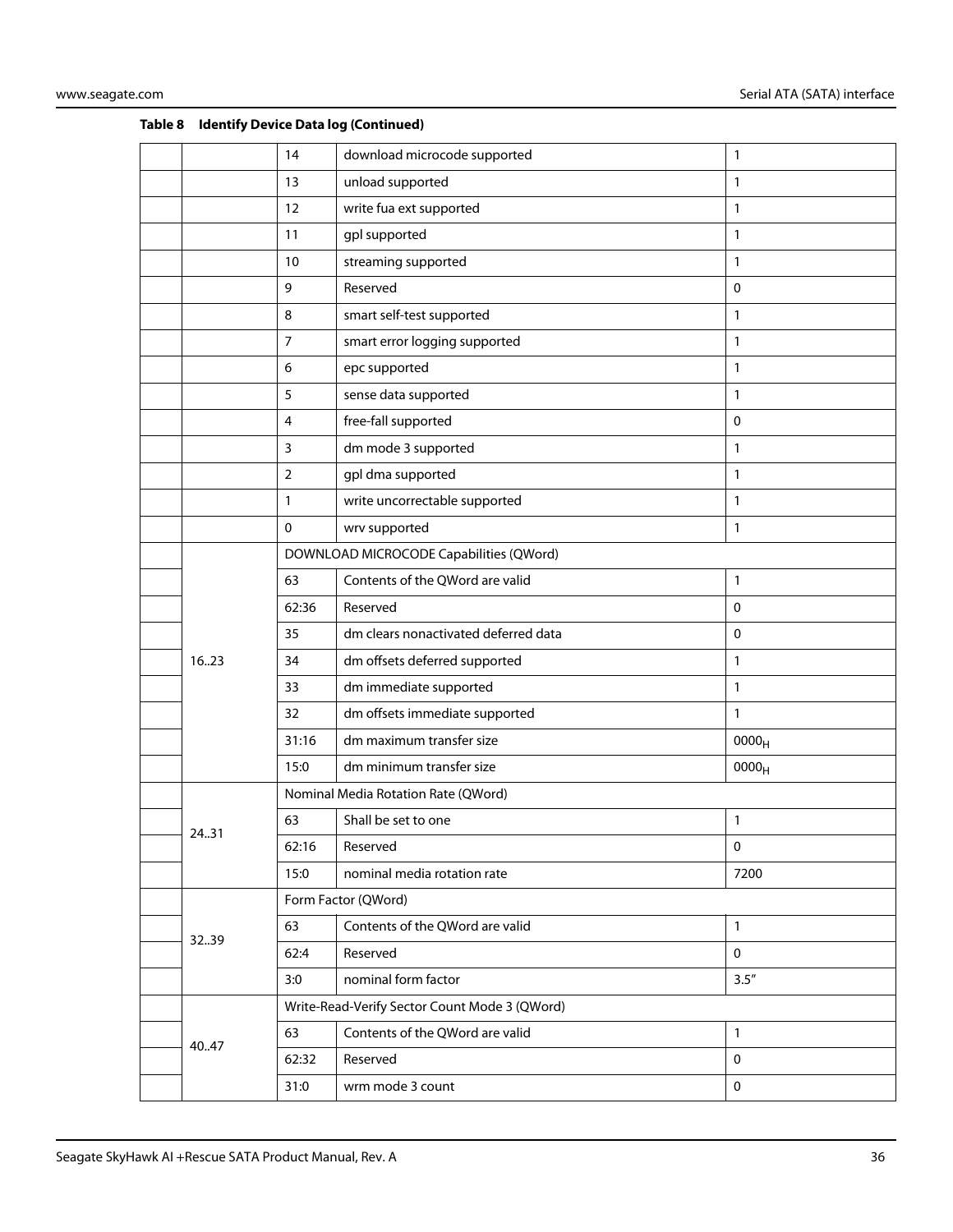|  |       |              | Write-Read-Verify Sector Count Mode 2 (QWord) |                              |  |
|--|-------|--------------|-----------------------------------------------|------------------------------|--|
|  | 48.55 | 63           | Contents of the QWord are valid               | $\mathbf{1}$                 |  |
|  |       | 62:32        | Reserved                                      | $\mathbf 0$                  |  |
|  |       | 31:0         | wrm mode 2 count                              | $\mathbf 0$                  |  |
|  |       |              | World wide name (DQWord)                      |                              |  |
|  | 5671  | 127          | Shall be set to one                           | $\mathbf{1}$                 |  |
|  |       | 126:64       | Reserved                                      | $\mathbf 0$                  |  |
|  |       | 63:0         | world wide name                               | unique                       |  |
|  |       |              | DATA SET MANAGEMENT (QWord)                   |                              |  |
|  |       | 63           | Shall be set to one                           | $\mathbf{1}$                 |  |
|  |       | 62:32        | Reserved                                      | $\mathbf 0$                  |  |
|  | 7279  | 31:16        | max pages per dsm command                     | $\mathbf 0$                  |  |
|  |       | 15:8         | logical block markups supported               | $\mathbf 0$                  |  |
|  |       | 7:1          | Reserved                                      | $\mathbf 0$                  |  |
|  |       | $\mathbf 0$  | trim supported                                | $\mathsf 0$                  |  |
|  |       |              | Utilization Per Unit Time (DQWord)            |                              |  |
|  |       | 127          | Shall be set to one                           | $\mathbf{1}$                 |  |
|  |       | 126:120      | Reserved                                      | $\mathbf 0$                  |  |
|  |       | 119:112      | utilization type                              | Combined<br>Writes and Reads |  |
|  | 80.95 | 111:104      | utilization units                             | TB                           |  |
|  |       | 103:96       | utilization interval                          | Per Year                     |  |
|  |       | 95:34        | Reserved                                      | 0                            |  |
|  |       | 63:32        | utilization b                                 |                              |  |
|  |       | 31:0         | utilization a                                 | 550                          |  |
|  |       |              | Utilization Usage Rate Support (QWord)        |                              |  |
|  |       | 63           | Contents of the QWord are valid               | $\pmb{0}$                    |  |
|  |       | 62:24        | Reserved                                      | $\pmb{0}$                    |  |
|  |       | 23           | setting rate basis supported                  | $\mathbf 0$                  |  |
|  | 96103 | 22:9         | Reserved                                      | $\pmb{0}$                    |  |
|  |       | 8            | since power on rate basis supported           | $\mathbf 0$                  |  |
|  |       | 7:5          | Reserved                                      | $\mathbf 0$                  |  |
|  |       | 4            | power on hours rate basis supported           | $\mathbf 0$                  |  |
|  |       | 3:1          | Reserved                                      | $\mathbf 0$                  |  |
|  |       | $\mathbf{0}$ | date/time rate basis supported                | $\mathbf 0$                  |  |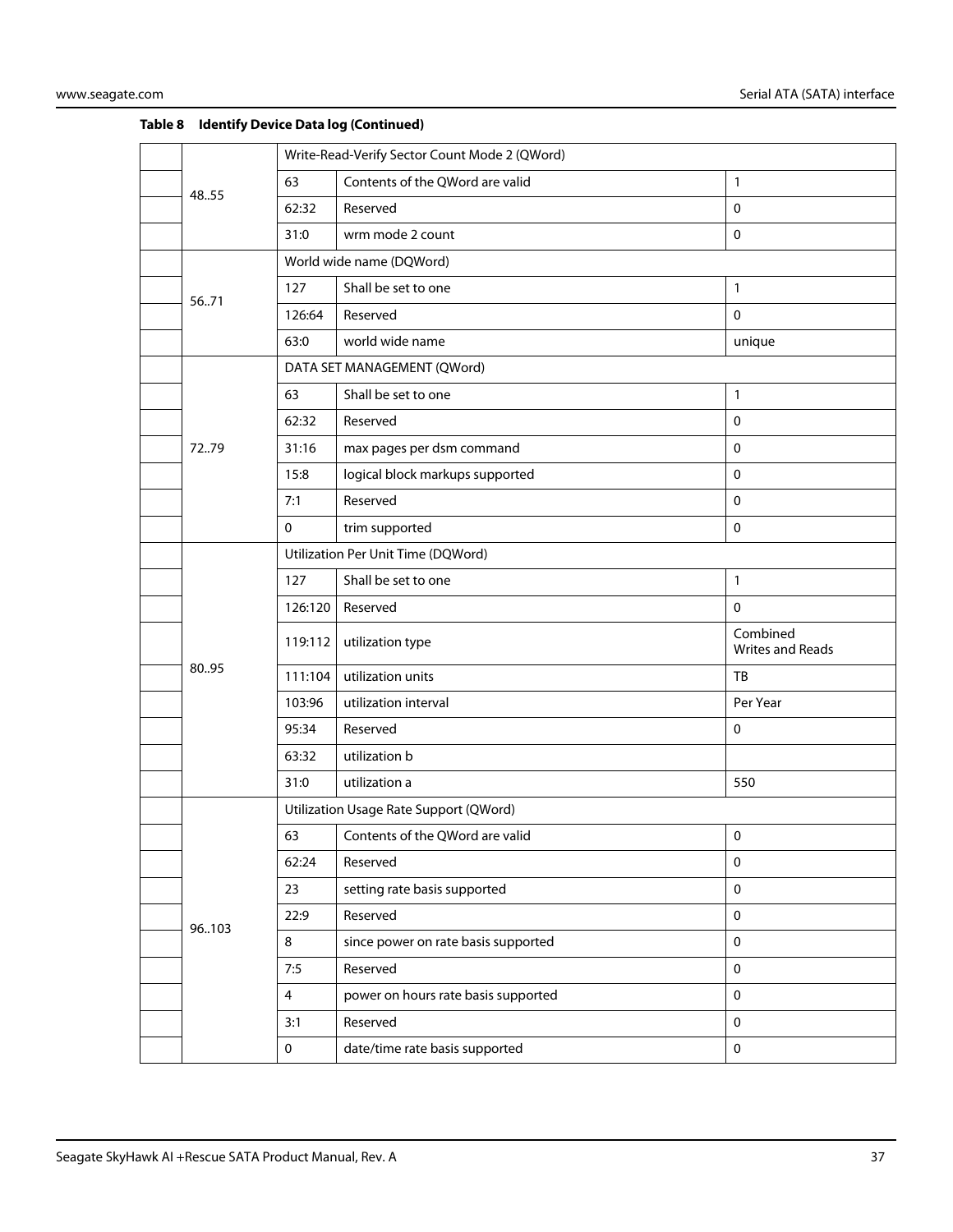|  |         | Zoned Capabilities (QWord) |                                                        |             |
|--|---------|----------------------------|--------------------------------------------------------|-------------|
|  | 104.111 | 63                         | Contents of the QWord are valid                        | $\Omega$    |
|  |         | 62:2                       | Reserved                                               | 0           |
|  |         | 1:0                        | zoned                                                  | $\Omega$    |
|  |         |                            | Supported ZAC Capabilities (QWord)                     |             |
|  |         | 63                         | Contents of the QWord are valid                        | $\pmb{0}$   |
|  |         | 62:5                       | Reserved                                               | $\mathbf 0$ |
|  | 112119  | 4                          | non-data reset write pointers ext supported            | $\Omega$    |
|  |         | 3                          | non-data finish zone ext supported                     | 0           |
|  |         | $\overline{2}$             | non-data close zone ext supported                      | 0           |
|  |         | $\mathbf{1}$               | non-data open zone ext supported                       | $\Omega$    |
|  |         | $\mathbf{0}$               | report zones ext supported                             | $\Omega$    |
|  |         |                            | Advanced Background Operations Capabilities (QWord)    |             |
|  |         | 63                         | Contents of the QWord are valid                        | $\mathbf 0$ |
|  |         | 62                         | abo foreground mode supported                          | $\Omega$    |
|  | 120127  | 61                         | abo ir mode supported                                  | 0           |
|  |         | 60:48                      | Reserved                                               | $\Omega$    |
|  |         | 47:16                      | abo minimum fraction                                   | $\Omega$    |
|  |         | 15:0                       | abo minimum supported timelimit                        | 0           |
|  |         |                            | Advanced Background Operations Recommendations (QWord) |             |
|  |         | 63                         | Contents of the QWord are valid                        | $\Omega$    |
|  | 128.135 | 62:32                      | Reserved                                               | $\mathbf 0$ |
|  |         | 31:16                      | device maintenance polling time                        | $\Omega$    |
|  |         | 15:0                       | abo recommended abo start interval                     | $\Omega$    |
|  |         |                            | Queue Depth (QWord)                                    |             |
|  | 136.143 | 63                         | Contents of the QWord are valid                        | $\mathbf 0$ |
|  |         | 62:5                       | Reserved                                               | $\Omega$    |
|  |         | 4:0                        | queue depth                                            | 32          |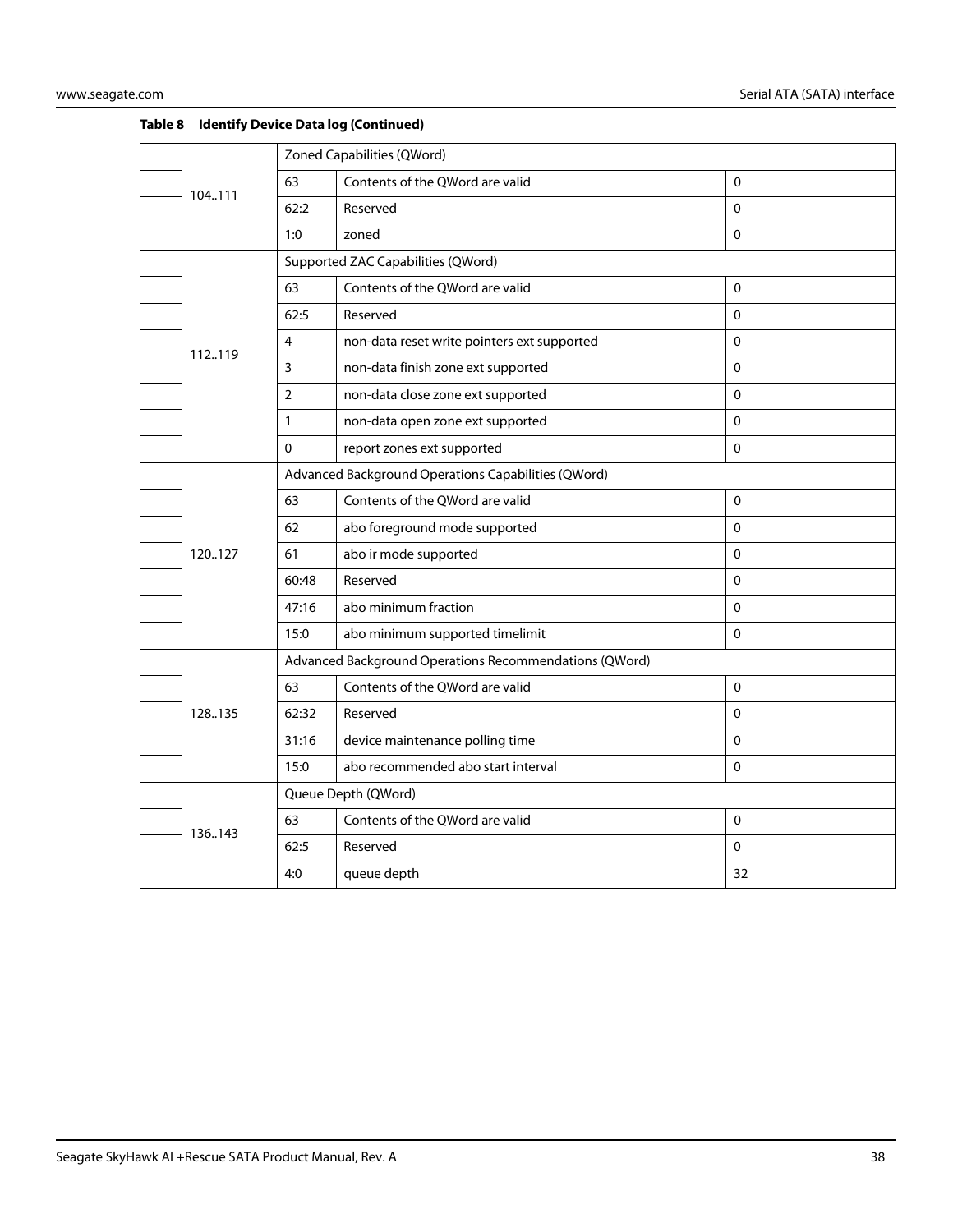|    |                         |                                                | Supported SCT Capabilities (QWord)                            |                    |  |
|----|-------------------------|------------------------------------------------|---------------------------------------------------------------|--------------------|--|
|    |                         | 63                                             | Contents of the QWord are valid                               | $\mathbf 0$        |  |
|    |                         | 62:27                                          | Reserved                                                      | 0                  |  |
|    |                         | 26                                             | sct write same function 103 supported                         | $\mathbf{1}$       |  |
|    |                         | 25                                             | sct write same function 102 supported                         | 1                  |  |
|    |                         | 24                                             | sct write same function 101 supported                         | 1                  |  |
|    |                         | 23:19                                          | Reserved                                                      | $\mathbf 0$        |  |
|    |                         | 18                                             | sct write same function 3 supported                           | 1                  |  |
|    | 144.151                 | 17                                             | sct write same function 2 supported                           | 1                  |  |
|    |                         | 16                                             | sct write same function 1 supported                           | 1                  |  |
|    |                         | 15:6                                           | Reserved                                                      | 0                  |  |
|    |                         | 5                                              | sct data tables supported                                     | 1                  |  |
|    |                         | 4                                              | sct feature control supported                                 | 1                  |  |
|    |                         | 3                                              | sct error recovery control supported                          | 1                  |  |
|    |                         | 2                                              | sct write same supported                                      | 1                  |  |
|    |                         | $\mathbf{1}$                                   | Reserved                                                      | $\mathbf 0$        |  |
|    |                         | $\mathbf{0}$                                   | sct supported                                                 | 1                  |  |
|    |                         |                                                | Depopulation Capabilities (QWord)                             |                    |  |
|    |                         | 63                                             | Contents of the QWord are valid                               | 1                  |  |
|    |                         | 62:3                                           | Reserved                                                      | $\mathbf{0}$       |  |
|    | 152159                  | $\overline{2}$                                 | restore elements and rebuild supported                        | 1                  |  |
|    |                         | 1                                              | get physical element status supported                         | 1                  |  |
|    |                         | $\mathbf 0$                                    | remove element and truncate supported                         | 1                  |  |
|    |                         | 35                                             | Depopulation Execution Time (QWord)                           |                    |  |
|    | 160167                  |                                                | <b>Bit Description:</b><br>63 Contents of the QWord are valid | 1                  |  |
|    |                         |                                                | 62:0 DEPOPULATION TIME field (see 9.10.5.19)                  | (Unique per drive) |  |
|    | 168.503                 | Reserved                                       |                                                               |                    |  |
|    |                         | Vendor Specific Supported Capabilities (QWord) |                                                               |                    |  |
|    | 504511                  | 63                                             | Contents of the QWord are valid                               | $\mathbf 0$        |  |
|    |                         | 62:0                                           | Vendor specific                                               |                    |  |
|    |                         |                                                |                                                               |                    |  |
| 04 | <b>Current Settings</b> |                                                |                                                               |                    |  |
|    |                         |                                                | Current Settings page information header (QWord)              |                    |  |
|    | 0.7                     | 63                                             | Shall be set to 1                                             | 1                  |  |
|    |                         | 62:24                                          | Reserved                                                      | $\mathbf 0$        |  |
|    |                         | 23:16                                          | Page number                                                   | 04                 |  |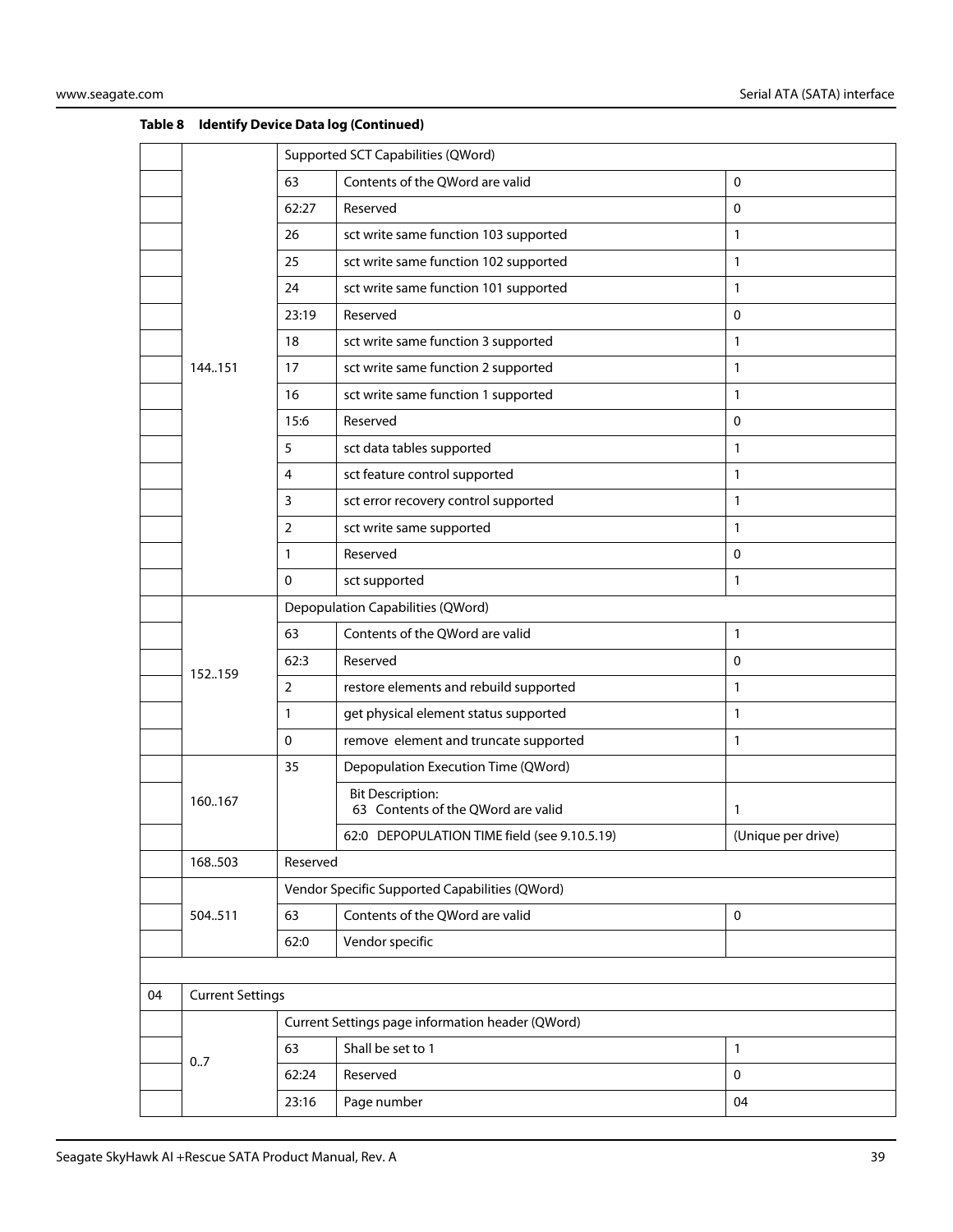|  |       | <b>Current Settings (QWord)</b> |                                           |              |
|--|-------|---------------------------------|-------------------------------------------|--------------|
|  |       | 63                              | Shall be set to one                       | $\mathbf{1}$ |
|  |       | 62:19                           | Reserved                                  | $\mathbf 0$  |
|  |       | 18                              | successful ncq command sense data enabled | $\mathbf 0$  |
|  |       | 17                              | dlc enabled                               | $\pmb{0}$    |
|  |       | 16                              | dsn enabled                               | $\mathbf 0$  |
|  |       | 15                              | epc enabled                               | $\mathbf{1}$ |
|  |       | 14                              | Reserved                                  | $\pmb{0}$    |
|  |       | 13                              | volatile write cache enabled              | $\mathbf{1}$ |
|  |       | 12                              | Reserved                                  | $\mathbf 0$  |
|  | 8.15  | 11                              | reverting to defaults enabled             | $\mathbf 0$  |
|  |       | 10                              | sense data enabled                        | $\mathbf 0$  |
|  |       | 9                               | Reserved                                  | $\mathbf 0$  |
|  |       | 8                               | non-volatile write cache                  | $\mathbf{1}$ |
|  |       | $\overline{7}$                  | read look-ahead                           | $\mathbf{1}$ |
|  |       | 6                               | smart enabled                             | $\mathbf{1}$ |
|  |       | 5                               | Reserved                                  | $\mathbf 0$  |
|  |       | 4                               | Reserved                                  | $\pmb{0}$    |
|  |       | $\mathbf{3}$                    | puis enabled                              | $\mathbf 0$  |
|  |       | $\overline{2}$                  | apm enabled                               | $\mathbf 0$  |
|  |       | $\mathbf{1}$                    | free-fall enabled                         | $\mathbf 0$  |
|  |       | $\mathbf 0$                     | wrv enabled                               | $\pmb{0}$    |
|  |       |                                 | Feature Settings (QWord)                  |              |
|  |       | 63                              | Contents of the QWord are valid           | $\mathbf{1}$ |
|  | 1623  | 62:18                           | Reserved                                  | $\mathbf 0$  |
|  |       | 17:16                           | power source                              | 0            |
|  |       | 15:8                            | apm level                                 | $\pmb{0}$    |
|  |       | 7:0                             | wrv mode                                  | $\mathbf 0$  |
|  |       |                                 | DMA Host Interface Sector Times (QWord)   |              |
|  | 24.31 | 63                              | Contents of the QWord are valid           | $\mathbf{1}$ |
|  |       | 62:16                           | Reserved                                  | $\mathbf 0$  |
|  |       | 15:0                            | dma sector time                           | $\mathbf 0$  |
|  |       |                                 | PIO Host Interface Sector Times (QWord)   |              |
|  | 3239  | 63                              | Contents of the QWord are valid           | $\mathbf{1}$ |
|  |       | 62:16                           | Reserved                                  | $\pmb{0}$    |
|  |       | 15:0                            | pio sector time                           | $\pmb{0}$    |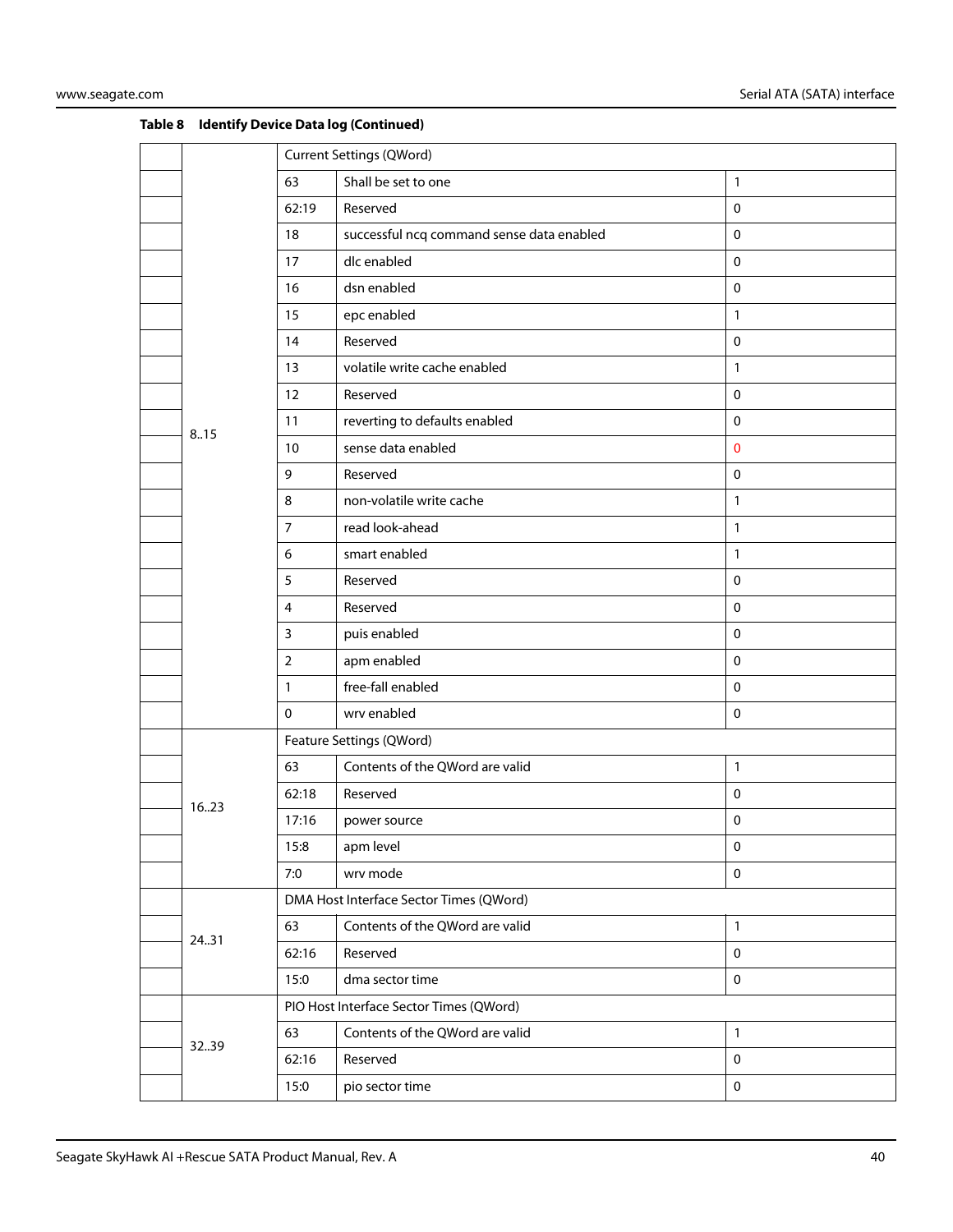|        |                                 | Streaming Minimum Request Size (QWord) |                                                                                                                                                                                                                                            |  |
|--------|---------------------------------|----------------------------------------|--------------------------------------------------------------------------------------------------------------------------------------------------------------------------------------------------------------------------------------------|--|
|        |                                 |                                        |                                                                                                                                                                                                                                            |  |
| 40.47  | 63                              | Contents of the QWord are valid        | $\mathbf{1}$                                                                                                                                                                                                                               |  |
|        | 62:16                           | Reserved                               | $\mathbf 0$                                                                                                                                                                                                                                |  |
|        | 15:0                            | stream min request size                | 1000 <sub>H</sub>                                                                                                                                                                                                                          |  |
|        |                                 |                                        |                                                                                                                                                                                                                                            |  |
|        | 63                              | Contents of the QWord are valid        | $\mathbf{1}$                                                                                                                                                                                                                               |  |
|        | 62:16                           | Reserved                               | $\mathbf 0$                                                                                                                                                                                                                                |  |
|        | 15:0                            | stream access latency                  | $\Omega$                                                                                                                                                                                                                                   |  |
|        |                                 |                                        |                                                                                                                                                                                                                                            |  |
|        | 63                              | Contents of the QWord are valid        | $\mathbf{1}$                                                                                                                                                                                                                               |  |
|        | 62:16                           | Reserved                               | $\Omega$                                                                                                                                                                                                                                   |  |
|        | 15:0                            | stream granularity                     | $2710_H$                                                                                                                                                                                                                                   |  |
|        |                                 |                                        |                                                                                                                                                                                                                                            |  |
|        | 63                              | Contents of the QWord are valid        | $\mathbf{1}$                                                                                                                                                                                                                               |  |
|        | 62:16                           | Reserved                               | $\Omega$                                                                                                                                                                                                                                   |  |
| 15:0   |                                 | free-fall sensitivity                  | $\Omega$                                                                                                                                                                                                                                   |  |
|        |                                 |                                        |                                                                                                                                                                                                                                            |  |
|        | 63                              | Contents of the QWord are valid        | $\mathbf 0$                                                                                                                                                                                                                                |  |
|        | 62:58                           | Reserved                               | $\Omega$                                                                                                                                                                                                                                   |  |
| 7279   | 57:48                           | minimum inactive time in milliseconds  | $\mathbf 0$                                                                                                                                                                                                                                |  |
|        | 47:32                           | time scheduled for device maintenance  | $\mathbf 0$                                                                                                                                                                                                                                |  |
|        | 31:16                           | time to performance degradation        | $\mathbf{0}$                                                                                                                                                                                                                               |  |
|        | 15:0                            | minimum inactive time                  | $\Omega$                                                                                                                                                                                                                                   |  |
|        |                                 |                                        |                                                                                                                                                                                                                                            |  |
|        | 63                              | Contents of the QWord are valid        | $\Omega$                                                                                                                                                                                                                                   |  |
|        | 62:8                            | Reserved                               | $\Omega$                                                                                                                                                                                                                                   |  |
|        | 7:0                             | abo_status                             | $\mathbf 0$                                                                                                                                                                                                                                |  |
| 88.511 |                                 |                                        |                                                                                                                                                                                                                                            |  |
|        |                                 |                                        |                                                                                                                                                                                                                                            |  |
|        | 48.55<br>5663<br>64.71<br>80.87 |                                        | <b>Streaming Access Latency (QWord)</b><br><b>Streaming Performance Granularity (QWord)</b><br>Free-fall Control Sensitivity (QWord)<br>Device Maintenance Schedule (QWord)<br>Advanced Background Operations Settings (QWord)<br>Reserved |  |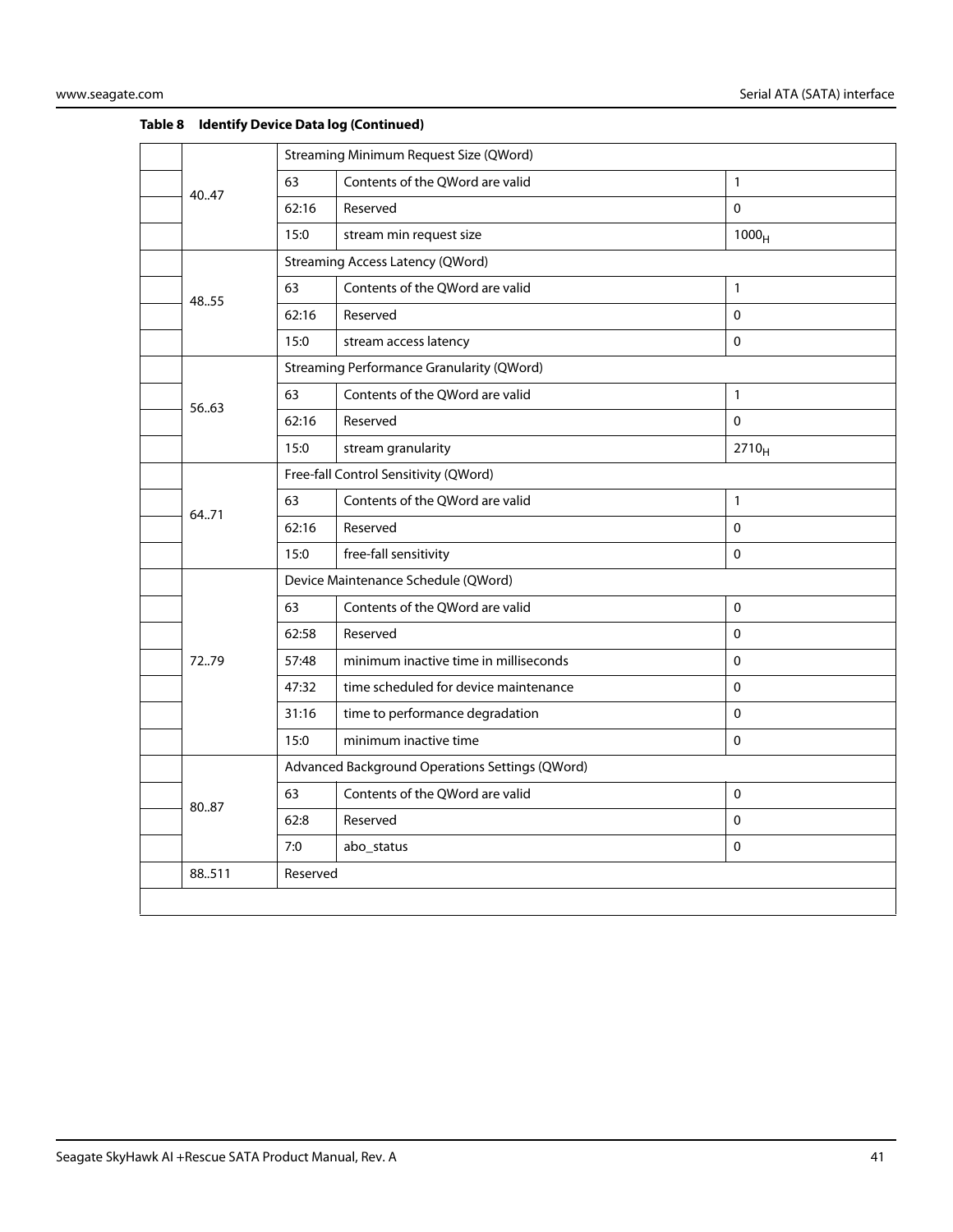|    | Strings                                   |                                                        |                                            |                              |  |  |
|----|-------------------------------------------|--------------------------------------------------------|--------------------------------------------|------------------------------|--|--|
|    |                                           | Supported Capabilities page information header (QWord) |                                            |                              |  |  |
|    | 0.7                                       | 63                                                     | Shall be set to 1                          | 1                            |  |  |
|    |                                           | 62:24                                                  | Reserved                                   |                              |  |  |
|    |                                           | 23:16                                                  | Page number                                | 05                           |  |  |
|    | 8.27                                      |                                                        | SERIAL NUMBER (ATA String)                 | <b>XXXXXXXX</b> <sub>H</sub> |  |  |
| 05 | 28.31                                     | Reserved                                               |                                            |                              |  |  |
|    | 3239                                      |                                                        | FIRMWARE REVISION (ATA String)             | $XXX_{H}$                    |  |  |
|    | 40.47                                     | Reserved                                               |                                            |                              |  |  |
|    | 48.87                                     |                                                        | MODEL NUMBER (ATA String)                  | ST20000VE000<br>ST20000VE002 |  |  |
|    | 88.95                                     | Reserved                                               |                                            |                              |  |  |
|    | 96103                                     |                                                        | ADDITIONAL PRODUCT IDENTIFIER (ATA String) | $\mathbf 0$                  |  |  |
|    | 104511                                    | Reserved                                               |                                            |                              |  |  |
|    |                                           |                                                        |                                            |                              |  |  |
| 06 | Security                                  |                                                        |                                            |                              |  |  |
|    |                                           |                                                        | Security page information header (QWord)   |                              |  |  |
|    | 0.7                                       | 63                                                     | Shall be set to 1                          | $\mathbf{1}$                 |  |  |
|    | Reserved<br>62:24<br>Page number<br>23:16 |                                                        |                                            |                              |  |  |
|    |                                           |                                                        | 06                                         |                              |  |  |
|    |                                           |                                                        | Master Password Identifier (QWord)         |                              |  |  |
|    | 8.15                                      | 63                                                     | Contents of the QWord are valid            | 1                            |  |  |
|    |                                           | 62:16                                                  | Reserved                                   | $\mathbf{0}$                 |  |  |
|    |                                           | 15:0                                                   | master password identifier                 | FFFE <sub>H</sub>            |  |  |
|    |                                           |                                                        | Security Status (QWord)                    |                              |  |  |
|    |                                           | 63                                                     | Contents of the QWord are valid            | 1                            |  |  |
|    |                                           | 62:7                                                   | Reserved                                   | $\mathbf 0$                  |  |  |
|    |                                           | 6                                                      | security supported                         | $\mathbf{1}$                 |  |  |
|    | 1623                                      | 5                                                      | master password capability                 | $\mathbf 0$                  |  |  |
|    |                                           | $\overline{4}$                                         | enhanced security erase supported          | $\mathbf{1}$                 |  |  |
|    |                                           | $\mathsf{3}$                                           | security count expired                     | $\pmb{0}$                    |  |  |
|    |                                           | $\mathbf 2$                                            | security frozen                            | $\pmb{0}$                    |  |  |
|    |                                           | $\mathbf{1}$                                           | security locked                            | $\pmb{0}$                    |  |  |
|    |                                           | $\pmb{0}$                                              | security enabled                           | $\pmb{0}$                    |  |  |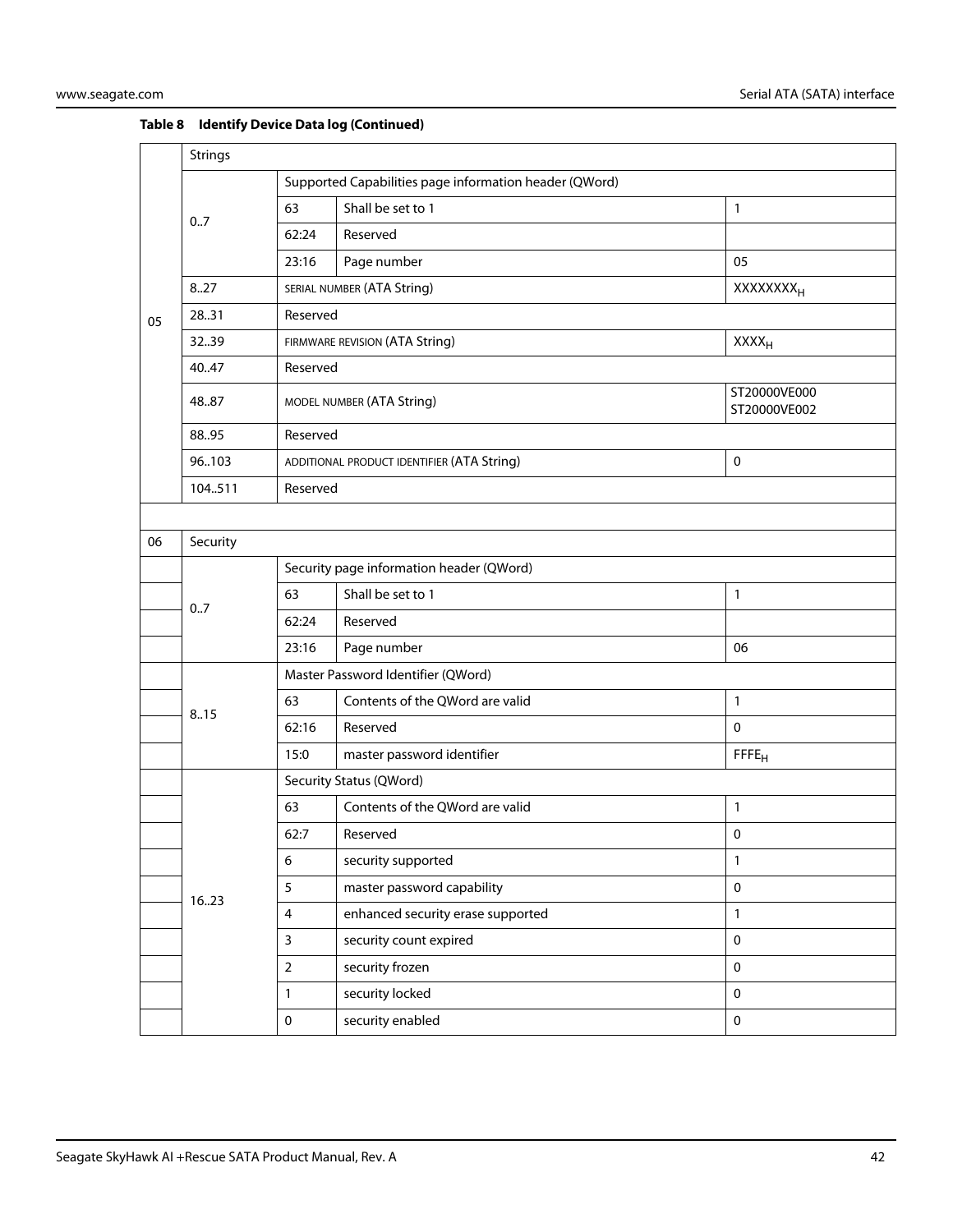|    |              | Time required for an Enhanced Erase mode SECURITY ERASE UNIT command (QWord) |                                                                            |                                          |  |
|----|--------------|------------------------------------------------------------------------------|----------------------------------------------------------------------------|------------------------------------------|--|
|    |              | 63                                                                           | Contents of the QWord are valid                                            | $\mathbf{1}$                             |  |
|    | 24.31        | 62:16                                                                        | Reserved                                                                   | $\mathbf 0$                              |  |
|    |              | 15                                                                           | enhanced security erase time format                                        | $\mathbf{1}$                             |  |
|    |              | 14:0                                                                         | enhanced security erase time                                               | (Unique per drive)                       |  |
|    |              |                                                                              | Time required for an Normal Erase mode SECURITY ERASE UNIT command (QWord) |                                          |  |
|    |              | 63                                                                           | Contents of the QWord are valid                                            | 1                                        |  |
|    | 3239         | 62:16                                                                        | Reserved                                                                   | $\mathbf 0$                              |  |
|    |              | 15                                                                           | normal security erase time format                                          | $\mathbf{1}$                             |  |
|    |              | 14:0                                                                         | normal security erase time                                                 | (Unique per drive)                       |  |
|    |              |                                                                              | Trusted Computing Feature Set (QWord)                                      |                                          |  |
|    |              | 63                                                                           | Contents of the QWord are valid                                            | $\mathbf{1}$                             |  |
|    | 40.47        | 62:1                                                                         | Reserved                                                                   | $\mathbf 0$                              |  |
|    |              | 0                                                                            | trusted computing supported                                                | 0<br>(1, SED drives only)                |  |
|    |              | Security Capabilities (QWord)                                                |                                                                            |                                          |  |
|    |              | 63                                                                           | Contents of the QWord are valid                                            | 1                                        |  |
|    |              | 62:8                                                                         | Reserved                                                                   | $\mathbf 0$                              |  |
|    |              | 7                                                                            | restricted sanitize overrides security                                     | $\pmb{0}$                                |  |
|    |              | 6                                                                            | acs-3 commands allowed by sanitize                                         | $\mathbf{1}$                             |  |
|    | 48.55        | 5                                                                            | sanitize antifreeze lock supported                                         | $\mathbf{1}$                             |  |
|    |              | 4                                                                            | block erase supported                                                      | $\mathbf 0$                              |  |
|    |              | 3                                                                            | overwrite supported                                                        | $\mathbf{1}$                             |  |
|    |              | 2                                                                            | crypto scramble supported                                                  | $\Omega$<br>(1, SED and ISE drives only) |  |
|    |              | 1                                                                            | sanitize supported                                                         | $\mathbf{1}$                             |  |
|    |              | 0                                                                            | encrypt all supported                                                      | $\pmb{0}$                                |  |
|    | 56511        | Reserved                                                                     |                                                                            |                                          |  |
|    |              |                                                                              |                                                                            |                                          |  |
| 07 | Parallel ATA |                                                                              |                                                                            |                                          |  |
|    | 000511       |                                                                              | (Not supported for SATA drives)                                            | all zeros                                |  |
|    |              |                                                                              |                                                                            |                                          |  |
| 08 | Serial ATA   |                                                                              |                                                                            |                                          |  |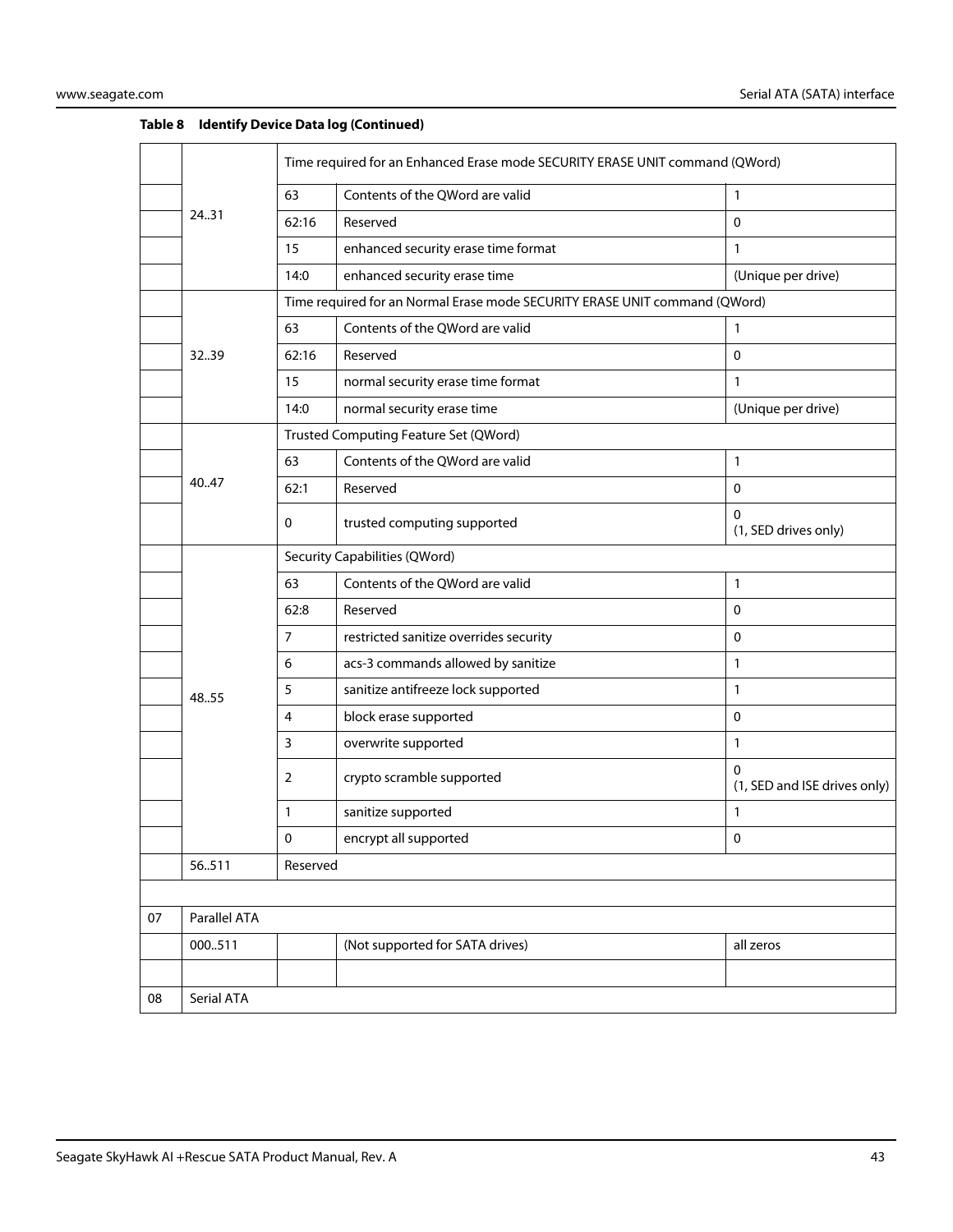|  |      | Serial ATA page information header (QWord)                     |                                                               |              |  |  |
|--|------|----------------------------------------------------------------|---------------------------------------------------------------|--------------|--|--|
|  | 0.7  | 63                                                             | Shall be set to 1                                             | 1            |  |  |
|  |      | 62:24                                                          | Reserved                                                      |              |  |  |
|  |      | 23:16                                                          | Page number                                                   | 08           |  |  |
|  |      | <b>SATA Capabilities</b>                                       |                                                               |              |  |  |
|  |      | 63                                                             | Shall be set to one                                           | 1            |  |  |
|  |      | 62:32                                                          | Reserved                                                      | 0            |  |  |
|  |      | 31                                                             | power disable feature always enabled                          | 0            |  |  |
|  |      | 30                                                             | power disable feature supported                               | 0            |  |  |
|  |      | 29                                                             | rebuild assist supported                                      | $\Omega$     |  |  |
|  |      | 28                                                             | dipm ssp preservation supported                               | 0            |  |  |
|  |      | 27                                                             | hybrid information supported                                  | 0            |  |  |
|  | 8.15 | 26                                                             | devsleep to reducedpwrstate capability supported              | 0            |  |  |
|  |      | 25                                                             | device sleep supported                                        | 0            |  |  |
|  |      | 24                                                             | ncq autosense supported                                       | 1            |  |  |
|  |      | 23                                                             | software settings preservation supported                      | 1            |  |  |
|  |      | 22                                                             | hardware feature control supported                            | 0            |  |  |
|  |      | 21                                                             | in-order data delivery supported                              | $\mathbf 0$  |  |  |
|  |      | 20                                                             | device initiated power management supported                   | 1            |  |  |
|  |      | 19<br>dma setup auto-activation supported                      | 1                                                             |              |  |  |
|  |      | 18                                                             | nonzero buffer offsets supported                              | 0            |  |  |
|  |      | 17                                                             | send and receive queued commands supported                    | 1            |  |  |
|  |      | 16                                                             | ncq non-data command supported                                | 0            |  |  |
|  |      | 15                                                             | ncq streaming supported                                       | $\mathbf 0$  |  |  |
|  |      | read log dma ext as equivalent to read log ext supported<br>14 |                                                               | 1            |  |  |
|  |      | 13                                                             | device automatic partial to slumber transitions supported     | 0            |  |  |
|  |      | 12                                                             | host automatic partial to slumber transitions supported       | $\pmb{0}$    |  |  |
|  |      | 11                                                             | ncq priority information supported                            | $\mathbf 0$  |  |  |
|  |      | 10                                                             | unload while ncq commands are outstanding supported           | $\mathbf{1}$ |  |  |
|  |      | 9                                                              | sata phy event counters log supported                         | $\mathbf{1}$ |  |  |
|  |      | 8                                                              | receipt of host initiated power management requests supported | $\mathbf 0$  |  |  |
|  |      | $\overline{7}$                                                 | ncq feature set supported                                     | 1            |  |  |
|  |      | 6:3                                                            | Reserved                                                      | 0            |  |  |
|  |      | $\overline{2}$                                                 | sata gen3 signaling speed supported                           | $\mathbf{1}$ |  |  |
|  |      | 1                                                              | sata gen2 signaling speed supported                           | $\mathbf{1}$ |  |  |
|  |      | 0                                                              | sata gen1 signaling speed supported                           | 1            |  |  |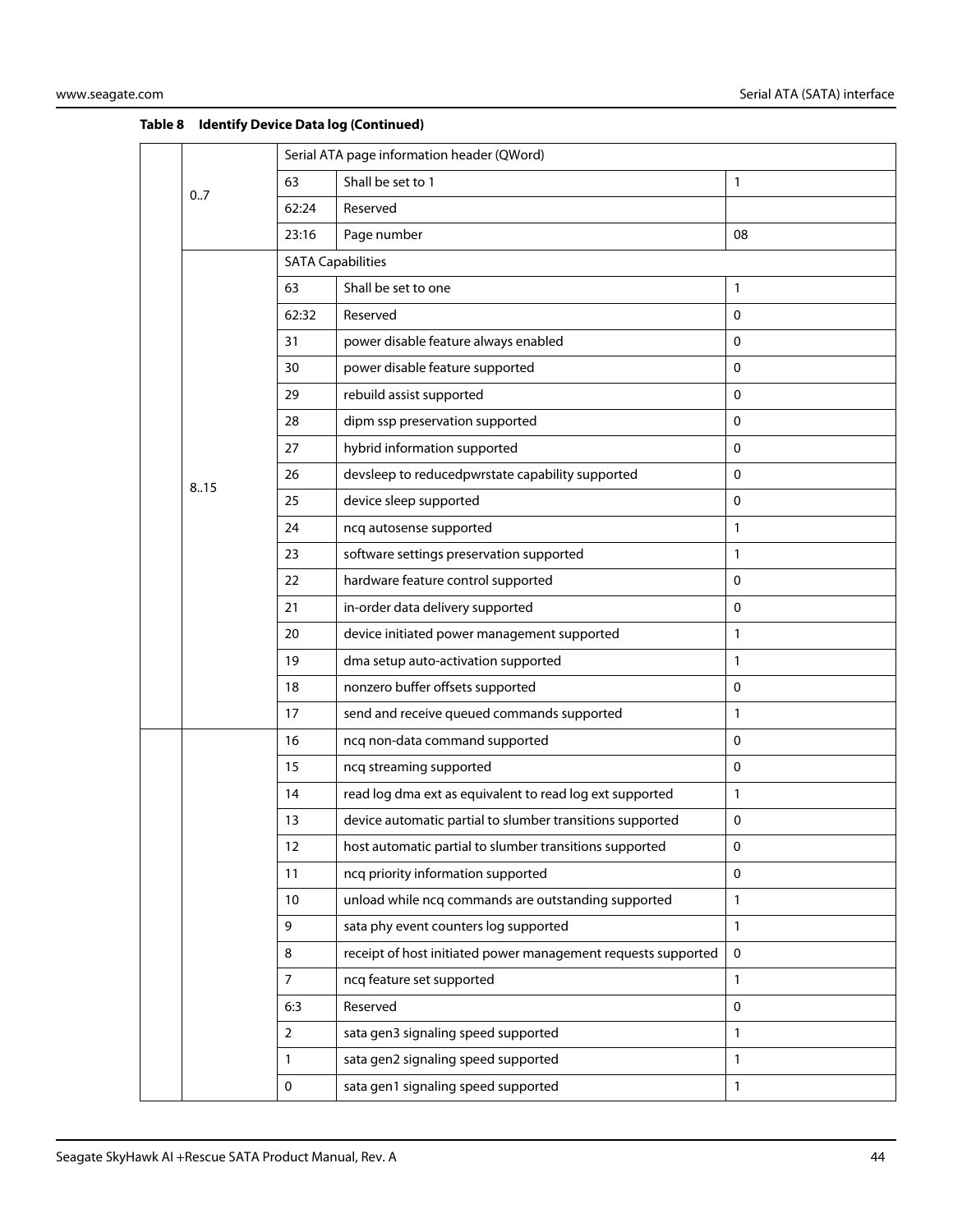|  |                                                                                                               | Current SATA Settings (QWord) |                                                      |                        |  |
|--|---------------------------------------------------------------------------------------------------------------|-------------------------------|------------------------------------------------------|------------------------|--|
|  |                                                                                                               | 63                            | Shall be set to one                                  | 1                      |  |
|  |                                                                                                               | 62:14                         | Reserved                                             | $\Omega$               |  |
|  |                                                                                                               | 13                            | hybrid enabled                                       | $\Omega$               |  |
|  |                                                                                                               | 12                            | rebuild assist enabled                               | $\mathbf 0$            |  |
|  |                                                                                                               | 11                            | power disable feature enabled                        | $\mathbf 0$            |  |
|  |                                                                                                               | 10                            | device sleep enabled                                 | $\pmb{0}$              |  |
|  | 1623                                                                                                          | 9                             | automatic partial to slumber transitions enabled     | $\pmb{0}$              |  |
|  |                                                                                                               | 8                             | software settings preservation enabled               | $\mathbf{1}$           |  |
|  |                                                                                                               | $\overline{7}$                | hardware feature control is enabled                  | $\mathbf 0$            |  |
|  | 6<br>in-order data delivery enabled<br>$\Omega$<br>device initiated power management enabled<br>5<br>$\Omega$ |                               |                                                      |                        |  |
|  |                                                                                                               |                               |                                                      |                        |  |
|  |                                                                                                               | $\overline{4}$                | dma setup auto-activation enabled                    | $\mathbf{1}$           |  |
|  |                                                                                                               | 3                             | nonzero buffer offsets enabled                       | $\Omega$               |  |
|  |                                                                                                               | 2:0                           | current negotiated serial ata signal speed           | $(6.0, 3.0, 1.5)$ Gb/s |  |
|  | 2439                                                                                                          | Reserved                      |                                                      |                        |  |
|  | 40.41                                                                                                         |                               | CURRENT HARDWARE FEATURE CONTROL IDENTIFIER (Word)   |                        |  |
|  | 42.43                                                                                                         |                               | SUPPORTED HARDWARE FEATURE CONTROL IDENTIFIER (Word) |                        |  |
|  | 44.47                                                                                                         | Reserved                      |                                                      |                        |  |
|  |                                                                                                               |                               | Device Sleep Timing Variables (QWord)                |                        |  |
|  |                                                                                                               | 63                            | devslp timing variables supported                    | $\Omega$               |  |
|  | 48.55                                                                                                         | 62:16                         | Reserved                                             | $\Omega$               |  |
|  |                                                                                                               | 15:8                          | devsleep exit timeout (deto)                         | $\Omega$               |  |
|  |                                                                                                               | 7:5                           | Reserved                                             | $\mathbf 0$            |  |
|  |                                                                                                               | 4:0                           | minimum devslp assertion time (mdat)                 | $\mathbf 0$            |  |
|  | 56511                                                                                                         | Reserved                      |                                                      |                        |  |
|  |                                                                                                               |                               |                                                      |                        |  |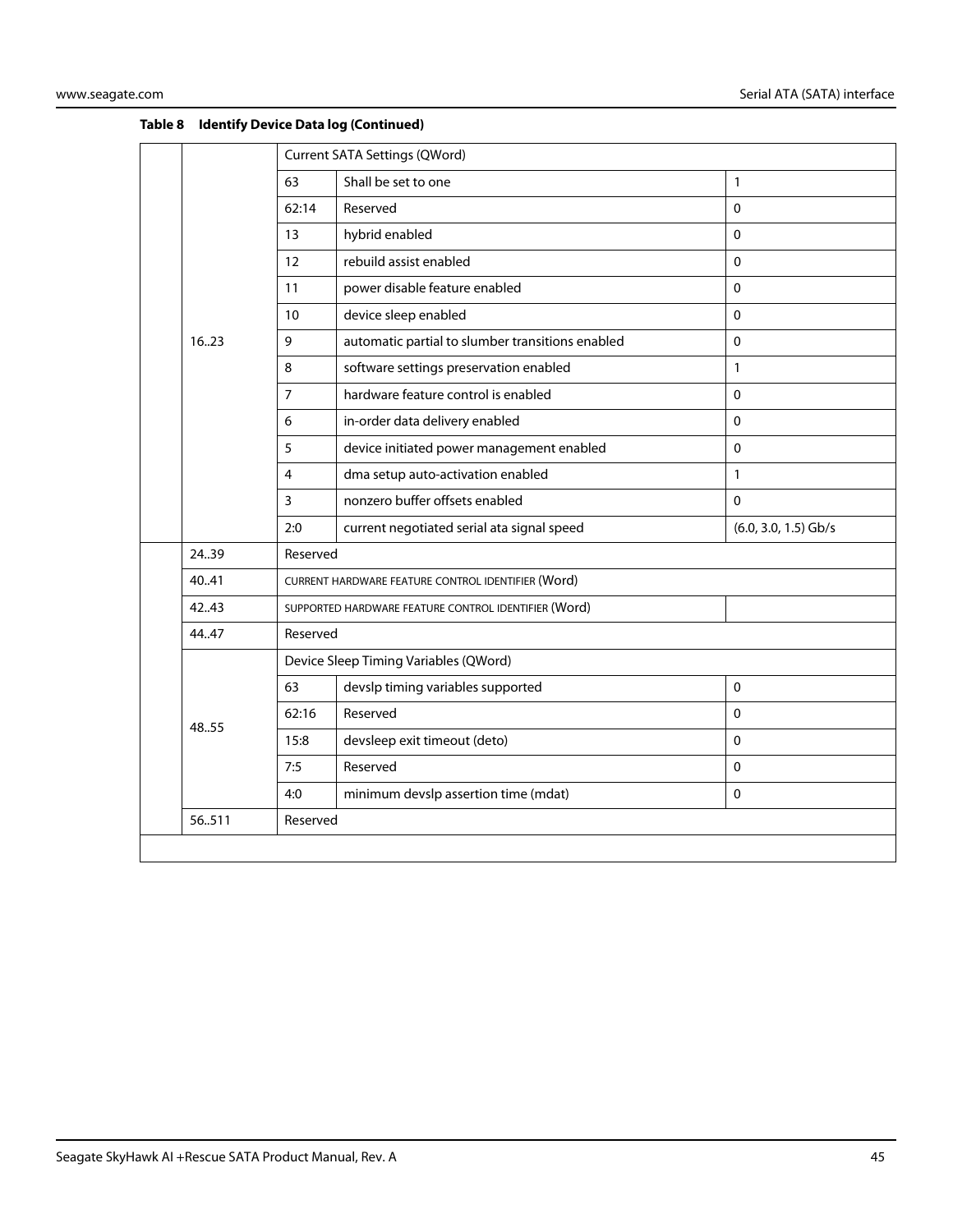### <span id="page-46-0"></span>**4.3.3 Device Statistics log**

The Device Statistics log (log 04H) transfers information about the drive. The data is organized as a set of 512-byte blocks of data, whose contents are shown in **[Table 1 on page 7](#page-7-2)**. All reserved bits or words should be set to zero. Parameters listed with an "x" are drive-specific or vary with the state of the drive.

The following may contain drive-specific features that are included in the SATA specifications.

| Page<br>(hex) | <b>Statistic</b>                                                   | <b>Supported</b> |  |  |  |
|---------------|--------------------------------------------------------------------|------------------|--|--|--|
| 00            | List of supported log pages                                        | Yes              |  |  |  |
| 01            | <b>General Statistics</b>                                          |                  |  |  |  |
|               | Lifetime Power-on Resets                                           | Yes              |  |  |  |
|               | Power-on Hours<br>Yes                                              |                  |  |  |  |
|               | <b>Logical Sectors Written</b>                                     | Yes              |  |  |  |
|               | Number of Write Commands                                           | Yes              |  |  |  |
|               | <b>Logical Sectors Read</b>                                        | Yes              |  |  |  |
|               | Number of Read Commands                                            | Yes              |  |  |  |
|               | Pending Error Count                                                | Yes              |  |  |  |
|               | <b>Workload Utilization</b>                                        | <b>No</b>        |  |  |  |
|               | <b>Utilization Usage Rate</b>                                      | No               |  |  |  |
|               | Resource Availability                                              | No               |  |  |  |
|               | <b>Random Write Resources Used</b>                                 | <b>No</b>        |  |  |  |
| 02            | <b>Free Fall Statistics</b>                                        |                  |  |  |  |
|               | Number of Free-Fall Events Detected                                | <b>No</b>        |  |  |  |
|               | <b>Overlimit Shock Events</b>                                      | No               |  |  |  |
| 03            | <b>Rotating Media Statistics</b>                                   |                  |  |  |  |
|               | Spindle Motor Power-on Hours                                       | Yes              |  |  |  |
|               | <b>Head Flying Hours</b>                                           | Yes              |  |  |  |
|               | <b>Head Loaded Events</b>                                          | Yes              |  |  |  |
|               | Number of Reallocated Logical Sectors                              | Yes              |  |  |  |
|               | <b>Read Recovery Attempts</b>                                      | Yes              |  |  |  |
|               | Number of Mechanical Start Failures                                | Yes              |  |  |  |
|               | Number of Reallocation Candidate Logical Sectors                   | Yes              |  |  |  |
|               | Number of High Priority Unload Events                              | Yes              |  |  |  |
| 04            | <b>General Errors Statistics</b>                                   |                  |  |  |  |
|               | Number of Reported Uncorrectable Errors                            | Yes              |  |  |  |
|               | Number of Resets Between Command Acceptance and Command Completion | Yes              |  |  |  |
|               | Physical Element Status Changed                                    | Yes              |  |  |  |

#### **Table 9 Device Statistics log**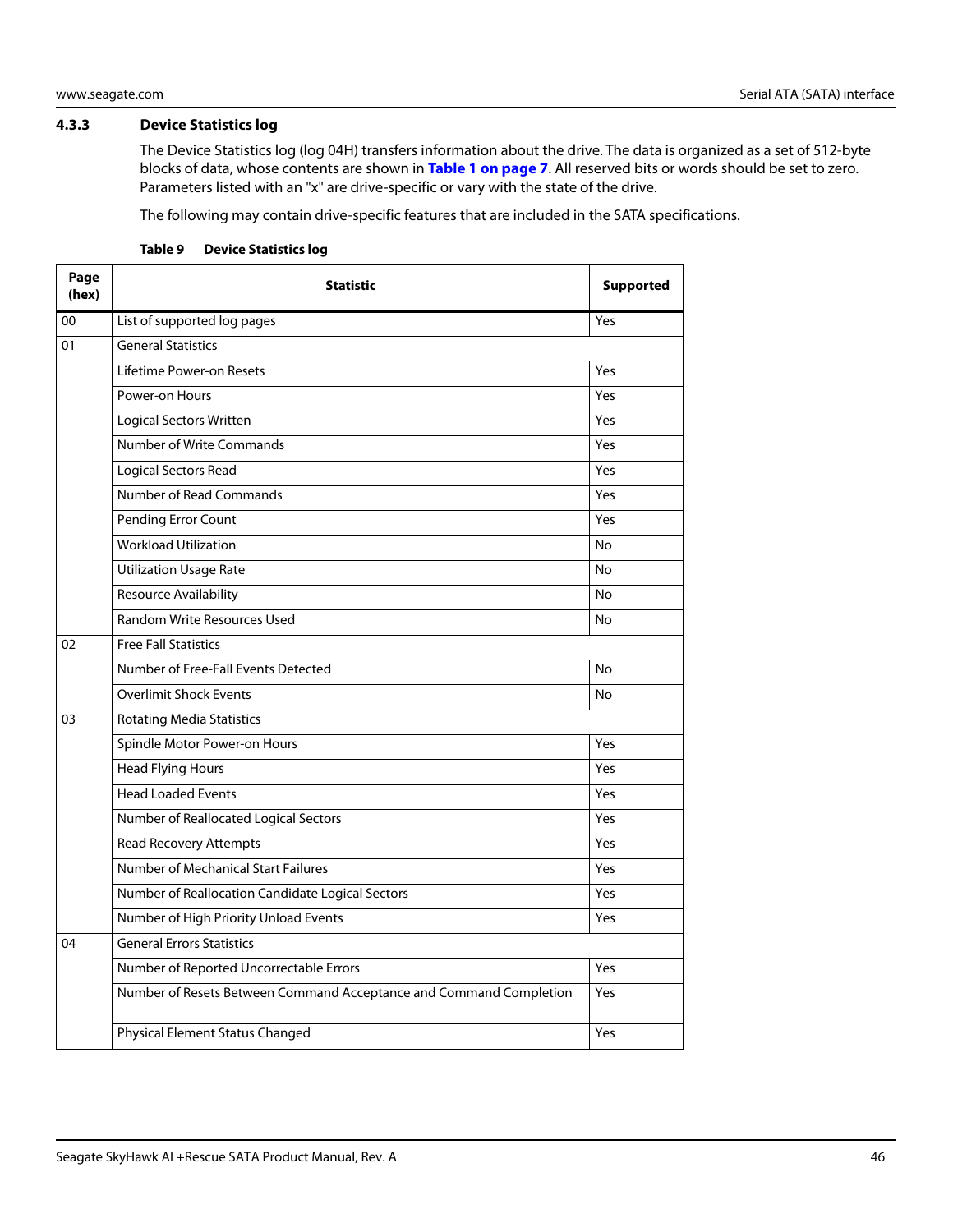#### **Table 9 Device Statistics log**

| 05    | <b>Temperature Statistics</b>           |     |  |  |  |  |  |
|-------|-----------------------------------------|-----|--|--|--|--|--|
|       | <b>Current Temperature</b>              | Yes |  |  |  |  |  |
|       | Average Short Term Temperature          | Yes |  |  |  |  |  |
|       | Average Long Term Temperature           | Yes |  |  |  |  |  |
|       | <b>Highest Temperature</b>              | Yes |  |  |  |  |  |
|       | Lowest Temperature                      | Yes |  |  |  |  |  |
|       | Highest Average Short Term Temperature  | Yes |  |  |  |  |  |
|       | Lowest Average Short Term Temperature   | Yes |  |  |  |  |  |
|       | Highest Average Long Term Temperature   | Yes |  |  |  |  |  |
|       | Lowest Average Long Term Temperature    | Yes |  |  |  |  |  |
|       | Time in Over-Temperature                | Yes |  |  |  |  |  |
|       | Specified Maximum Operating Temperature | Yes |  |  |  |  |  |
|       | Time in Under-Temperature               | Yes |  |  |  |  |  |
|       | Specified Minumum Operating Temperature | Yes |  |  |  |  |  |
| 06    | <b>Transport Statistics</b>             |     |  |  |  |  |  |
|       | <b>Number of Hardware Resets</b>        | Yes |  |  |  |  |  |
|       | Number of ASR Events                    | Yes |  |  |  |  |  |
|       | Number of Interface CRC Errors          | Yes |  |  |  |  |  |
| 07    | <b>Solid State Device Statistics</b>    |     |  |  |  |  |  |
|       | Percentage Used Endurance Indicator     | No  |  |  |  |  |  |
| 08    | <b>Zoned Device Statistics</b>          |     |  |  |  |  |  |
|       | Maximum Open Zones                      | No  |  |  |  |  |  |
|       | Maximum Explicitly Open Zones           | No  |  |  |  |  |  |
|       | Maximum Implicitly Open Zones           | No  |  |  |  |  |  |
|       | Minimum Empty Zones                     | No  |  |  |  |  |  |
|       | Maximum Non Sequential Zones            | No  |  |  |  |  |  |
|       | Zones Emptied                           | No  |  |  |  |  |  |
|       | Suboptimal Write Commands               | No  |  |  |  |  |  |
|       | <b>Commands Exceeding Optimal Limit</b> | No  |  |  |  |  |  |
|       | <b>Failed Explicit Opens</b>            | No  |  |  |  |  |  |
|       | <b>Read Rule Violations</b>             | No  |  |  |  |  |  |
|       | <b>Write Rule Violations</b>            | No  |  |  |  |  |  |
| 09.FE | Reserved                                |     |  |  |  |  |  |
| FF    | <b>Vendor Specific Statistics</b>       |     |  |  |  |  |  |
|       | TBD                                     | x   |  |  |  |  |  |
|       |                                         |     |  |  |  |  |  |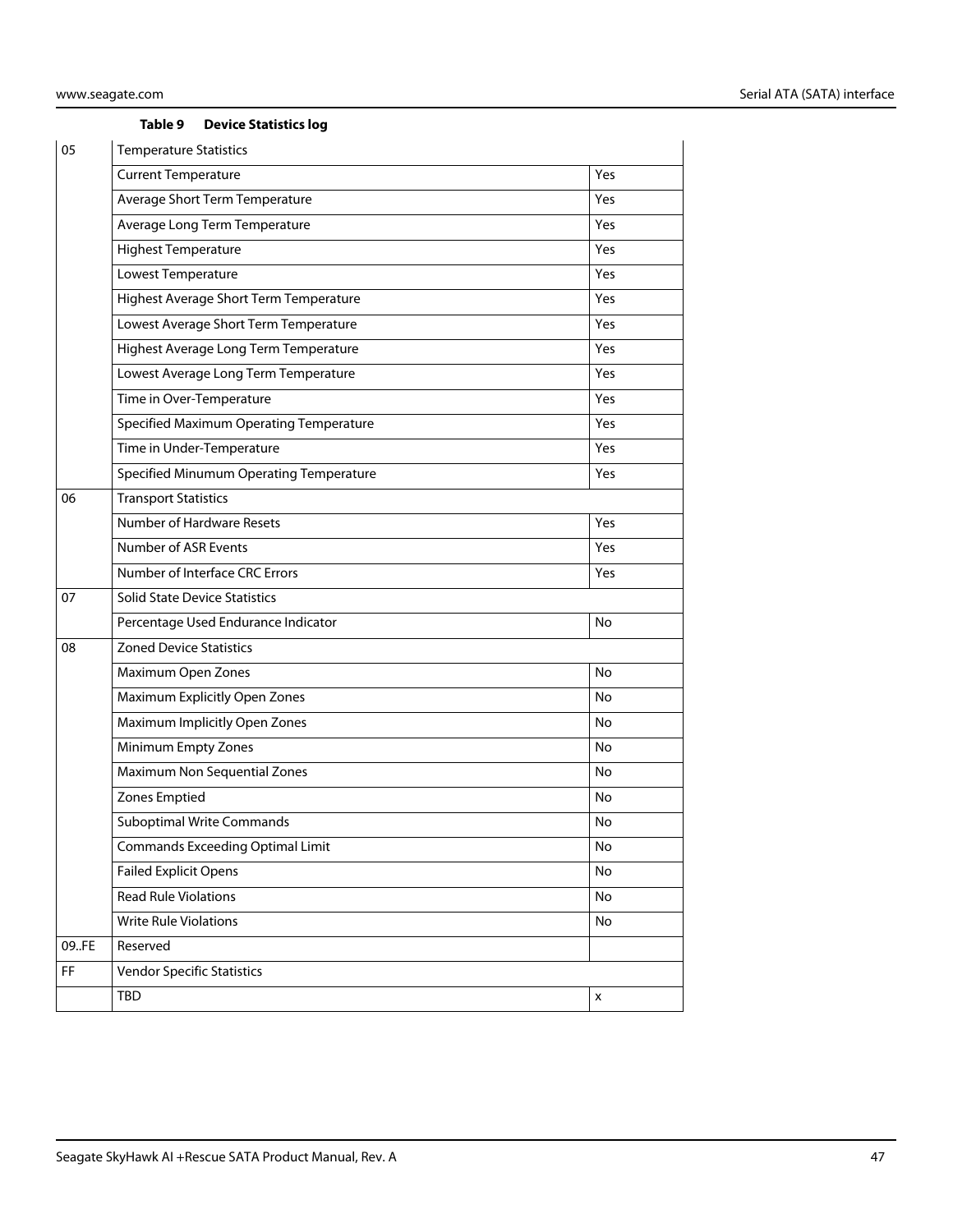#### <span id="page-48-0"></span>**4.3.4 Set Features command**

This command controls the implementation of various features that the drive supports. When the drive receives this command, it sets BSY, checks the contents of the Features register, clears BSY and generates an interrupt. If the value in the register does not represent a feature that the drive supports, the command is aborted. Power-on default has the read look-ahead and write caching features enabled. The acceptable values for the Features register are defined as follows:

#### **Table 10 Set Features command values**

- $02_H$  Enable write cache (default).
- $03<sub>H</sub>$  Set transfer mode (based on value in Sector Count register). Sector Count register values:
	- $00_H$  Set PIO mode to default (PIO mode 2).
	- 01 $_{\rm H}$  Set PIO mode to default and disable IORDY (PIO mode 2).
	- 08H PIO mode 0
	- 09<sub>H</sub> PIO mode 1
	- 0A<sub>H</sub> PIO mode 2
	- 0B<sub>H</sub> PIO mode 3
	- $OC_H$  PIO mode 4 (default)
	- $20_H$  Multiword DMA mode 0
	- $21_H$  Multiword DMA mode 1
	- $22<sub>H</sub>$  Multiword DMA mode 2
	- $40_H$  Ultra DMA mode 0
	- $41_H$  Ultra DMA mode 1
	- $42_H$  Ultra DMA mode 2
	- 43<sub>H</sub> Ultra DMA mode 3
	- 44<sub>H</sub> Ultra DMA mode 4
	- $45_H$  Ultra DMA mode 5
	- 46<sub>H</sub> Ultra DMA mode 6
- $10<sub>H</sub>$  Enable use of SATA features
- $55<sub>H</sub>$  Disable read look-ahead (read cache) feature.
- $82<sub>H</sub>$  Disable write cache
- 90<sub>H</sub> Disable use of SATA features
- $AA_H$  Enable read look-ahead (read cache) feature (*default*).
- $F1_H$  Report full capacity available
	-

**NOTE** At power-on, or after a hardware or software reset, the default values of the features are as indicated above.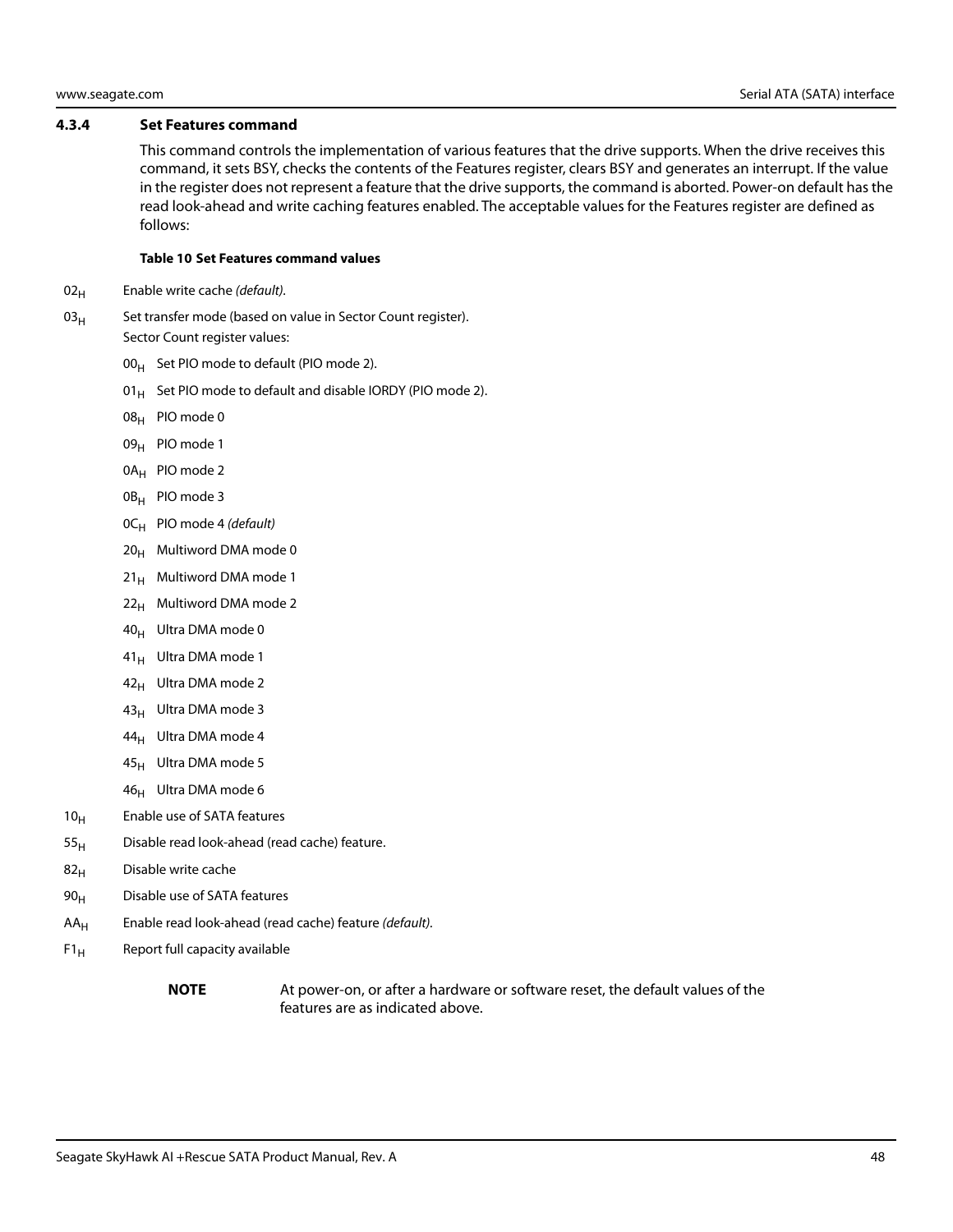#### <span id="page-49-0"></span>**4.3.5 S.M.A.R.T. commands**

S.M.A.R.T. provides near-term failure prediction for disk drives. When S.M.A.R.T. is enabled, the drive monitors predetermined drive attributes that are susceptible to degradation over time. If self-monitoring determines that a failure is likely, S.M.A.R.T. makes a status report available to the host. Not all failures are predictable. S.M.A.R.T. predictability is limited to the attributes the drive can monitor. For more information on S.M.A.R.T. commands and implementation, see the Draft ATA-5 Standard.

SeaTools diagnostic software activates a built-in drive self-test (DST S.M.A.R.T. command for  $D4_H$ ) that eliminates unnecessary drive returns. The diagnostic software ships with all new drives and is also available at: www.seagate.com/support/downloads/seatools/.

This drive is shipped with S.M.A.R.T. features disabled. Users must have a recent BIOS or software package that supports S.M.A.R.T. to enable this feature. The table below shows the S.M.A.R.T. command codes that the drive uses.

| <b>Code in features register</b> | S.M.A.R.T. command                               |
|----------------------------------|--------------------------------------------------|
| D0 <sub>H</sub>                  | S.M.A.R.T. Read Data                             |
| $D2_{H}$                         | S.M.A.R.T. Enable/Disable Attribute Autosave     |
| D3 <sub>H</sub>                  | S.M.A.R.T. Save Attribute Values                 |
| $D4_H$                           | S.M.A.R.T. Execute Off-line Immediate (runs DST) |
| DS <sub>H</sub>                  | S.M.A.R.T. Read Log Sector                       |
| $D6_H$                           | S.M.A.R.T. Write Log Sector                      |
| $D8_H$                           | S.M.A.R.T. Enable Operations                     |
| D9 <sub>H</sub>                  | S.M.A.R.T. Disable Operations                    |
| DA <sub>H</sub>                  | S.M.A.R.T. Return Status                         |

#### **Table 11 S.M.A.R.T. commands**

**NOTE** If an appropriate code is not written to the Features Register, the command is aborted and 0x04 (abort) is written to the Error register.